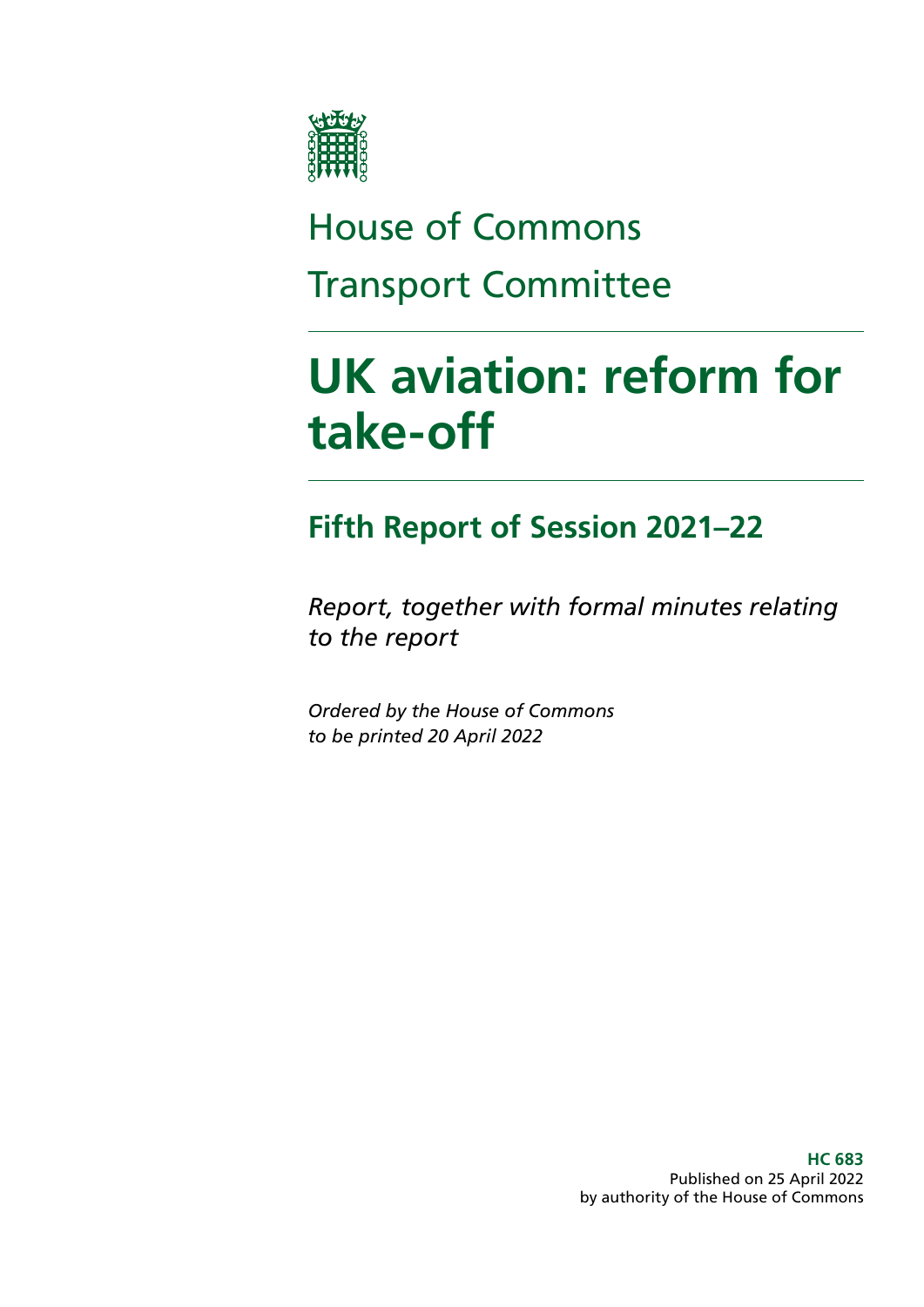### **Transport Committee**

The Transport Committee is appointed by the House of Commons to examine the expenditure of the Department for Transport and its associated public bodies.

#### **Current membership**

[Huw Merriman MP](https://members.parliament.uk/member/4442/contact) *(Conservative, Bexhill and Battle)* (Chair) [Ben Bradshaw MP](https://members.parliament.uk/member/230/contact) *(Labour, Exeter)* [Ruth Cadbury MP](https://members.parliament.uk/member/4389/contact) (*Labour, Brentford and Isleworth*) [Simon Jupp MP](https://members.parliament.uk/member/4862/contact) *(Conservative, East Devon)* [Robert Largan MP](https://members.parliament.uk/member/4852/contact) *(Conservative, High Peak)* [Chris Loder MP](https://members.parliament.uk/member/4751/contact) *(Conservative, West Dorset)* [Karl McCartney MP](https://members.parliament.uk/member/4028/contact) *(Conservative, Lincoln)* [Navendu Mishra MP](https://members.parliament.uk/member/4811/contact) *(Labour, Stockport)* [Grahame Morris MP](https://www.parliament.uk/biographies/commons/grahame-morris/3973) (*Labour, Easington*) [Gavin Newlands MP](https://members.parliament.uk/member/4420/contact) *(Scottish National Party, Paisley and Renfrewshire North)* [Greg Smith MP](https://members.parliament.uk/member/4778/contact) *(Conservative, Buckingham)*

#### **Powers**

The committee is one of the departmental select committees, the powers of which are set out in House of Commons Standing Orders, principally in SO No 152. These are available on the internet via [www.parliament.uk.](http://www.parliament.uk/)

#### **Publication**

© Parliamentary Copyright House of Commons 2022. This publication may be reproduced under the terms of the Open Parliament Licence, which is published at [www.parliament.uk/site-information/copyright-parliament.](http://www.parliament.uk/site-information/copyright-parliament)

Committee reports are published on the Committee's website at [www.parliament.uk/transcom](http://www.parliament.uk/transcom) and in print by Order of the House.

#### **Committee staff**

The current staff of the Committee are Jonathan Arkless (Committee Specialist), Millie Bacon (Inquiry Manager), Nick Beech (Committee Clerk), Estelle Currie (Senior Media Officer), Alexandra Hunter-Wainwright (Committee Operations Manager), Rosalind KennyBirch (Committee Specialist), Mandy Sullivan (Committee Operations Officer) and Wafia Zia (Second Clerk).

#### **Contacts**

All correspondence should be addressed to the Clerk of the Transport Committee, House of Commons, London SW1A 0AA. The telephone number for general enquiries is 020 7219 2226; the Committee's email address is [transcom@parliament.uk.](mailto:transcom%40parliament.uk?subject=)

You can follow the Committee on Twitter using [@CommonsTrans](https://twitter.com/CommonsTrans).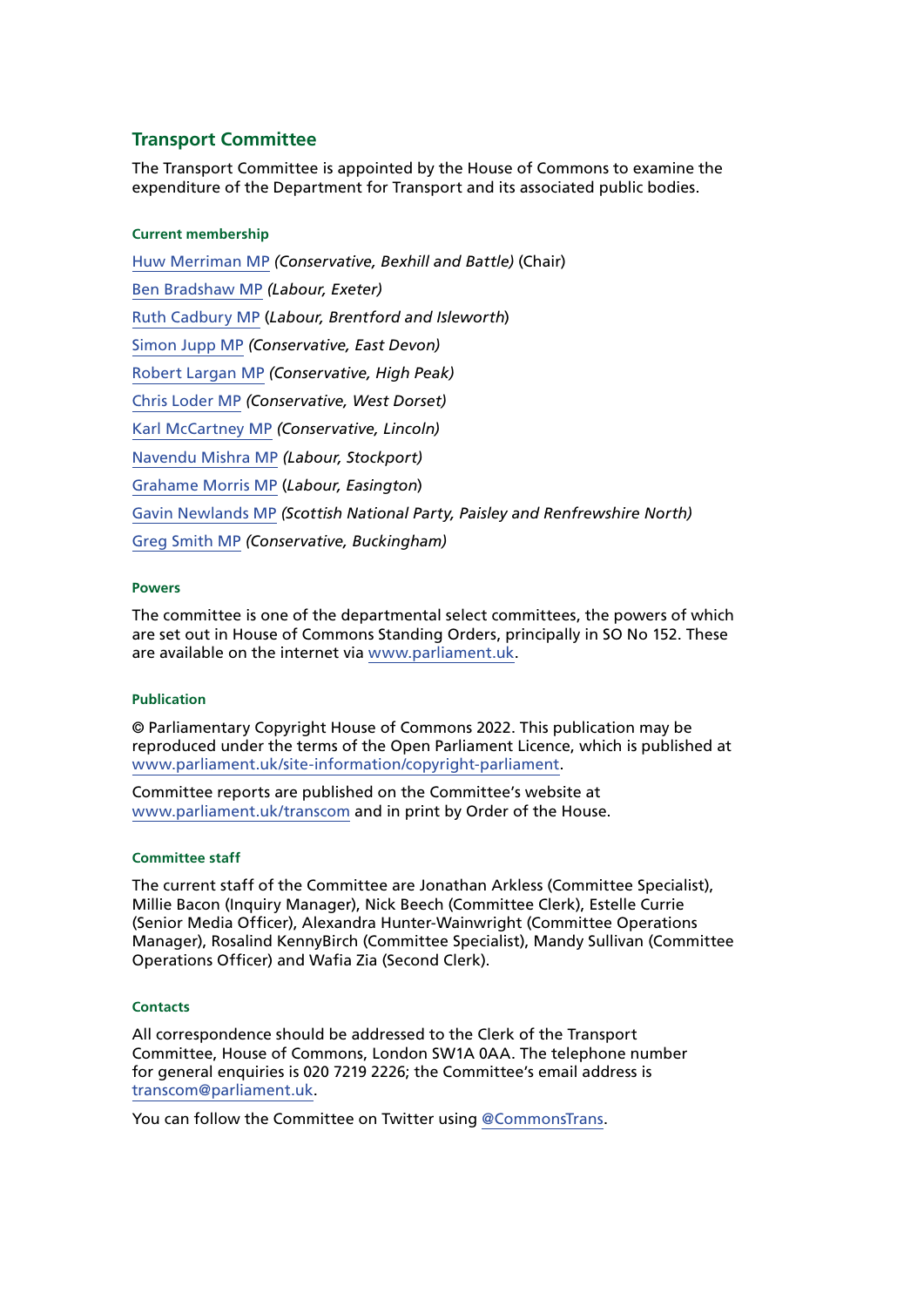### **Contents**

|    | <b>Summary</b>                                            | 3  |
|----|-----------------------------------------------------------|----|
|    | <b>International Travel Restrictions</b>                  | 3  |
|    | <b>Consumer Rights</b>                                    | 4  |
|    | <b>Domestic Air Connectivity</b>                          | 4  |
|    | <b>Sustainable Aviation</b>                               | 4  |
|    | <b>Market Recovery</b>                                    | 4  |
| 1  | <b>Introduction</b>                                       | 6  |
|    | Inquiry                                                   | 6  |
| 2  | <b>International travel restrictions</b>                  | 8  |
|    | <b>Effectiveness of travel restrictions</b>               | 8  |
|    | <b>Red list</b>                                           | 9  |
|    | <b>Testing requirements</b>                               | 10 |
|    | Decision-making structures                                | 13 |
|    | Financial support and resource                            | 14 |
| 3  | <b>Consumer rights</b>                                    | 17 |
|    | Travel testing market                                     | 17 |
|    | Airline Insolvency Bill                                   | 20 |
|    | <b>Consumer redress</b>                                   | 22 |
| 4  | <b>Domestic air connectivity</b>                          | 27 |
|    | <b>Public Service Obligation routes</b>                   | 28 |
|    | Amending Air Passenger Duty                               | 29 |
| 5. | <b>Sustainable aviation</b>                               | 31 |
|    | Airspace modernisation                                    | 31 |
|    | New technology                                            | 33 |
| 6  | <b>Slots</b>                                              | 37 |
|    | Alleviation of slot rules during the coronavirus pandemic | 38 |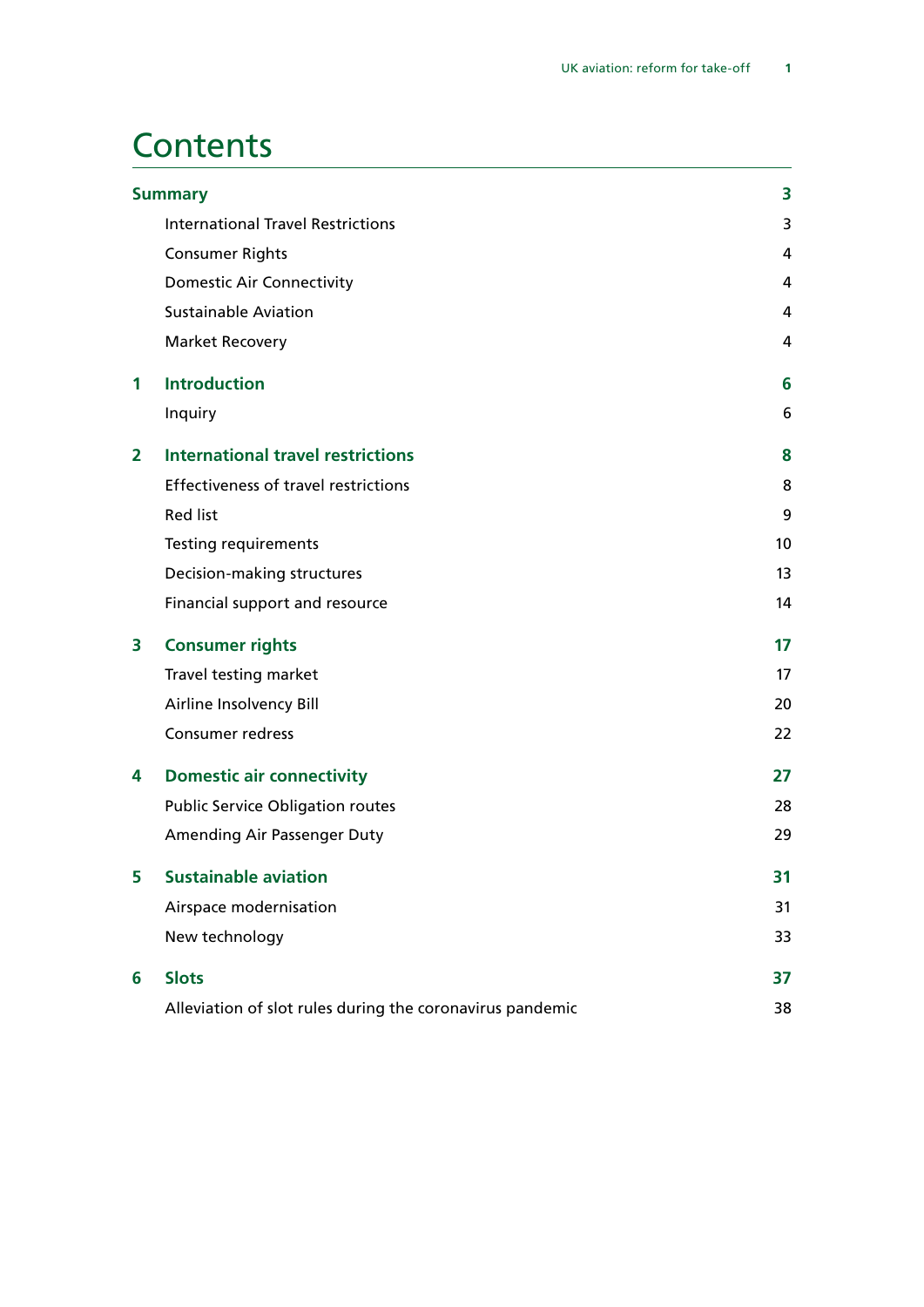| $\mathbf{7}$                                                     | <b>Heathrow price control review</b> | 40 |
|------------------------------------------------------------------|--------------------------------------|----|
| 8                                                                | <b>Airport disruption April 2022</b> | 44 |
| <b>Conclusions and recommendations</b>                           |                                      | 46 |
| <b>Formal minutes</b>                                            |                                      | 51 |
| <b>Witnesses</b>                                                 |                                      | 52 |
| <b>Published written evidence</b>                                |                                      | 53 |
| List of Reports from the Committee during the current Parliament |                                      | 55 |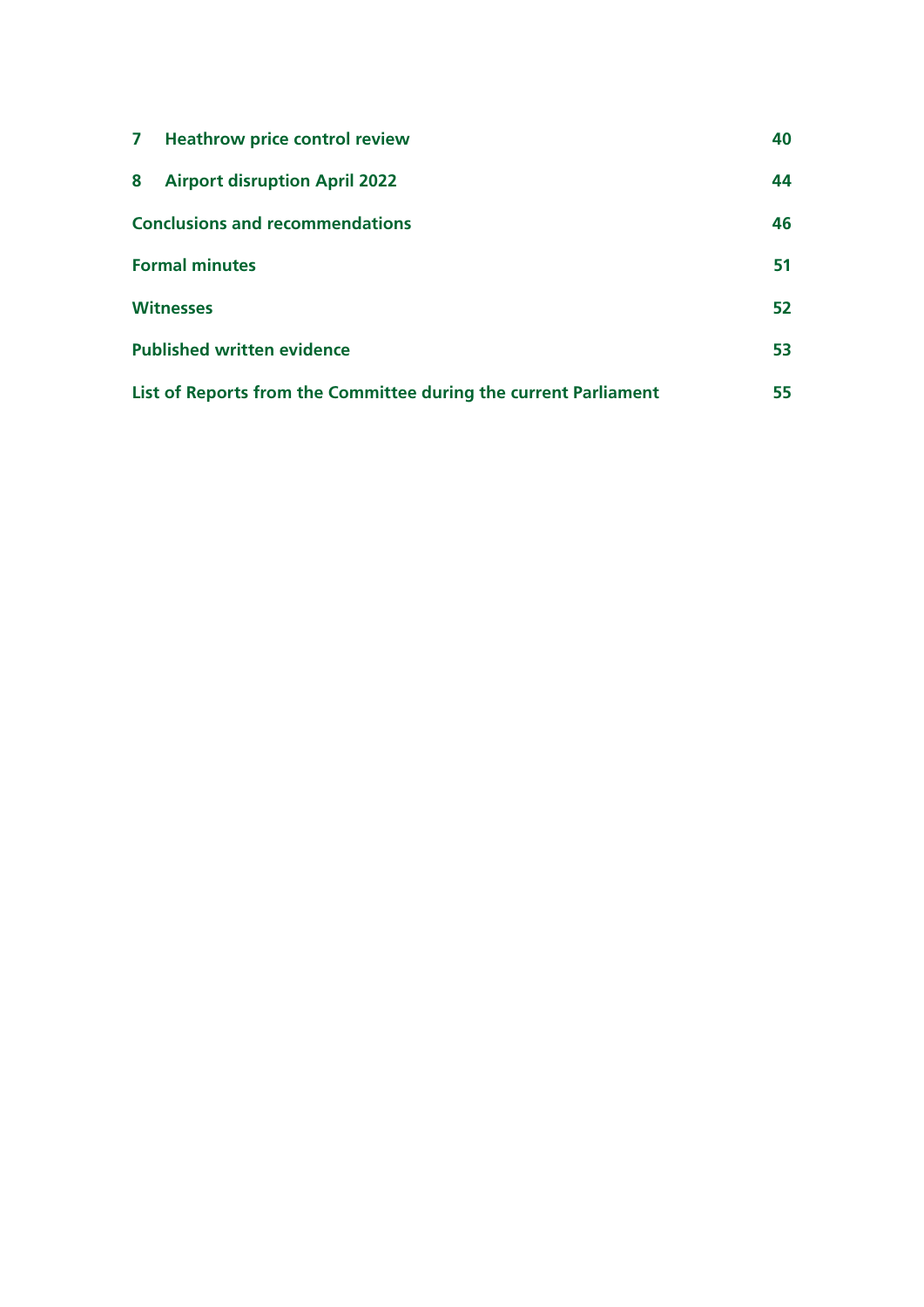### <span id="page-4-0"></span>Summary

The Government struggled to balance the competing priorities of protecting public health and of facilitating international travel during the coronavirus pandemic. It restricted international travel to manage the virus's spread, but the arbitrary nature of those restrictions left travellers struggling to secure refunds, to access affordable testing and to navigate the confusing 'traffic light' system. The restrictions on international travel imposed severe economic costs on the aviation industry.

We welcome the Government's decision to remove all coronavirus-related restrictions on international travel. We also welcome its statement that in future such restrictions will only be implemented in extreme circumstances. The Government must learn from the coronavirus pandemic by improving its resilience planning for aviation to ensure that both travellers and the aviation industry are supported by a predictable, transparent system in future public health crises. The disruption at British airports in April 2022 showed that some barriers remain to the aviation sector's recovery after coronavirus.

This Report sets out positive actions the Government can take to shape the recovery and development of the UK aviation sector after the pandemic.

### **International Travel Restrictions**

- The way in which the Government introduced international travel restrictions during the pandemic was inconsistent, confusing industry and passengers.
- The aviation industry, which connects the UK to the world, experienced severe economic difficulties due to Government restrictions that were not based on scientific consensus.
- As international travel restarted in the summer of 2021, the industry, its workforce and passengers were subjected to a traffic light system that was opaque, ambiguous and inconsistent.
- Government restrictions on international travel throughout the pandemic were disproportionate to the risks to public health.
- The Government must build international travel into its future pandemic resilience planning, developing a transparent and predictable system that can be used to facilitate safe international travel during potential future health crises.
- Any restrictions on international travel must be proportionate and comparable to those in place across the rest of the UK economy.
- Where the Government imposes future coronavirus restrictions on the international travel industry, and where such restrictions do not apply on a comparable basis to the domestic economy, the Government must compensate the industry for the economic loss suffered.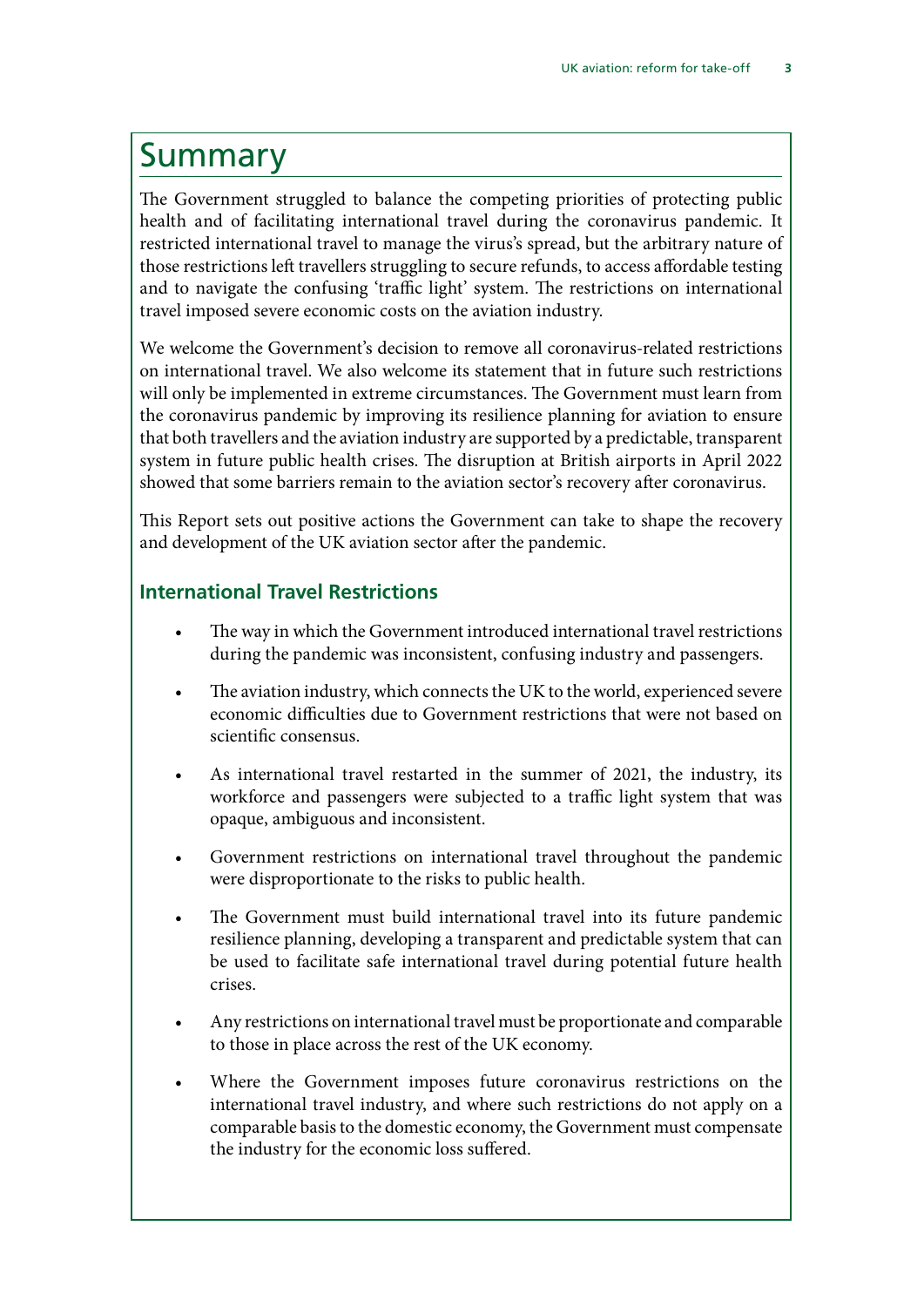### <span id="page-5-0"></span>**Consumer Rights**

- The Government must introduce an Airline Insolvency Bill in the next Session of Parliament to set out a framework to handle future airline insolvencies to protect the interests of consumers, employees and taxpayers.
- The Civil Aviation Authority urgently requires the power to impose financial penalties on airlines that do not provide complete refunds to consumers when they are required to do so by law.
- The Government must introduce a mechanism to ensure that when entitled to a refund by law, airline passengers are granted automatic compensation, eliminating the need for customers manually to apply for a refund.

### **Domestic Air Connectivity**

- Implementing more flexible rules on the provision of Public Service Obligation routes can improve connectivity between the four nations of the UK.
- To improve domestic air connectivity, we agree with the Union Connectivity Review's recommendations that the Government must revise subsidy rules to allow: multiple airlines to operate individual PSO routes, fostering a competitive market for regional services; and central Government to fund PSO routes between and within the UK's four nations. We also recommend that central Government agree which routes should be funded and how much funding should be allocated to those routes in consultation with the devolved Administrations.
- The Government's changes to Air Passenger Duty are welcome. However, that system will not be introduced until 1 April 2023. The Government should bring that date forward to 1 July 2022 to support domestic routes that might otherwise collapse because of the coronavirus pandemic.

### **Sustainable Aviation**

- The delivery of the airspace modernisation strategy cannot be subject to further delay. Urgent attention is required if the strategy's target deadlines are to be met.
- The Government must review how the Civil Aviation Authority's powers can be reformed to enable the regulator to enforce environmental mandates that the Government may introduce for the aviation sector.
- The Government must introduce a market mechanism to support investment in sustainable aviation technologies and fuels.

### **Market Recovery**

The Government must include a review of the slot allocation system in its strategy for the recovery of the UK aviation sector. The strategy must consider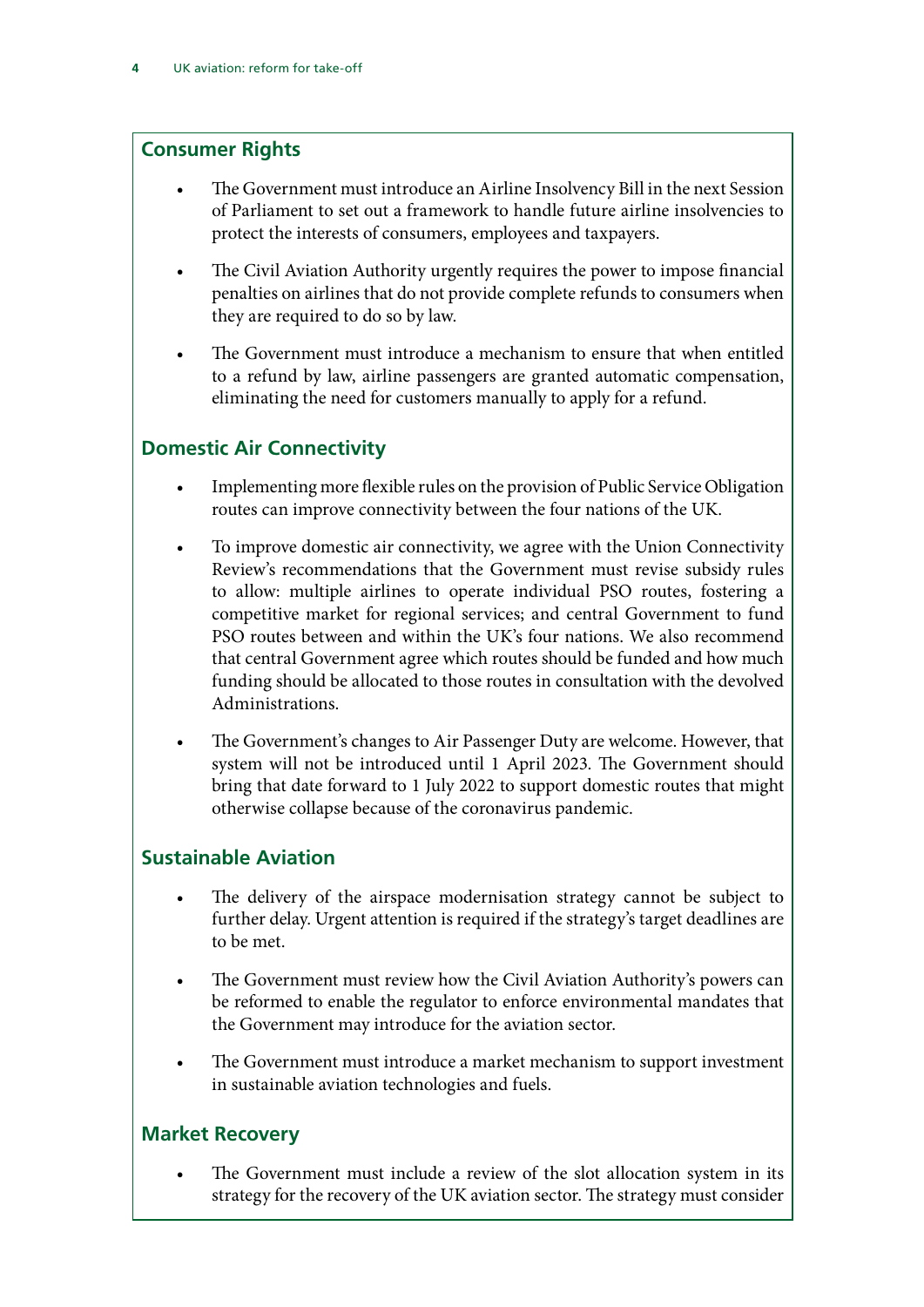alternatives to the existing slots framework to encourage new entrants, capitalising on the opportunity to shape the system following the country's departure from the EU.

- The Civil Aviation Authority must factor in the premise that Heathrow is one of the most expensive global airports when making its decision on the price control. Ensuring that the airport's charging is set at a fair range can create a competitive edge for Heathrow, making it more attractive for airlines to operate out of compared with other European hub airports.
- The UK aviation sector's recovery from the pandemic is still in its early stages. The Civil Aviation Authority's price control proposals, due to be implemented in summer 2022, must be postponed by one year to allow the collection of further data on the aviation sector recovery.
- To help airports and airlines manage the sudden increase in demand for aviation, the Government should prioritise the timely processing of checks for applicants for positions at airports; allow applicants for airport positions to start supervised classroom training, when their initial security checks are complete; review whether the number of trainees compared with supervising security officers can be increased from the current 3:1 ratio; instruct HM Revenue & Customs to provide applicants with personal statements to enable applicants to cover any gaps in their tax and employment status caused by their employers going out of business due to coronavirus; and ensure that Border Force uses all the means at its disposal to minimise queues at airports, including deploying onsite engineers to maintain e-gates in real time and allowing under-12s to use e-gates.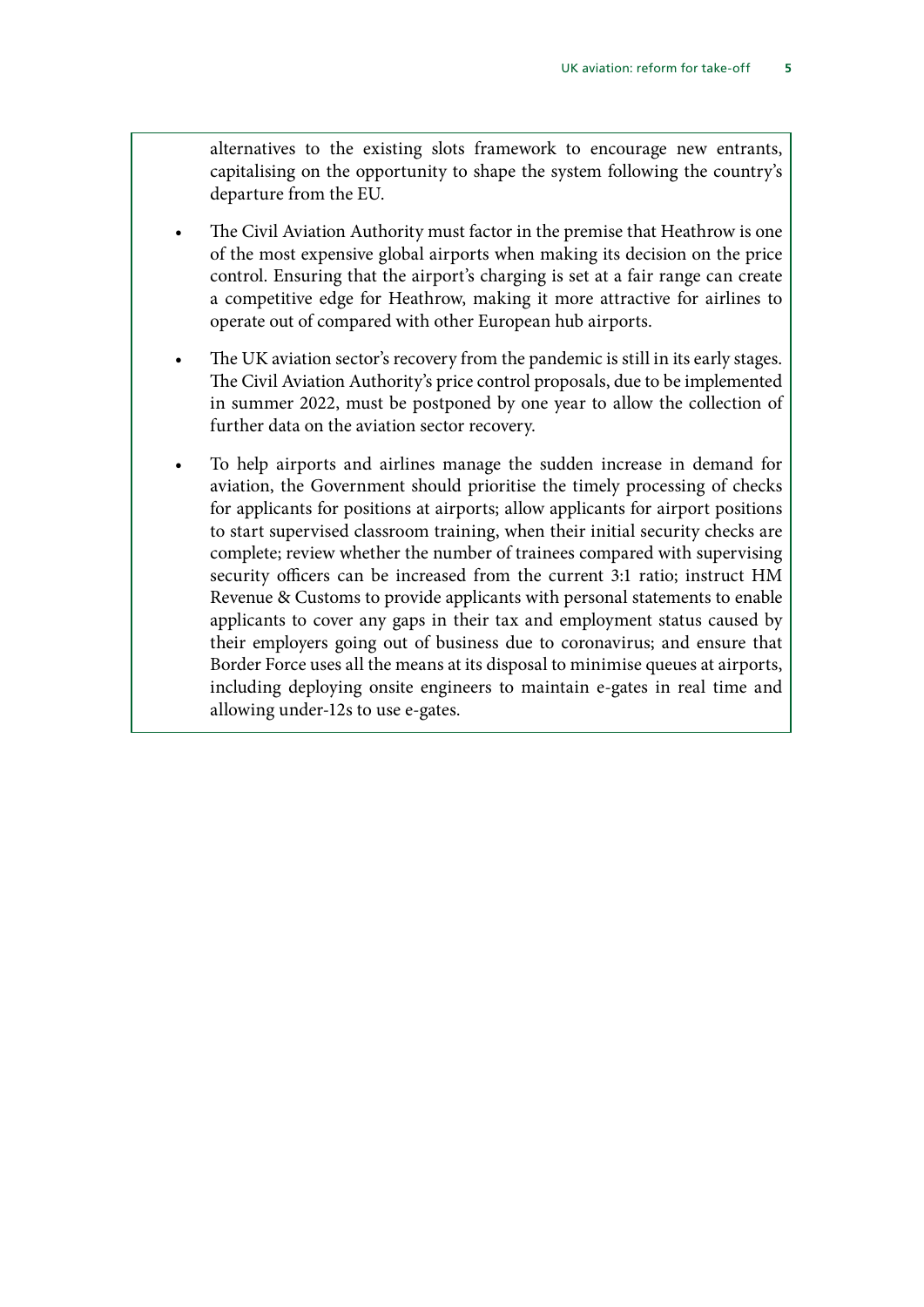### <span id="page-7-0"></span>**1** Introduction

### **Inquiry**

1. The coronavirus pandemic precipitated the worst financial crisis experienced by the UK aviation sector since commercial air travel became accessible and affordable for the general public in the second half of the twentieth century. As the pandemic developed, the Government introduced a national lockdown in March 2020 to protect public health. The aviation industry responded to the Government's restrictions by organising repatriation flights for British citizens stranded around the globe. After those initial repatriations, flight availability decreased as the Government limited the circumstances in which people could travel internationally. Those restrictions changed more than 15 times between 2020 and 2022.

2. As the restrictions changed in response to the pandemic, the industry reacted by keeping certain routes open for essential travel and instituting measures to protect travellers, such as requiring passengers to wear masks on flights. At the time of writing (April 2022), most international travel requirements have been removed, but they could be re-introduced at any time.

3. The coronavirus pandemic led to an unprecedented decline in the number of flights in early 2020. There were 5,800 passenger flights to and from the UK in April 2020 compared with 201,000 flights in April 2019, which is a 97% reduction.<sup>1</sup> The Civil Aviation Authority's most recent flight data are from quarter four of 2021, covering October to December 2021. During that period, 30.9 million passengers flew in and out of the UK on 315,202 flights.<sup>2</sup> Those statistics represent a steady recovery for the sector with flight and passenger numbers at the highest levels since quarter one of 2020. However, those statistics also show a 55% decline in passenger numbers compared with the same period in 2019, before the coronavirus pandemic.<sup>3</sup> The International Air Transport Association (IATA) forecasts that total passenger numbers to, from and within Europe will reach 86% of 2019 values in 2022, before making a full recovery in 2024 at 105% of 2019 values.4

4. IATA's forecast does not include the potential effects of the Russian invasion of Ukraine, although the association states that "in general, air transport is resilient against shocks and this conflict is unlikely to impact the long-term growth of air transport".<sup>5</sup> IATA's assessment is that "it is too early to estimate what the near-term consequences will be for aviation, but it is clear that there are downside risks".<sup>6</sup> Several factors will determine the extent to which the conflict will affect the UK aviation sector's recovery from the pandemic. Those factors include the geographic extent, severity and time-period of sanctions and of airspace closures.<sup>7</sup> Airline costs could also be affected by fluctuations in energy prices or rerouting to avoid Russian airspace.<sup>8</sup> Finally, the conflict could affect

- 5 Ibid.
- 6 Ibid.
- 7 Ibid.
- 8 Ibid.

<sup>1</sup> Civil Aviation Authority, '[UK airport data April 2020'](https://www.caa.co.uk/data-and-analysis/uk-aviation-market/airports/uk-airport-data/uk-airport-data-2020/april-2020/), accessed 23 February 2022; Civil Aviation Authority, ['UK](https://www.caa.co.uk/data-and-analysis/uk-aviation-market/airports/uk-airport-data/uk-airport-data-2019/april-2019/)  [airport data April 2019](https://www.caa.co.uk/data-and-analysis/uk-aviation-market/airports/uk-airport-data/uk-airport-data-2019/april-2019/)', accessed 23 February 2022

<sup>2</sup> Civil Aviation Authority, '[2021 quarter four flight data](https://www.caa.co.uk/news/2021-quarter-four-flight-data/)', accessed 23 February 2022

<sup>3</sup> Ibid.

<sup>4</sup> International Air Transport Association, ['Air Passenger Numbers to Recover in 2024](https://www.iata.org/en/pressroom/2022-releases/2022-03-01-01/)', accessed 14 March 2022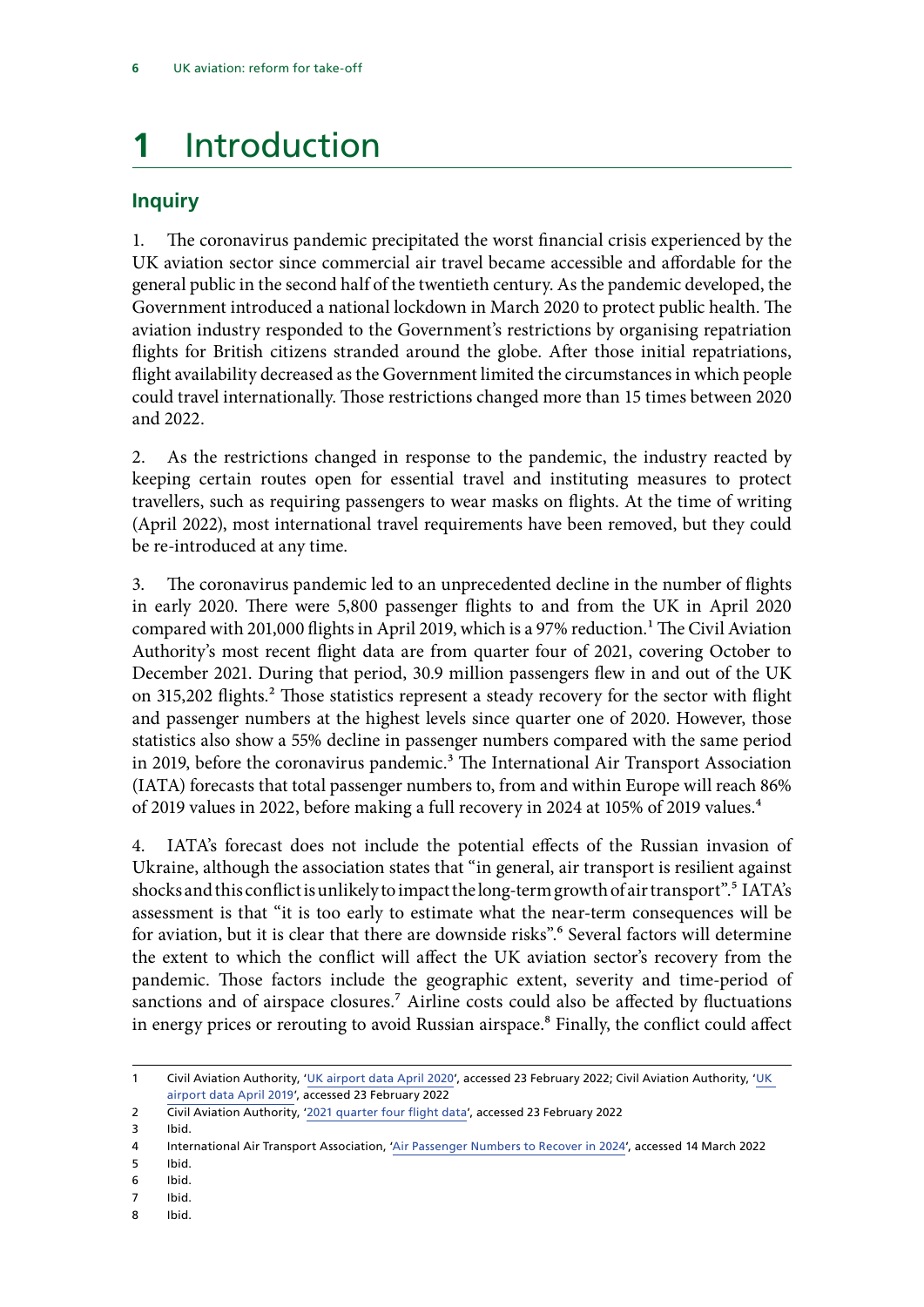consumer confidence and economic activity "even outside of Eastern Europe".<sup>9</sup> The Government must consider the effects of the Russian invasion of Ukraine as it develops its policy to support the recovery of the aviation sector.

5. We launched our inquiry, 'Airlines and airports: supporting recovery in the UK aviation sector' on 10 September 2021. The inquiry examined UK airlines' and airports' recovery from the coronavirus pandemic, including how the Government's international travel restrictions, such as testing requirements, have affected that recovery. The inquiry also examined how the sector can improve domestic connectivity and sustainability and deliver better for consumers as it recovers from the pandemic. We held four oral evidence sessions. We received 47 written evidence submissions from the public, private companies and other organisations. We are grateful to everyone who contributed to and engaged with our inquiry.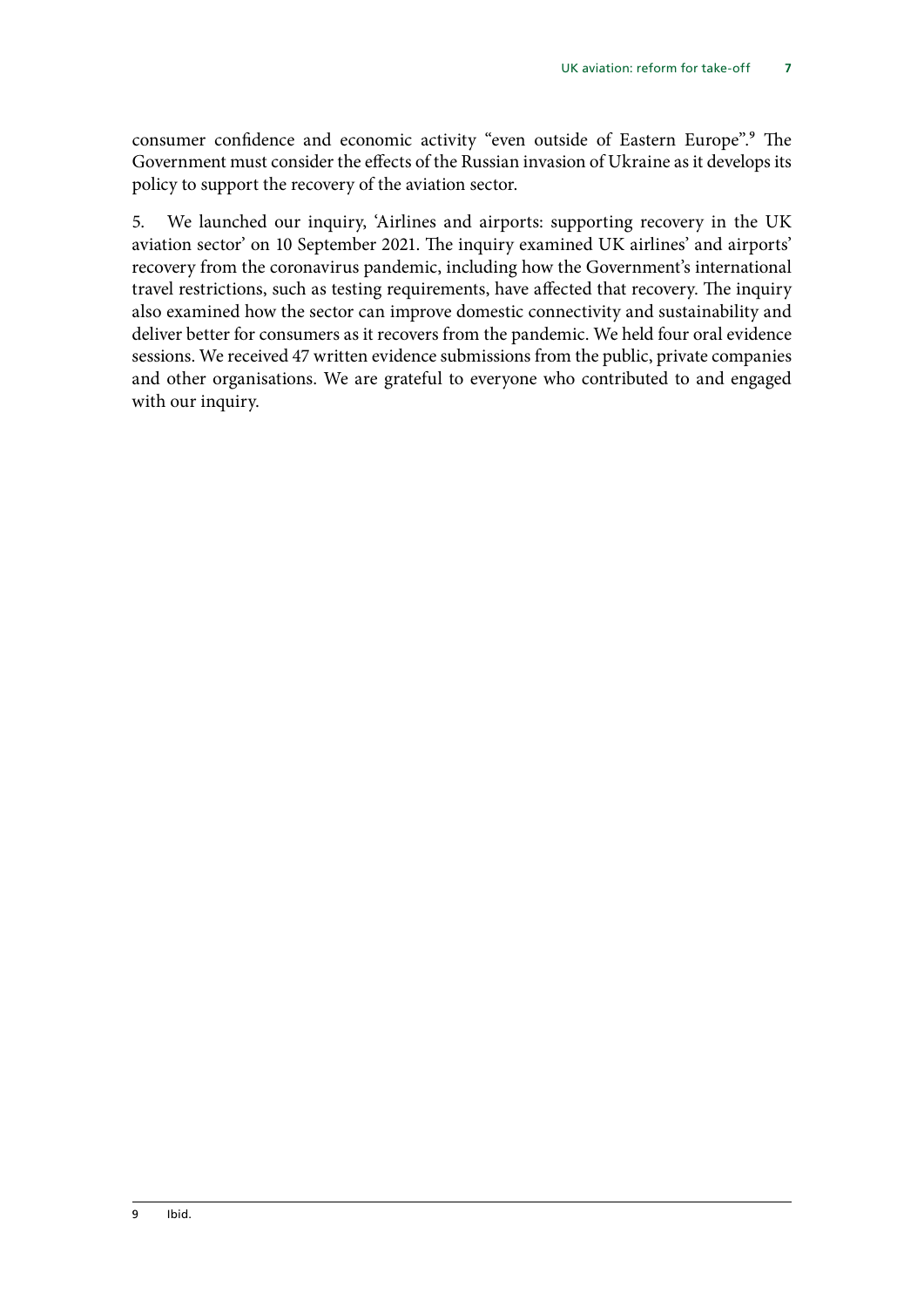## <span id="page-9-0"></span>**2** International travel restrictions

### **Effectiveness of travel restrictions**

6. Medical experts argued that enhanced travel restrictions may initially be effective at slowing the rate of transmission of a coronavirus variant of concern but have little utility as public health measures once a variant has entered a particular country.<sup>10</sup> When the Omicron variant emerged, Director of the Rosalind Franklin Institute at Oxford University, Professor James Naismith, said that although the introduction of a travel ban would decrease the transmissibility of the Omicron variant, Omicron would still reach the UK in "a few more weeks".11 Similarly, a Journal of Emergency Management study found "limited evidence about the effectiveness of travel bans to minimise global EID [emerging infectious disease] spread".12 On 28 November 2021, the World Health Organization [WHO] recommended the proportional implementation of travel restrictions:

> Travel restrictions may play a role in slightly reducing the spread of Covid-19 but place a heavy burden on lives and livelihoods. If restrictions are implemented, they should not be unnecessarily invasive or intrusive, and should be scientifically based, according to the International Health Regulations.13

7. On 19 January 2022, the World Health Organization's Emergency Committee praised South Africa's "rapid identification, and transparent and rapid sharing of information" on the Omicron variant.<sup>14</sup> The Emergency Committee expressed concern about the "blanket travel bans" some member states introduced in response to the variant, stating that such bans

> are not effective in suppressing international spread (as clearly demonstrated by the Omicron experience), and may discourage transparent and rapid reporting of emerging VOC [variants of concern].<sup>15</sup>

8. Edge Health and Oxera Consulting analysis found that if no travel restrictions had been in place at all in November and December 2021, coronavirus cases would have peaked seven days earlier and the peak would have been 8% higher than without any travel testing.16 Compared with a simplified requirement for passengers entering the UK to take an antigen test within two days of their arrival, a day two polymerase chain reaction

15 Ibid.

<sup>10</sup> For example, the [World Health Organization](https://www.afro.who.int/news/who-stands-african-nations-and-calls-borders-remain-open), the [WZB Berlin Social Science Center](https://www.wzb.eu/en/press-release/stopping-the-virus-and-closing-borders) and academics including [Professor Mark Woolhouse](https://www.bbc.co.uk/news/59461861), Professor of Infectious Disease Epidemiology at the University of Edinburgh and [Professor Karen A. Grépin,](https://global.upenn.edu/sites/default/files/perry-world-house/GrepinGSC21ThoughtPiece.pdf) Associate Professor at the University of Hong Kong's School of Public Health.

<sup>11 &</sup>quot;[Coronavirus variant fear sparks Africa travel curbs](https://www.bbc.co.uk/news/uk-59424269)", BBC News, 26 November 2021. The first sample of the Omicron variant was [isolated](https://www.bmj.com/content/375/bmj.n3013) on 8 November 2021 by South Africa. The Omicron variant was first [reported](https://www.who.int/news/item/26-11-2021-classification-of-omicron-(b.1.1.529)-sars-cov-2-variant-of-concern) to the World Health Organization from South Africa on 24 November 2021. The UK Health Security Agency [announced](https://www.gov.uk/government/news/covid-19-variants-identified-in-the-uk) Omicron as a variant under investigation (VUI) on 26 November 2021. Accordingly, the Omicron variant was in circulation internationally and may have been transmitted into the UK.

<sup>12</sup> Nicole A. Errett; Lauren M. Sauer; and Lainie Rutkow, ["An integrative review of the limited evidence on](https://www.wmpllc.org/ojs/index.php/jem/article/view/2688/pdf)  [international travel bans as an emerging infectious disease disaster control measure"](https://www.wmpllc.org/ojs/index.php/jem/article/view/2688/pdf), Journal of Emergency Management, vol 18 (2020)

<sup>13</sup> World Health Organization, '[WHO stands with African nations and calls for borders to remain open'](https://www.afro.who.int/news/who-stands-african-nations-and-calls-borders-remain-open), accessed 23 February 2022

<sup>14</sup> World Health Organization, '[Statement on the tenth meeting of the International Health Regulations \(2005\)](https://www.who.int/news/item/19-01-2022-statement-on-the-tenth-meeting-of-the-international-health-regulations-(2005)-emergency-committee-regarding-the-coronavirus-disease-(covid-19)-pandemic)  [Emergency Committee regarding the coronavirus disease \(COVID-19\) pandemic](https://www.who.int/news/item/19-01-2022-statement-on-the-tenth-meeting-of-the-international-health-regulations-(2005)-emergency-committee-regarding-the-coronavirus-disease-(covid-19)-pandemic)', accessed 14 March 2022

<sup>16</sup> Edge Health & Oxera Consulting, [Impact of travel restrictions on Omicron in the UK](https://www.oxera.com/wp-content/uploads/2022/01/Impact-of-travel-restrictions-on-Omicron_final-1.pdf), 5 January 2022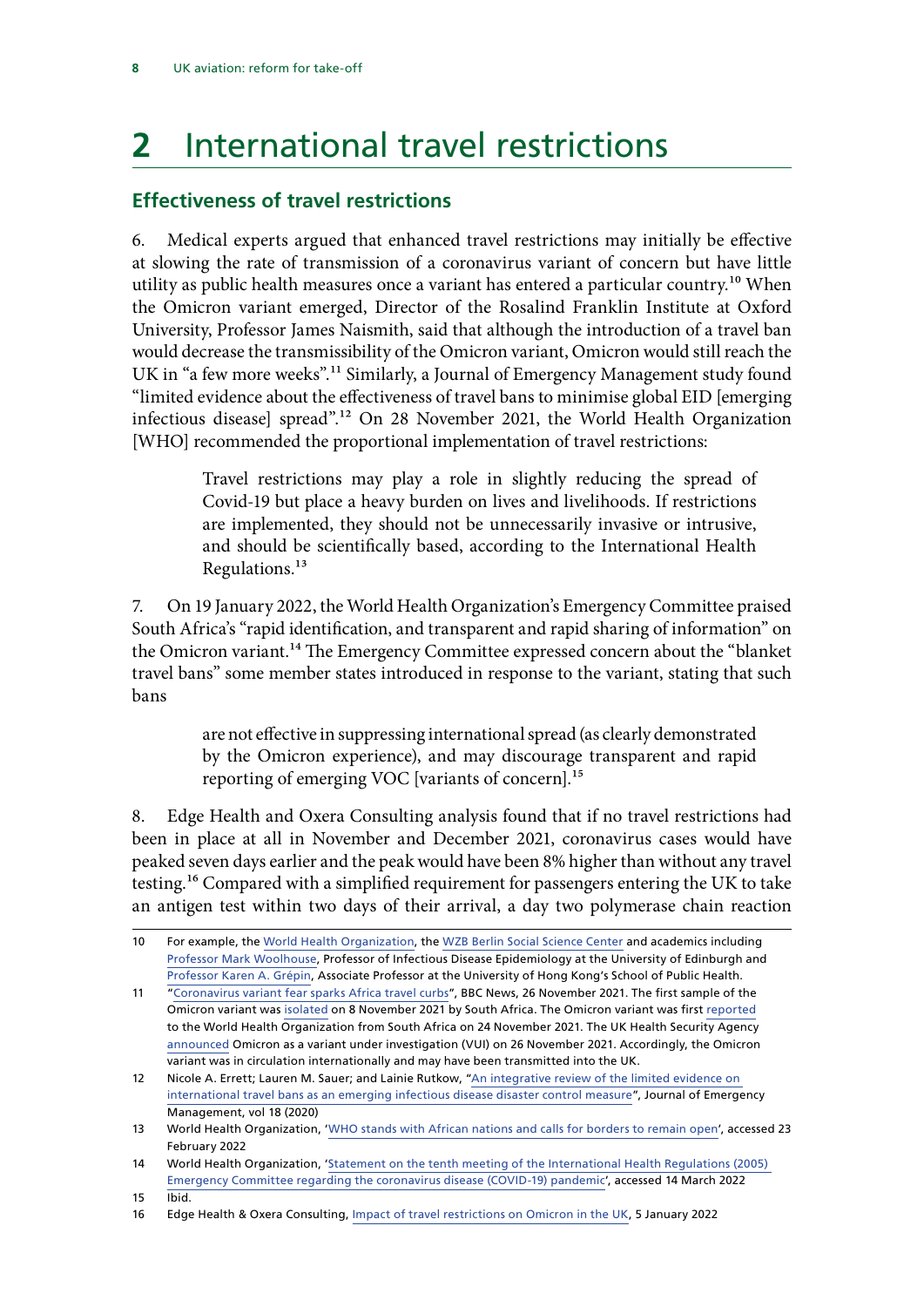<span id="page-10-0"></span>(PCR) and pre-departure testing regime would have delayed the peak of cases by just five days and reduced the peak by only 3%.<sup>17</sup> The analysis concluded that "when a variant is already highly prevalent in the domestic environment, travel restrictions are likely to have a very limited impact on the growth and the peak of cases and hospitalisations."<sup>18</sup> The organisations estimated that, if UK travel restrictions introduced in response to the Omicron variant had not been removed, those restrictions could have led to an additional  $\text{\pounds}3.1$  billion loss in gross value added and  $\text{\pounds}1.5$  billion loss in tax revenue over the subsequent year.19

### **Red list**

9. On 15 February 2021, the Government introduced a requirement for anyone travelling to the UK from a "high-risk" country to quarantine in a Government-approved facility for 10 days.<sup>20</sup> Those countries were put on a special list to indicate their high-risk status, named the "red list". The Government classified countries as high-risk based in part, but not entirely, on recommendations from the UK Health Security Agency (UKHSA).<sup>21</sup> In addition to UKHSA recommendations, the Government took account of economic and diplomatic factors.<sup>22</sup>

10. The red list still exists in theory, but it is currently unpopulated and the managed quarantine programme is concluding. Previously, when countries were added to that list, guidance required people arriving in England from those countries to quarantine in a managed hotel, regardless of their vaccination status.<sup>23</sup> British Airways' Acting Chief Commercial Officer, Colm Lacy, told us that "no other European country has forced hotel quarantine and [the] cost [is]  $\text{\pounds}2,285$ , which is completely prohibitive".<sup>24</sup> Using case numbers as an indicator, there is no evidence that the requirement for travellers from certain countries to quarantine at a hotel, rather than at a location of their choice, has improved the UK's coronavirus situation compared with other European countries. In 2021, the UK's total coronavirus case numbers (10.6 million) were higher than those of Germany (5.4 million) or Spain (4.4 million), for example.<sup>25</sup>

<sup>17</sup> Ibid.

<sup>18</sup> Ibid.

<sup>19</sup> Oxera Consulting, 'Assessing the impact of recent international travel restrictions on the UK aviation sector and the wider economy', December 2021

<sup>20</sup> "[Government confirms mandatory hotel quarantine to be introduced from 15 February"](https://www.gov.uk/government/news/government-confirms-mandatory-hotel-quarantine-to-be-introduced-from-15-february), Department of Health and Social Care press release, 5 February 2021

<sup>21</sup> UK Health Security Agency, "Risk assessment methodology to inform international travel traffic light [system"](https://www.gov.uk/government/publications/covid-19-risk-assessment-methodology-to-inform-international-travel-traffic-light-system/risk-assessment-methodology-to-inform-international-travel-traffic-light-system), 29 October 2021. The Joint Biosecurity Centre was initially responsible for categorising countries' risk levels, however the centre became part of the UK Health Security Agency on 1 October 2021. The agency's methodology assesses individual countries' risk level based on factors like community transmission of variants of concern, testing rates, genomic sequencing and reporting.

<sup>22</sup> [Q266–67](https://committees.parliament.uk/oralevidence/3213/pdf/)

<sup>23</sup> Department for Transport and Department of Health and Social Care, "[Red list of countries and territories"](https://www.gov.uk/guidance/red-list-of-countries-and-territories), 15 December 2021. Those who must undertake mandatory hotel quarantine include people who are arriving to England from a non-red list country, however have entered a red list country in the ten days prior to arriving in England.

<sup>24</sup> [Q8](https://committees.parliament.uk/oralevidence/2776/pdf/)

<sup>25</sup> Our World in Data, '[COVID-19 Data Explorer - Our World in Data](https://ourworldindata.org/explorers/coronavirus-data-explorer?time=2021-01-01..2021-12-31&facet=none&uniformYAxis=0&Metric=Confirmed+cases&Interval=Cumulative&Relative+to+Population=false&Color+by+test+positivity=false&country=USA~CAN~DEU~GBR~FRA~JPN~ESP)', accessed 14 February 2022. The statistics refer to cases confirmed through testing.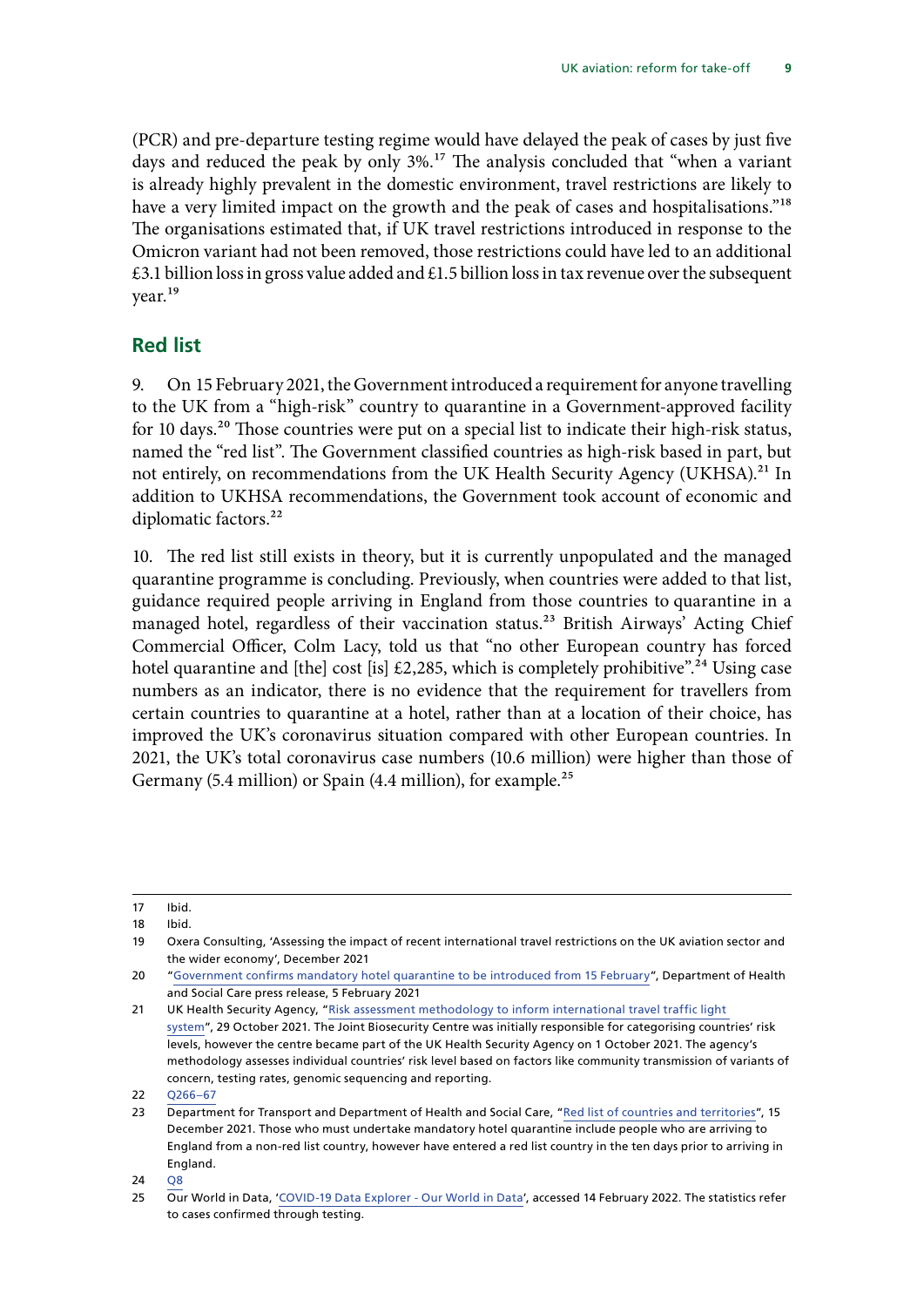<span id="page-11-0"></span>11. The Government added six countries in the southern Africa region to its red list on 26 November 2021 and subsequently added additional countries to that list.<sup>26</sup> The Government added the countries to its red list for international travel to "slow down the spread of [the Omicron] variant here in the UK, because measures at the border can only ever minimise and delay the arrival of a new variant rather than stop it all together".<sup>27</sup> Within a week of adding those countries to the travel red list, the Government explained that the geographical spread of Omicron had "increased considerably", with 37 countries around the world reporting Omicron cases and more than 134 cases identified in the UK.<sup>28</sup> Those statistics suggest that new travel requirements, including the addition of countries to the red list, exhibited limited efficacy in significantly slowing the spread of the variant to the UK. The Secretary of State for Health and Social Care stated:

> if, as I think is likely, we see many more infections and [Omicron] becomes the dominant variant, there will be less need to have any kind of travel restrictions at all … [and] we can start removing those restrictions very quickly.29

12. All countries that were added to the red list in response to the emergence of the Omicron variant were removed on 14 December 2021.<sup>30</sup> UKHSA Chief Executive, Dr Jenny Harries, told us that "travel restrictions have a time and a place".<sup>31</sup> She added that "countries should never be held on a list any longer than is absolutely necessary".32 We note that no remedial action was taken by the Government to address the reduction in restrictions and the consequential need for hotel quarantine.

### **Testing requirements**

13. The Government relaxed PCR travel testing requirements from 24 October 2021 for arrivals into England who were fully vaccinated and who had not been in a red list country in the 10 days before their travel to the UK.<sup>33</sup> Travellers who met those standards were able to [take a lateral flow test on or before day two of their arrival, instead of](https://www.gov.uk/government/news/lateral-flow-tests-to-be-introduced-for-vaccinated-international-arrivals) a [PCR](https://www.gov.uk/government/news/lateral-flow-tests-to-be-introduced-for-vaccinated-international-arrivals) test.<sup>34</sup> However, following the identification of the Omicron variant, the Prime Minister announced on 27 November 2021 that from 04:00 on 30 November 2021, taking a PCR test on or before day two of arriving to the UK from another country would be made compulsory for all travellers, including those who were fully vaccinated.<sup>35</sup> Travellers

<sup>26</sup> "[6 African countries added to red list to protect public health as UK designates new variant under](https://www.gov.uk/government/news/six-african-countries-added-to-red-list-to-protect-public-health-as-uk-designates-new-variant-under-investigation)  [investigation](https://www.gov.uk/government/news/six-african-countries-added-to-red-list-to-protect-public-health-as-uk-designates-new-variant-under-investigation)", Department of Health and Social Care, UK Health Security Agency and Department for Transport press release, 25 November 2021; "[Tests required before travel to UK and Nigeria added to red list"](https://www.gov.uk/government/news/tests-required-before-travel-to-uk-and-nigeria-added-to-red-list), Department of Health and Social Care, Department for Transport and Foreign, Commonwealth & Development Office press release, 4 December 2021

<sup>27</sup> Prime Minister's Office, ["COVID-19 press conference](https://www.youtube.com/watch?v=mzBYvJNhBag)", 27 November 2021 (Quote also accessible in written format at "[Covid: Travel and mask rules tightened over Omicron variant"](https://www.bbc.co.uk/news/uk-59445124), BBC News, 28 November 2021)

<sup>28</sup> "[Tests required before travel to UK and Nigeria added to red list"](https://www.gov.uk/government/news/tests-required-before-travel-to-uk-and-nigeria-added-to-red-list), Department of Health and Social Care, Department for Transport and Foreign, Commonwealth & Development Office press release, 4 December 2021

<sup>29</sup> HC Deb, 8 December 2021, [cols 499–508](https://hansard.parliament.uk/Commons/2021-12-08/debates/F626B01D-122B-4A1B-8419-E0FDCEFA19A8/Covid-19Update?highlight=very%20soon%20days%20weeks%20that%20lie%20ahead%20think%20likely) [Commons Chamber]

<sup>30</sup> HC Deb, 14 December 2021, [col 44WS](https://hansard.parliament.uk/commons/2021-12-14/debates/21121479000018/TravelRedList) [Commons written ministerial statement]

<sup>31</sup> [Q257](https://committees.parliament.uk/oralevidence/3212/pdf/)

<sup>32</sup> [Q266](https://committees.parliament.uk/oralevidence/3212/pdf/)

<sup>33</sup> "[Move to lateral flow tests for travel begins today \(24 October\)](https://www.gov.uk/government/news/move-to-lateral-flow-tests-for-travel-begins-today)", Department of Health and Social Care press release, 24 October 2021

<sup>34</sup> Ibid.

<sup>35</sup> "[Prime Minister sets out new measures as Omicron variant identified in UK: 27 November 2021"](https://www.gov.uk/government/news/prime-minister-sets-out-new-measures-as-omicron-variant-identified-in-uk-27-november-2021), Prime Minister's Office press release, 27 November 2021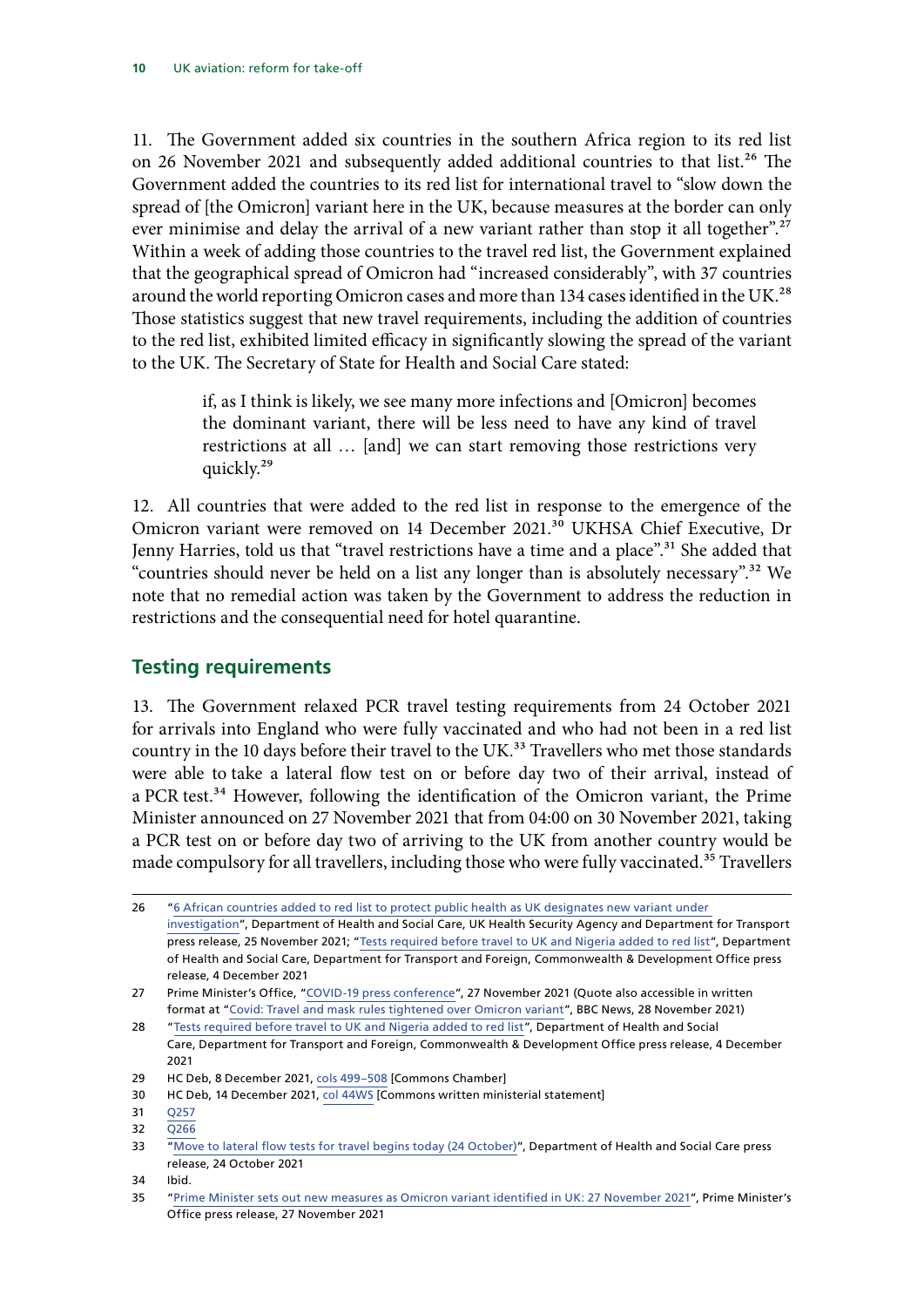who were in England for less than two days were not exempt from the requirement and were required to quarantine until they received a negative test result or until they left England, "whichever is sooner".<sup>36</sup> The Prime Minister explained that the measure would be "temporary" and subject to review after three weeks on 20 December 2021.<sup>37</sup> PCR tests for travel must be purchased from private providers. Free National Health Service [NHS] tests cannot be used to fulfil international travel testing requirements.<sup>38</sup>

14. The requirement for fully vaccinated passengers travelling from non-red list countries to take a pre-departure test before entering the UK was removed on 22 September 2021.<sup>39</sup> That requirement was subsequently reinstated in response to the Omicron variant. On 3 December 2021, one day before the Government's decision to re-introduce a predeparture testing requirement, the Secretary of State for Transport said that people would not be asked to take tests before they arrive in the UK, because the Government does not want to "kill off the travel sector without knowing that you need to".<sup>40</sup> Also before the requirement was introduced, the Minister for Science, Research and Innovation George Freeman explained that

> Ministers have to make tough decisions about balance of health and economically here in the UK … we are making sure we are not supporting the spread of the virus internationally but do need people to be able to come here and do deals.<sup>41</sup>

15. On 4 December 2021, the Government announced that a negative lateral flow or PCR pre-departure test would be required for entry to the UK from 04:00 on 7 December 2021.<sup>42</sup> Passengers were required to take that test no earlier than 48 hours before arriving to the UK. As with PCR testing, passengers cannot use NHS lateral flow tests for travel.<sup>43</sup> Testing rules applied to passengers arriving from all countries, regardless of those countries' case numbers or overall UKHSA coronavirus risk assessment rating. There was no exemption to either the day two PCR test or the pre-departure test for those who were abroad for less than 48 hours and were fully vaccinated.

16. On 5 January 2022, after passengers and businesses expressed confusion about the re-instated international travel requirements, the Prime Minister said that because of the prevalence of the Omicron variant in the UK, international travel measures were "having limited impact on the growth in cases, while continuing to pose significant costs on [the] travel industry".44 The Government therefore removed the pre-departure test requirement, acknowledging that the requirement "discourages many from travelling for fear of being trapped overseas and incurring significant extra expense".<sup>45</sup> The Government also

<sup>36</sup> Department of Health and Social Care and Department for Transport, [How to quarantine at home after](https://www.gov.uk/guidance/how-to-quarantine-when-you-arrive-in-england) [international travel](https://www.gov.uk/guidance/how-to-quarantine-when-you-arrive-in-england), 11 February 2022

<sup>37</sup> "[Prime Minister sets out new measures as Omicron variant identified in UK: 27 November 2021"](https://www.gov.uk/government/news/prime-minister-sets-out-new-measures-as-omicron-variant-identified-in-uk-27-november-2021), Prime Minister's Office press release, 27 November 2021

<sup>38</sup> National Health Service, '[Get tested for coronavirus \(COVID-19\)](https://www.nhs.uk/conditions/coronavirus-covid-19/testing/get-tested-for-coronavirus/)', accessed 23 February 2022

<sup>39</sup> "[New system for international travel](https://www.gov.uk/government/news/new-system-for-international-travel)", Department for Transport and Department of Health and Social Care press release, 17 September 2021

<sup>40</sup> "[Interview with the Secretary of State for Transport"](https://podcasts.apple.com/gb/podcast/pricey-pcr-tests-and-remainer-publishers/id1213415786?i=1000543781754), Chopper's Politics, 2 December 2021

<sup>41</sup> "[Travel costs may rise after call for pre-flight Covid testing"](https://www.thetimes.co.uk/article/travel-costs-may-rise-after-call-for-pre-flight-covid-testing-r2z5w70h9), The Times, 2 December 2021

<sup>42</sup> "[Tests required before travel to UK and Nigeria added to red list"](https://www.gov.uk/government/news/tests-required-before-travel-to-uk-and-nigeria-added-to-red-list), Department of Health and Social Care, Department for Transport and Foreign, Commonwealth & Development Office press release, 4 December 2021

<sup>43</sup> National Health Service, '[Get tested for coronavirus \(COVID-19\)](https://www.nhs.uk/conditions/coronavirus-covid-19/testing/get-tested-for-coronavirus/)', accessed 23 February 2022

<sup>44</sup> Prime Minister's Office, [PM statement to the House of Commons on COVID-19: 5 January 2022](https://www.gov.uk/government/speeches/pm-statement-to-the-house-of-commons-on-covid-19-5-january-2022), 5 January 2022

<sup>45</sup> Ibid.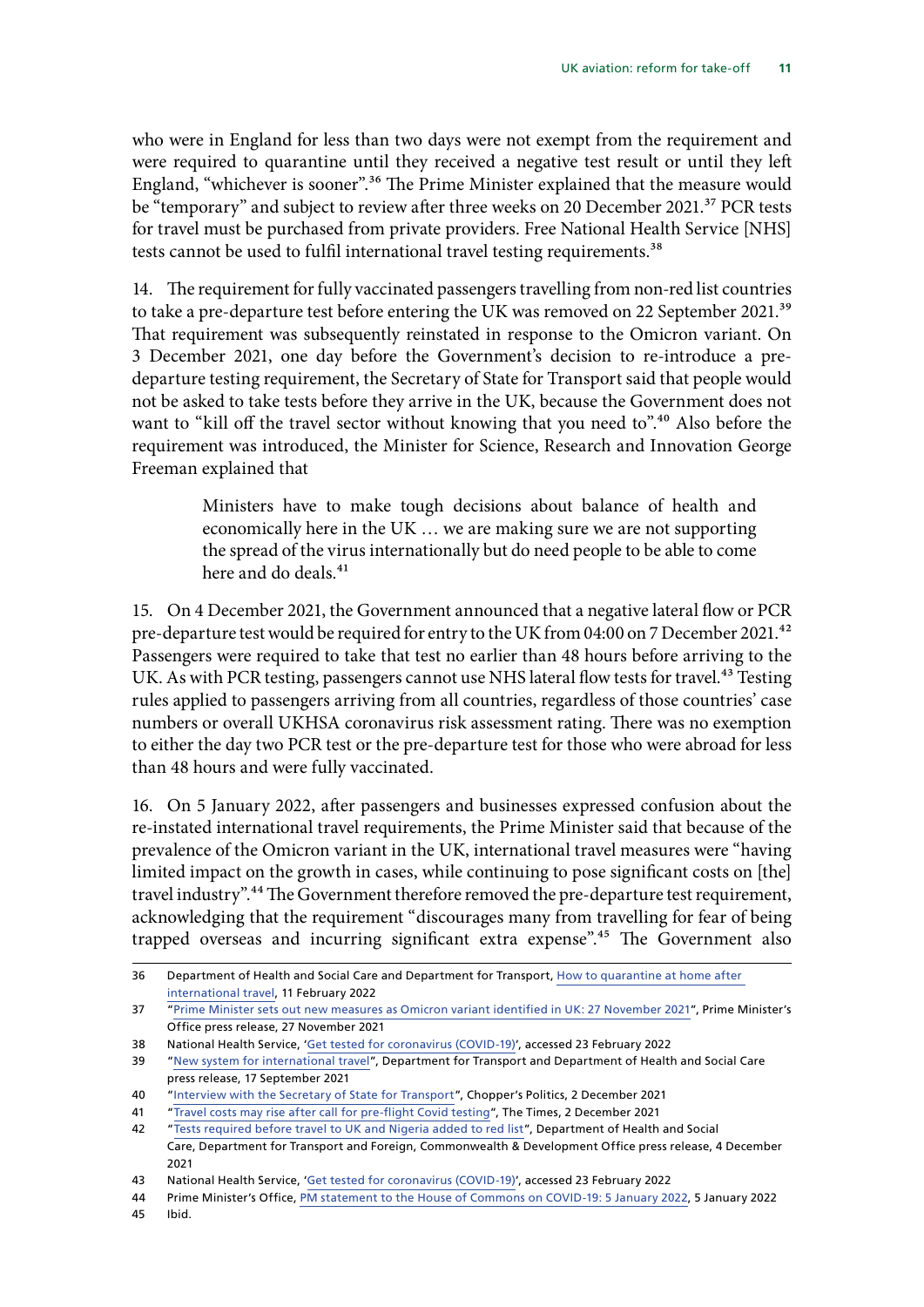removed the requirement for passengers to self-isolate on arrival in the UK until receipt of a negative PCR test result and stated that passengers would be allowed to use a lateral flow test to fulfil the day two testing requirement.<sup>46</sup> Subsequently, the Government announced that the day two testing requirement would be removed altogether.<sup>47</sup> That requirement was removed on 11 February 2022.<sup>48</sup>

17. Testing international arrivals to the UK has public health benefits. UKHSA Chief Executive, Dr Jenny Harries, told us that sequencing tests from arrivals from red list countries in late 2021 allowed the organisation to assess the effect of vaccines on the Omicron variant at an early stage.<sup>49</sup> She also said that sequencing PCR tests allows the agency to monitor for new variants.<sup>50</sup>

18. The cost of testing acts as a deterrent to travelling abroad, affecting the aviation sector and the UK's economic recovery. International Air Transport Association Director General, Willie Walsh, told us that the Government's summer 2021 travel restrictions "were excessive, for too long a period".<sup>51</sup> Adopting international travel restrictions for a fixed time period after which those restrictions expire could have balanced the need for medical experts to take time to assess new variants of concern before they became dominant strains and sources of internal transmission, while ensuring that such intrusive measures were not indefinite.

19. On 14 March 2022, the Government announced that at 04:00 on 18 March 2022, all remaining international travel restrictions would be removed, including the passenger locator form and testing requirements that were still in place for unvaccinated travellers. The Government also announced that the remaining managed hotel quarantine capacity would be "fully stood down" from the end of March 2022.<sup>52</sup> However, the Government stated that

> to ensure the protection of public health, [it] will maintain a range of contingency measures in reserve, which would enable it to take swift and proportionate action to delay any future harmful variants of COVID-19 entering the UK should the need arise.<sup>53</sup>

20. The Government stated that its future "default" approach to international travel restrictions will be less austere, although stricter measures would be reintroduced "if appropriate":

> in future, the…default approach will be to use the least stringent measures, if appropriate, to minimise the impact on travel as far as possible—given the high personal, economic and international costs border measures can have—and the contingency measures will only be implemented in extreme circumstances.54

<sup>46</sup> Ibid.

<sup>47</sup> "[UK open for travel with all restrictions removed for eligible vaccinated arrivals"](https://www.gov.uk/government/news/uk-open-for-travel-with-all-restrictions-removed-for-eligible-vaccinated-arrivals), Department for Transport and Department of Health and Social Care press release, 24 January 2022

<sup>48</sup> "[UK's new travel rules take flight"](https://www.gov.uk/government/news/uks-new-travel-rules-take-flight), Department for Transport and Department of Health and Social Care press release, 11 February 2022

<sup>49</sup> [Q258](https://committees.parliament.uk/oralevidence/3212/pdf/)

 $50 \ 0271$ 

<sup>51</sup> [Q63](https://committees.parliament.uk/oralevidence/3027/pdf/)

<sup>52</sup> ["All COVID-19 travel restrictions removed in the UK](https://www.gov.uk/government/news/all-covid-19-travel-restrictions-removed-in-the-uk?utm_medium=email&utm_campaign=govuk-notifications-topic&utm_source=30f81c9d-ad66-43e7-933d-e096fc95492b&utm_content=immediately)", Department for Transport and Department of Health and Social Care press release, 14 March 2022. The announcement included the removal of all remaining international travel restrictions on unvaccinated people.

<sup>53</sup> Ibid.

<sup>54</sup> Ibid.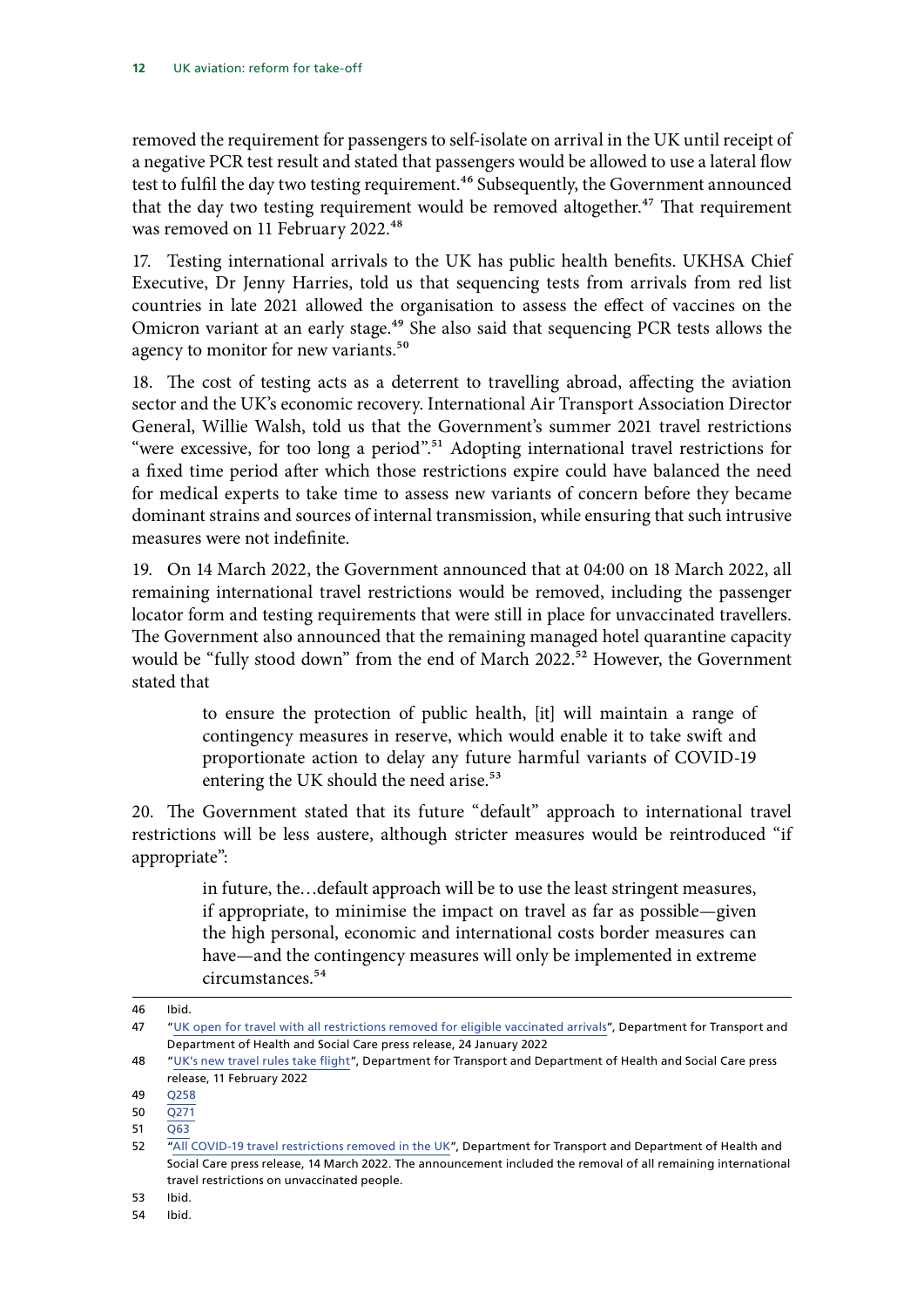### <span id="page-14-0"></span>**Decision-making structures**

21. The Government sought to balance the needs of the economy against the maintenance of public health during the pandemic.<sup>55</sup> However, the Government has not always been transparent about how decisions on restricting international travel were informed or made. The Transport Select Committee visited Germany in November 2021 to examine that country's approach to international travel restrictions. We met government officials and representatives from the German aviation industry. In Germany, authoritative sources described, off the record, transparent and collaborative dialogue between the private sector and government. German aviation industry representatives stated that they were able to feed into the German Government's decisions on international travel. For example, the German aviation industry raised concerns about international travel restrictions with both the Federal Ministry of Health and the Federal Ministry of Transport and Digital Infrastructure. In response, the German Government formed "Team Take-off" to facilitate discussion on those restrictions with industry. In that forum, aviation industry stakeholders collaborated with the Federal Ministry of Transport to shape international travel restrictions, holding regular meetings to discuss topics such as mask-wearing in airports. The forum also ensured travel entry regulations and restrictions were streamlined across Germany's federal states.

22. Informed witnesses told us that UK Government communication with the aviation industry was poor. Airlines UK Chief Executive, Tim Alderslade, noted that although there was "some element of transparency", industry did "not have transparency around the criteria" used to inform decision-making on risk classification of individual countries. He concluded, "I do not think we will ever get that".<sup>56</sup> Airport Operators Association Chief Executive, Karen Dee, said that industry had

> never really been given, or understood, what a threshold is. As countries were being categorised as red, amber or green, it was very difficult either to predict or to understand what mix of criteria was going into that and being used by the Government.<sup>57</sup>

Although a public health methodology was made publicly available, the rationale behind decision-making on the classification of individual countries as 'red', 'amber' or 'green' was not.<sup>58</sup>

23. The Minister for Aviation explained that decisions on country classification are taken by the "Covid-O Cabinet Sub-Committee", formally the Covid-19 Operations Sub-Committee.59 The Chancellor of the Duchy of Lancaster, the Chancellor of the Exchequer and the Secretary of State for Health and Social Care serve on the Committee. Other Cabinet Ministers are "invited according to the agenda".<sup>60</sup> The Covid-19 Operations Sub-Committee apparently does not permit formal representation from industry. The Minister said that as part of the decision-making process on international travel restrictions:

<sup>55</sup> [Q268](https://committees.parliament.uk/oralevidence/3213/pdf/)

<sup>56</sup> [Q65](https://committees.parliament.uk/oralevidence/3027/pdf/)

<sup>57</sup> [Q64](https://committees.parliament.uk/oralevidence/3027/pdf/)

<sup>58</sup> UK Health Security Agency, [Risk assessment methodology to inform international travel traffic light system](https://www.gov.uk/government/publications/covid-19-risk-assessment-methodology-to-inform-international-travel-traffic-light-system/risk-assessment-methodology-to-inform-international-travel-traffic-light-system), October 2021

<sup>59</sup> [Q256](https://committees.parliament.uk/oralevidence/3213/pdf/)

<sup>60</sup> Cabinet Office, [Cabinet Committee - Membership and Terms of Reference,](https://assets.publishing.service.gov.uk/government/uploads/system/uploads/attachment_data/file/1027921/Cabinet_Committee_-_Membership_and_ToRs__October_2021___2_.pdf) October 2021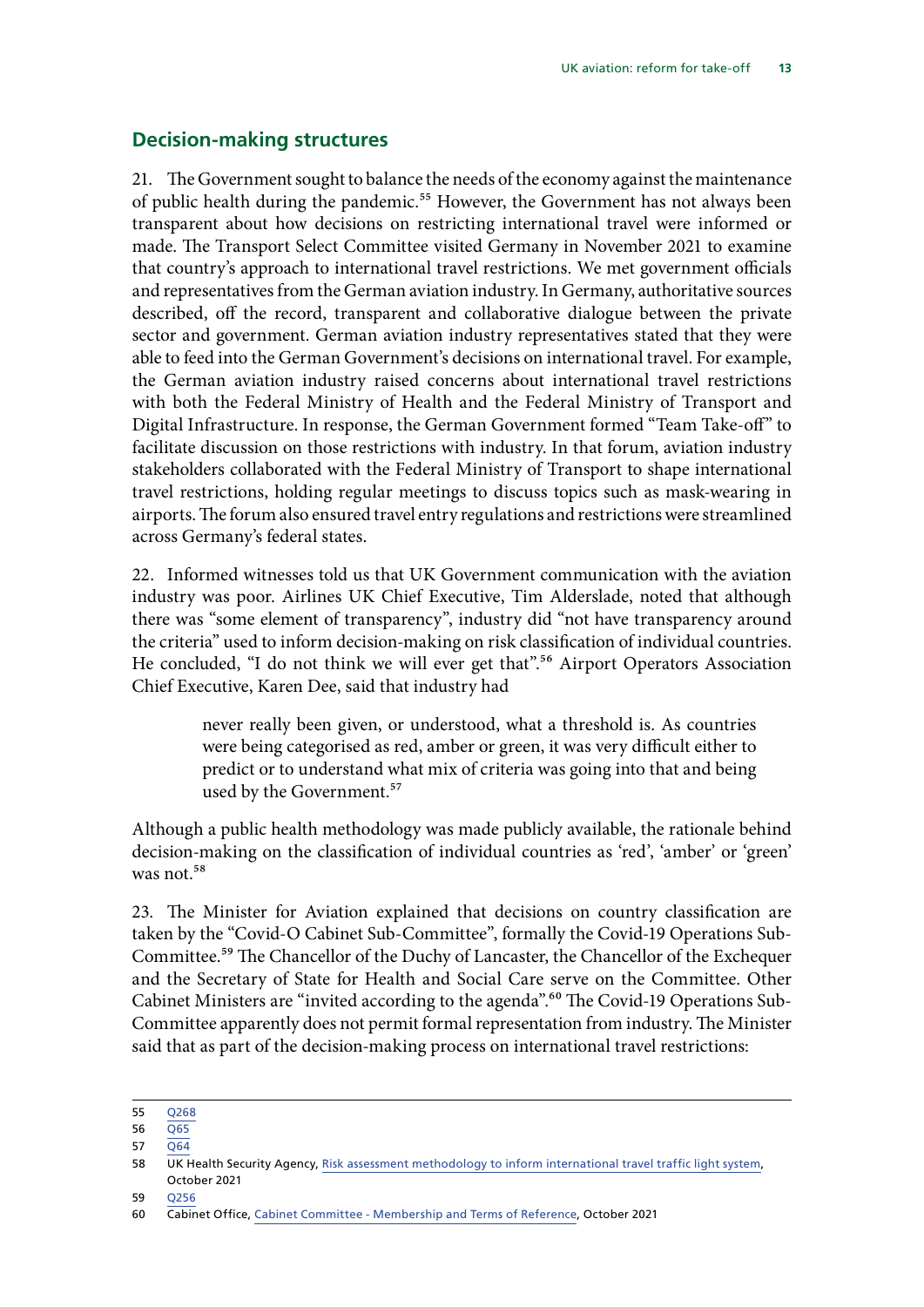<span id="page-15-0"></span>there is a paper, with recommendations, that is drawn up by the Covid-O secretariat, which sits under the Cabinet Office. They are Cabinet Office officials. That paper is then debated in Covid-O by Ministers and the decision is made. The paper draws from a number of sources. One of the sources that it draws from is UKHSA, as you have heard this morning. It will also draw from other Government Departments, and it will take into account other factors like diplomatic factors, supply chain impacts and economic impacts. All of those factors are taken into account and the paper is drafted, with a recommendation, which is then debated by Ministers in Covid-O Committee. Then the decision is made.<sup>61</sup>

Although the Global Travel Taskforce sought the views of industry stakeholders across the travel and tourism sectors, the UK Government did not consult industry through a formal structure akin to Germany's "Team Take-off" forum.<sup>62</sup>

### **Financial support and resource**

24. The aviation sector did not receive specific financial support linked to the introduction of new travel requirements at the end of 2021. The Minister for Aviation, Robert Courts MP, described "approximately £8 billion-worth of support from the cross-economy schemes that the Treasury introduced at the beginning [of the pandemic]. That is £8 billion to the aviation sector itself".<sup>63</sup> The aviation sector did not receive £8 billion in sector-specific financial support. That sum was the total financial support that the sector received through cross-economy schemes such as the Covid Corporate Financing Facility (CCFF). Other sectors of the economy received tailored support throughout the pandemic, including the hospitality and leisure industry. For example, the Government announced an extra £1 billion of funding to support the hospitality and leisure sector after the emergence of the Omicron variant.64

25. The Minister cited the airport and ground operations support scheme as an example of how the Government has supported the aviation sector during the pandemic. The first iteration of the scheme provided almost £87 million in funds.<sup>65</sup> Two further iterations of the scheme were subsequently introduced, and a total of £175 million has now been provided through the scheme.<sup>66</sup> Those funds could only be used to meet operational expenses, such as security, contracted services for runway maintenance and ground handler costs.<sup>67</sup> The Minister also told us that the Department for Transport can "do things like the Aviation Skills Retention Platform" to support the aviation sector.<sup>68</sup>

63 [Q288](https://committees.parliament.uk/oralevidence/3213/pdf/)

65 HC Deb, 25 May 2021, [col 20WS](https://hansard.parliament.uk/commons/2021-05-25/debates/21052520000011/AirportAndGroundOperationsSupportScheme) [Commons written ministerial statement]

<sup>61</sup> [Q256](https://committees.parliament.uk/oralevidence/3213/pdf/)

<sup>62</sup> Department for Transport, [Global Travel Taskforce: safe return of international travel](https://www.gov.uk/government/publications/global-travel-taskforce-safe-return-of-international-travel), April 2021

<sup>64</sup> "[£1 billion in support for businesses most impacted by Omicron across the UK"](https://www.gov.uk/government/news/1-billion-in-support-for-businesses-most-impacted-by-omicron-across-the-uk), HM Treasury and Department for Business, Energy & Industrial Strategy press release, 21 December 2021

<sup>66</sup> PQ [105471](https://questions-statements.parliament.uk/written-questions/detail/2022-01-17/105471) [on non-domestic Rates: Airports], 26 January 2022; HM Treasury, [Autumn Budget and Spending](https://assets.publishing.service.gov.uk/government/uploads/system/uploads/attachment_data/file/1043688/Budget_AB2021_Print.pdf)  [Review 2021: A stronger economy for the British people](https://assets.publishing.service.gov.uk/government/uploads/system/uploads/attachment_data/file/1043688/Budget_AB2021_Print.pdf) , October 2021, p 140; Department for Transport, Applying for COVID-19 airport and ground operations funding, 18 January 2022

<sup>67</sup> Department for Transport, Applying for COVID-19 airport and ground operations funding, 18 January 2022

<sup>68</sup> [Q288](https://committees.parliament.uk/oralevidence/3213/pdf/)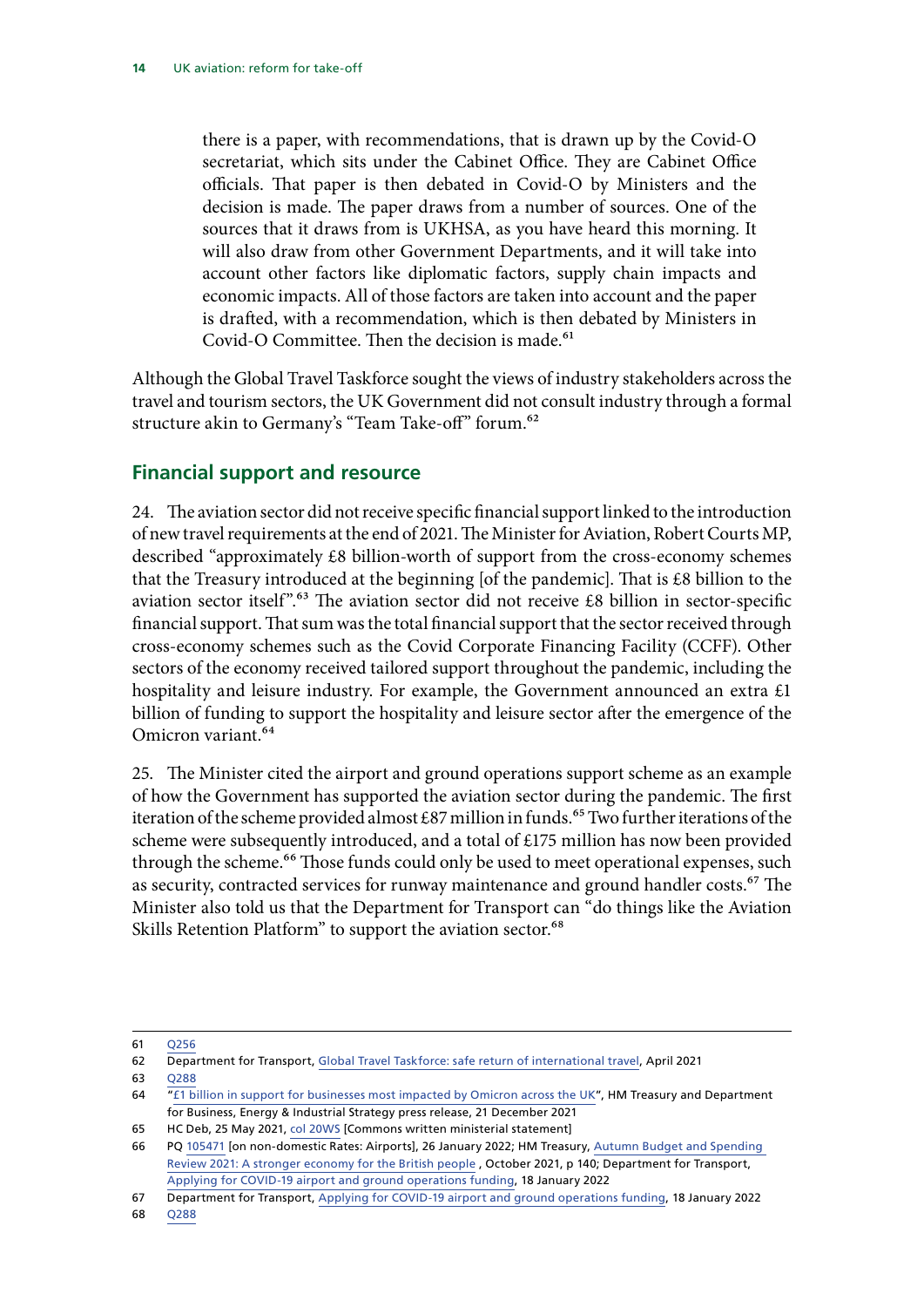26. Although all international travel restrictions have now been eliminated, further human and financial resource may be needed to support the aviation sector as it recovers from the pandemic. In April 2021, Heathrow Airport's Chief Solutions Officer, Chris Garton, told us that

> it always was a problem to process passengers at the border from a resource point of view. We would like to see more resources at the border anyway, but Covid has just made that so much worse than it was before.<sup>69</sup>

Mr Garton noted that Heathrow "even [had] to involve the police service to help" process passengers at the border.70

27. The UK aviation sector can contribute to the country's economic recovery from the pandemic. The air transport sector alone contributed £5.47 billion to the UK economy in 2019, with the entire aviation industry contributing almost £22 billion.<sup>71</sup> Air passenger duty raised £3.6 billion for the Exchequer in 2019–20.72

28. In September 2020, the Department told us that it aimed to publish a plan, setting out a strategy for the recovery of the UK aviation sector out to 2025, "this Autumn".<sup>73</sup> The Government explained that the recovery strategy will "support not only the restart of the sector, but will drive the sustainable growth of the sector, creating high quality, skilled jobs across the UK that support the levelling-up of our economy and strengthen the Union".74 The Government also stated that it is examining the recovery of the sector in the context of the UK's "green ambitions".75 Almost two years later, the strategy for the recovery of the UK aviation sector has not been published.

29. **The way in which the Government introduced international travel restrictions during the pandemic was inconsistent, confusing industry and passengers. The aviation industry, which connects the UK to the world, experienced severe economic difficulties due to Government restrictions that were not based on scientific consensus. As international travel restarted in the summer of 2021, the industry, its workforce and passengers were subjected to a traffic light system that was opaque, ambiguous and inconsistent. Government restrictions on international travel throughout the pandemic were disproportionate to the risks to public health.**

30. **The reimposition of travel restrictions had little effect on the spread of the Omicron variant in the UK. The Government appeared to recognise that outcome and belatedly reversed most of those restrictions in early January 2022. Overly strict international travel restrictions can have unintended consequences, such as encouraging countries not to report Variants of Concern for fear of experiencing negative economic effects.**

31. **We welcome the Government's decision to remove all international travel requirements. We also welcome the Government's statement that future international** 

<sup>69</sup> Oral evidence taken on 14 April 2021, HC (2019–21) 1341, [Q31](https://committees.parliament.uk/oralevidence/2007/pdf/) [Mr Garton]

<sup>70</sup> Ibid.

<sup>71</sup> Office for National Statistics, '[GDP output approach – low-level aggregates'](https://www.ons.gov.uk/economy/grossdomesticproductgdp/datasets/ukgdpolowlevelaggregates/current), 31 March 2021, series KK65, KK7P; Office for National Statistics, ['Annual Business Survey: non-financial business economy](https://www.ons.gov.uk/businessindustryandtrade/business/businessservices/bulletins/nonfinancialbusinesseconomyukandregionalannualbusinesssurvey/2018revisedresults)', 15 May 2020

<sup>72</sup> HM Revenue & Customs, [UK Air Passenger Duty Statistics,](https://view.officeapps.live.com/op/view.aspx?src=https%3A%2F%2Fwebarchive.nationalarchives.gov.uk%2Fukgwa%2F20210507165147mp_%2Fhttps%3A%2F%2Fassets.publishing.service.gov.uk%2Fgovernment%2Fuploads%2Fsystem%2Fuploads%2Fattachment_data%2Ffile%2F881785%2F2020_Mar_APD_Tables.xlsx&wdOrigin=BROWSELINK) March 2020

<sup>73</sup> Transport Committee, Second Special Report of Session 2019–21, [The impact of the coronavirus pandemic on the](https://committees.parliament.uk/publications/2338/documents/23026/default/) [aviation sector: Government and Civil Aviation Authority Responses to the Committee's Second Report,](https://committees.parliament.uk/publications/2338/documents/23026/default/) HC 745

<sup>74</sup> Ibid.

<sup>75</sup> Ibid.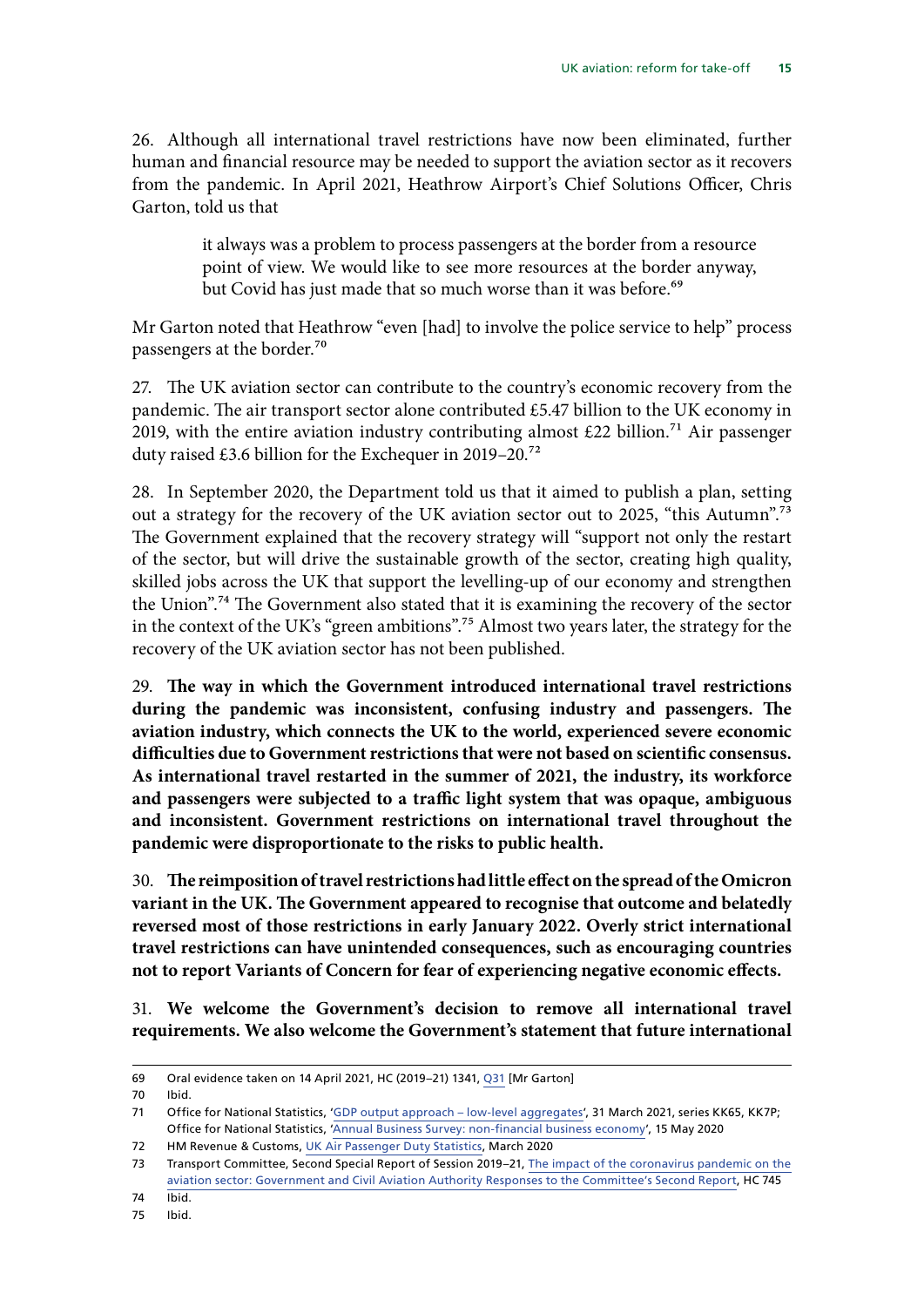**travel contingency measures will only be implemented in extreme circumstances. That decision gives the UK a competitive advantage over countries that were slower to remove such restrictions, providing an incentive for tourists and businesspeople alike to visit the UK. Enabling test-free travel makes the UK a more attractive destination for tourists and business travellers, who will support the country's economic recovery from the pandemic. The Government has intimated that it will continue to monitor coronavirus outbreaks and new variants, but it must make clear what that monitoring mechanism will entail and how it will be funded.**

32. *As the aviation industry's economic recovery from the coronavirus pandemic is now well under way, the Government's aviation recovery plan must be published as a priority. That strategy should be published no later than 1 June 2022, when the summer travel season will begin in earnest.*

33. *The Government must build international travel into its future pandemic resilience planning, developing a transparent and predictable system that can be used to facilitate safe international travel during potential future health crises. The Government's strategy for the recovery of the aviation sector must include a commitment to developing such a plan.*

34. *The Government must set up an international travel toolkit based on the following principles:*

- *International travel restrictions must be evidenced by transparent advice and analysis that the Government makes publicly available. Such analysis must detail the rationale and evidence as to why such restrictions are deemed effective, considering both public health and economic factors. The process must allow for formal representations to be made from affected sectors, primarily the aviation and travel industries. As in Germany, restrictions should be agreed on a cross-departmental basis with an equal voice from the Department for Transport and the Department of Health and Social Care.*
- *Any restrictions on international travel must be proportionate and comparable to those in place across the rest of the UK economy. Where the Government imposes future coronavirus restrictions on the international travel industry, and where such restrictions do not apply on a comparable basis to the domestic economy, the Government must compensate the industry for the economic loss suffered.*

35. *The Government must convene a global taskforce to promote the standardisation of the remaining international travel requirements that were introduced in response to the coronavirus pandemic. The Government should pursue bilateral negotiations with countries with high rates of vaccination to facilitate the removal of such restrictions.*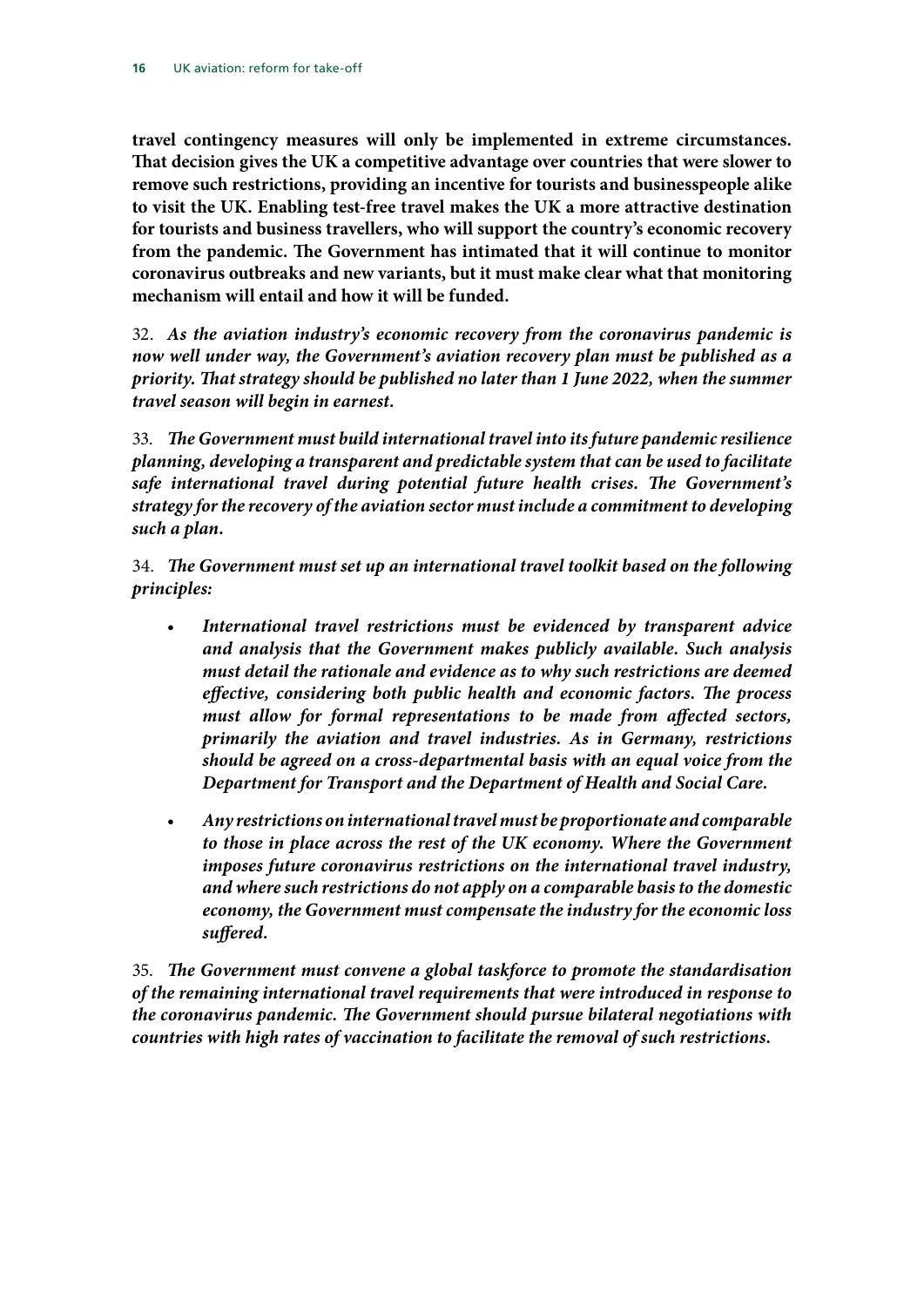## <span id="page-18-0"></span>**3** Consumer rights

### **Travel testing market**

36. Passengers travelling abroad during the pandemic repeatedly expressed concerns about the navigability and pricing structure of the travel testing market.<sup>76</sup> On 6 August 2021 the Secretary of State for Health and Social Care wrote to the Competition and Markets Authority (CMA) to request a review of the market for PCR travel tests.<sup>77</sup> The CMA completed its review on 8 September 2021. The review found that

> competition alone will not deliver the right outcomes for consumers from the PCR testing market, even when backed by ex post enforcement of consumer law. A combination of ex ante regulation and ongoing monitoring and enforcement is also needed.78

37. In response to the review, the Secretary of State for Health and Social Care said that the Government had "identified even more providers that were messing around with costs", and as a result removed 91 providers from the GOV.UK list.<sup>79</sup> He explained that from 21 September 2021 the Government would introduce new penalties for companies that engaged in unlawful practices, including fixed fines of up to  $£10,000$ .<sup>80</sup> The Government also acted on inaccurate prices advertised by 135 private providers, who were warned that they would be removed from the list if they advertised misleading prices again.<sup>81</sup>

38. Those actions were apparently insufficient to improve the travel testing market and to deter providers from advertising misleading prices. In early December 2021, as the Omicron variant was in the early stages of its spread, Which? found that there were 443 testing providers on the GOV.UK website approved provider list with prices ranging from £15 to £399.82 The Government's list offered no analysis of the providers' quality of service.<sup>83</sup> Which? Head of Campaigns, Neena Bhati, told us that "the passenger experience has been that it is quite difficult to navigate [the travel testing] market" because

> the expectation has been on consumers to do all of the market research as to who is the best provider, although they do not have the quality of information or the understanding of what is actually important in that market to be able to make informed decisions.<sup>84</sup>

39. Ms Bhati told us that consumers expect the Government to check providers, if those providers are featured on the Government's approved list. She said that because of the lack

84 [Q126](https://committees.parliament.uk/oralevidence/3028/pdf/)

<sup>76</sup> [Q125–26](https://committees.parliament.uk/oralevidence/3028/pdf/)

<sup>77</sup> Department of Health and Social Care, [Letter from the Health and Social Care Secretary to the CMA: 6 August](https://www.gov.uk/government/publications/letter-from-the-secretary-of-state-for-health-and-social-care-to-andrea-coscelli-about-pcr-travel-tests/letter-from-the-health-and-social-care-secretary-to-the-cma-6-august-2021)  [2021](https://www.gov.uk/government/publications/letter-from-the-secretary-of-state-for-health-and-social-care-to-andrea-coscelli-about-pcr-travel-tests/letter-from-the-health-and-social-care-secretary-to-the-cma-6-august-2021), 11 August 2021

<sup>78</sup> Ex post enforcement is to act retrospectively to address market conduct which has already occurred. Ex ante regulation is an intervention by a regulator to control prices prior to the abuse of market power. Competition & Markets Authority, [Covid-19 - PCR Travel Tests](https://assets.publishing.service.gov.uk/government/uploads/system/uploads/attachment_data/file/1016519/PCR_advice_Letter_to_Secretary_of_State_re_PCR_testing_090921.pdf), 8 September 2021; Competition & Markets Authority, [PCR travel](https://assets.publishing.service.gov.uk/government/uploads/system/uploads/attachment_data/file/1016509/PCR_Travel_Tests__Advice_with_redactions_PV090921.pdf)  [tests: Advice to the Secretary of State for Health and Social Care,](https://assets.publishing.service.gov.uk/government/uploads/system/uploads/attachment_data/file/1016509/PCR_Travel_Tests__Advice_with_redactions_PV090921.pdf) 8 September 2021

<sup>79</sup> Department of Health and Social Care, [Response to CMA recommendations regarding PCR travel test market,](https://www.gov.uk/government/speeches/response-to-cma-recommendations-regarding-pcr-travel-test-market) 11 September 2021

<sup>80</sup> Ibid.

<sup>81</sup> Ibid.

<sup>82</sup> Which? [\(AAS0049](https://committees.parliament.uk/writtenevidence/106606/pdf/))

<sup>83</sup> Ibid.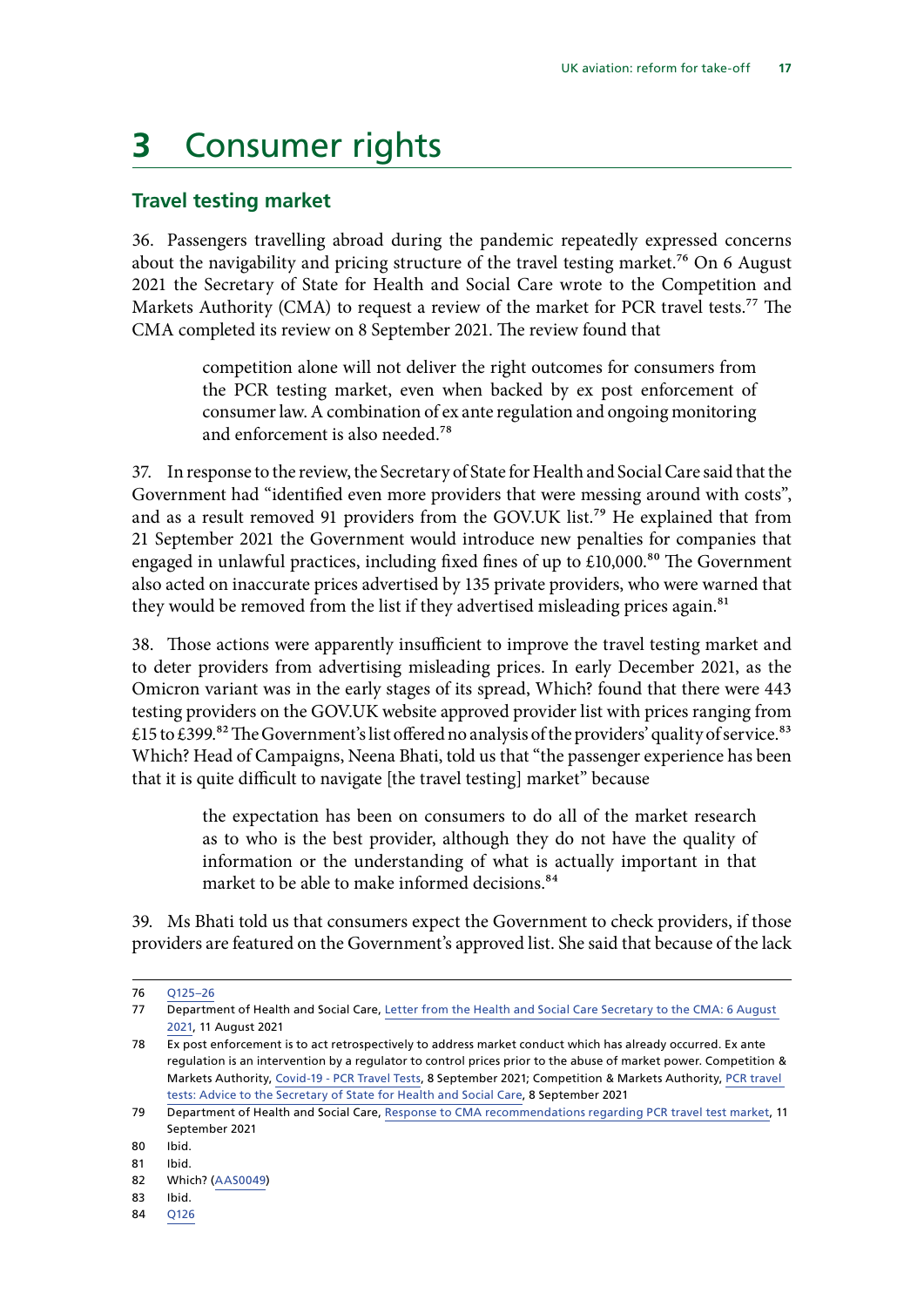of analysis on individual providers on the list, consumers are "just being told to look by price rather than understanding that there could be some quality, reliability and consumer protection issues if something goes wrong".85

40. The Government's list of testing providers raises further issues. On 7 December 2021, the Prime Minister's representative said that

> there are many tests available, both PCR and [lateral flow], within the £20- £50 price range. We will continue to monitor the actions that the companies are taking. It is clearly unacceptable for any product testing company to take advantage of holidaymakers. The average price of a day two test is now under £45. $86$

However, Which? analysis of the list on 13 December 2021 found that fewer than one in five tests on the GOV.UK list were advertised for less than £45 and that only five providers advertised tests for £20.87

41. Which? also found that travel testing companies continued to utilise drip-pricing practices in December 2021. For example, 20 firms quoted tests for 'self swab at home' for less than £30, but when costs such as delivery charges were added before check-out, the total price increased, "in some cases to  $£80"$ .<sup>88</sup> Some companies did not have tests available for the price they stated on the GOV.UK list. *The Times* identified one company listing a 30 pence test.<sup>89</sup> However, when journalists clicked on the link to that test, an 'unavailable' notice appeared.<sup>90</sup> The next cheapest test that company provided cost £59.<sup>91</sup>

42. The Government has focused on addressing concerns with the PCR travel testing market, but Which? told us that the shortcomings with that market also apply to the antigen travel testing market.<sup>92</sup> The need to provide transparent, reliable information on testing providers is applicable to both the PCR and the antigen travel testing markets. Despite those concerns, the CMA's September 2021 recommendations for improving the PCR travel testing market have yet to be implemented in full, and no review examining the antigen travel testing market has been carried out.

85 [Q127](https://committees.parliament.uk/oralevidence/3028/pdf/)

- 87 Which? [\(AAS0049](https://committees.parliament.uk/writtenevidence/106606/pdf/))
- 88 Ibid.

- 90 Ibid.
- 91 Ibid.
- 92 [Q139](https://committees.parliament.uk/oralevidence/3028/pdf/)

<sup>86</sup> "[No 10 vows to strike off exploitative PCR test firms](https://www.thetimes.co.uk/article/covid-19-downing-street-vows-to-strike-off-exploitative-pcr-test-firms-r5tng6czp)", The Times, 7 December 2021

<sup>89</sup> "[Sajid Javid urged to crack down on the testing firms 'conning' customers](https://www.thetimes.co.uk/article/sajid-javid-urged-to-crack-down-on-the-testing-firms-conning-customers-tms5fqdlf)", The Times, 6 December 2021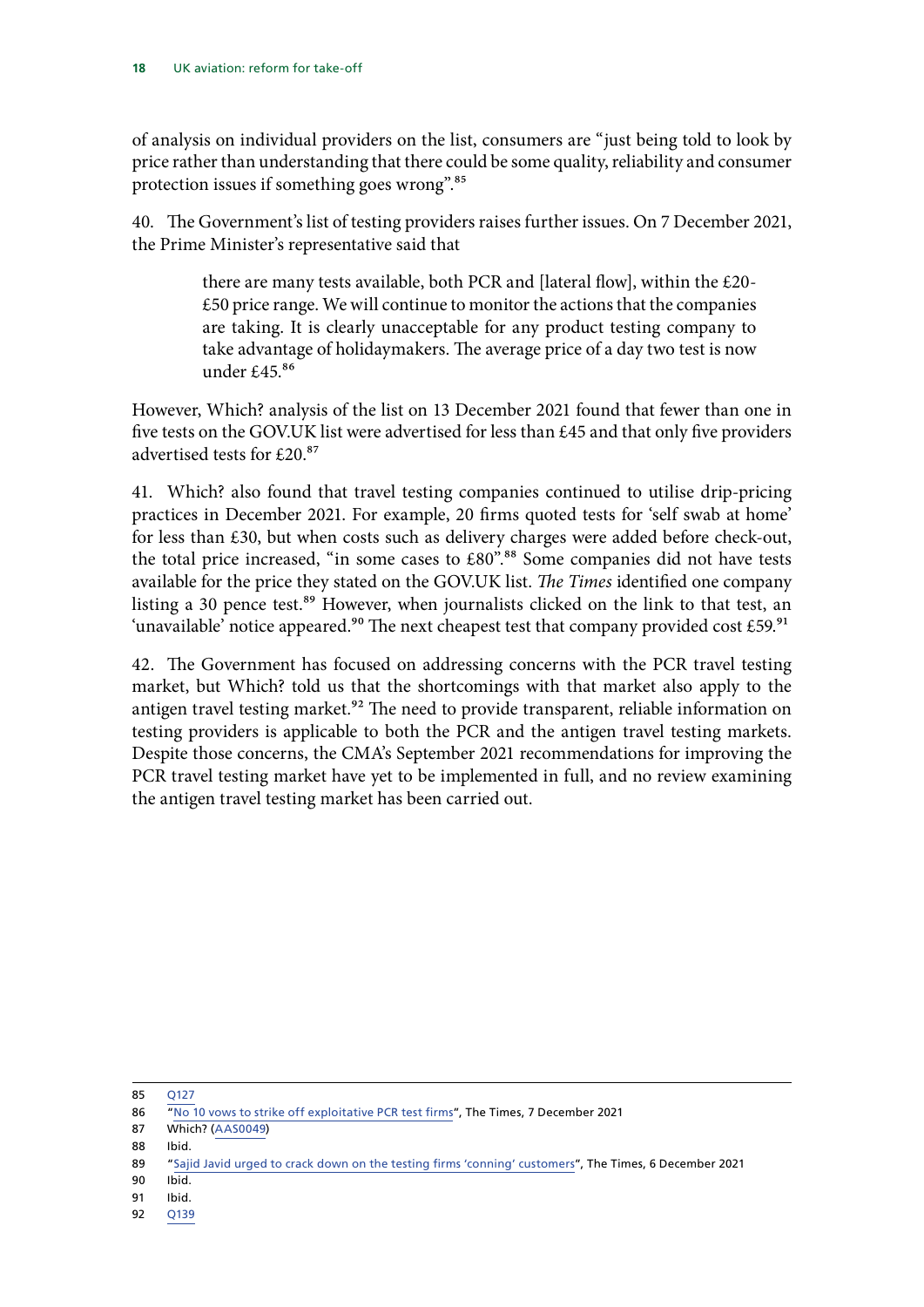**Table 1: CMA's recommendations to the Government to produce better PCR testing market outcomes**

| <b>CMA recommendations: improving the PCR testing market</b> |                                                                                                                                                                                                                                                                                                                                                         |  |  |
|--------------------------------------------------------------|---------------------------------------------------------------------------------------------------------------------------------------------------------------------------------------------------------------------------------------------------------------------------------------------------------------------------------------------------------|--|--|
| <b>Recommendation A</b>                                      | DHSC should enhance the basic rules<br>and requirements to which retail test<br>providers must adhere, as a pre-condition<br>to getting on and remaining on the GOV.<br>UK list. Non-compliance with these rules<br>and requirements (which should include<br>compliance with consumer law) should<br>be grounds for DHSC to remove a test<br>provider. |  |  |
| <b>Recommendation B</b>                                      | DHSC should ensure a comprehensive<br>monitoring and enforcement programme<br>for retail test providers is set up, with<br>appropriate sanctions.                                                                                                                                                                                                       |  |  |
| <b>Recommendation C</b>                                      | DHSC should ensure that it has robust<br>quality monitoring procedures in place to<br>assure the accuracy of test results.                                                                                                                                                                                                                              |  |  |
| <b>Recommendation D</b>                                      | DHSC should develop the NHS Test and<br>Trace PCR travel test currently listed<br>on GOV.UK and use it to establish a<br>'benchmark' product to drive better<br>market outcomes.                                                                                                                                                                        |  |  |
| <b>Recommendation E</b>                                      | We do not recommend that DHSC<br>introduces a price cap at this stage.<br>Instead, DHSC should monitor and gather<br>evidence on price levels and costs on an<br>ongoing basis. DHSC should be prepared to<br>re-evaluate this position if other measures<br>it decides to take do not improve market<br>outcomes.                                      |  |  |
| <b>Recommendation F</b>                                      | DHSC should improve the retail test<br>provider listings on GOV.UK so that<br>consumers can more easily search for,<br>obtain and act on the information they<br>need.                                                                                                                                                                                  |  |  |
| <b>Recommendation G</b>                                      | Subject to any legal restrictions, DHSC<br>should make data on retail test providers<br>available, for example through an open<br>Application Programming Interface (API).                                                                                                                                                                              |  |  |
| <b>Recommendation H</b>                                      | DHSC should work with HMRC to provide<br>guidance to retail test providers on how<br>VAT should be applied.                                                                                                                                                                                                                                             |  |  |

Source: Competition & Markets Authority, [PCR travel tests: Advice to the Secretary of State for Health and Social Care,](https://assets.publishing.service.gov.uk/government/uploads/system/uploads/attachment_data/file/1016509/PCR_Travel_Tests__Advice_with_redactions_PV090921.pdf) 8 September 2021

43. **Under-regulation has resulted in a dysfunctional travel testing market. The travel testing market was established with no clear protections or means of recourse for consumers. To date, the onus has been on consumers to perform market research, which has required them to navigate often misleading claims by companies. Unclear pricing, misleading advertisements and delays in receiving tests and test results still persist more than a year after the Government first introduced travel testing requirements.**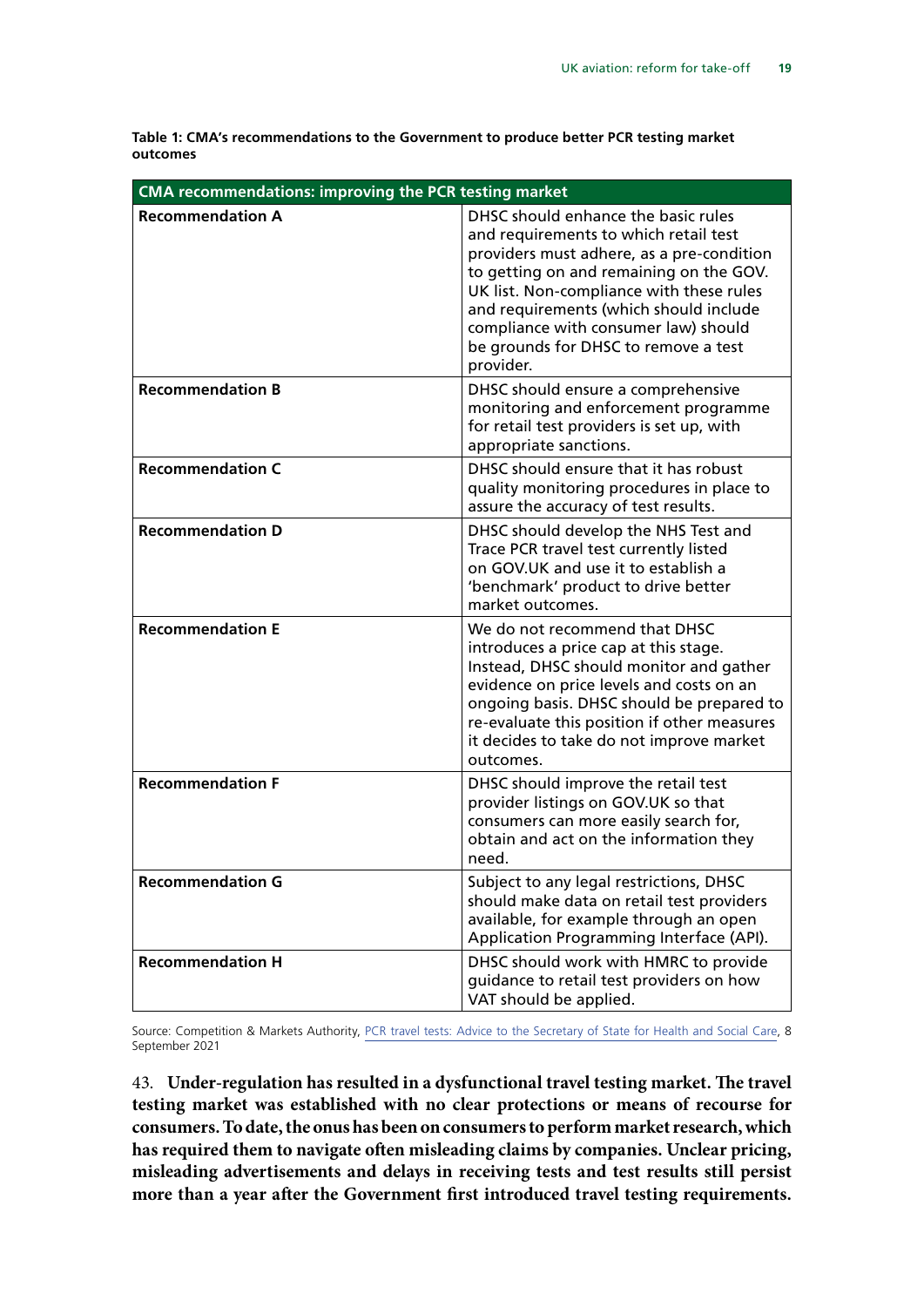<span id="page-21-0"></span>**The Government has been far too slow to address those issues.**

44. *Although the UK has, at the time of writing (April 2022), removed all testing requirements for international travel, many other countries have retained testing requirements. Therefore, some passengers will need to access safe and affordable coronavirus testing options in the near-to-medium term. Government intervention is required to establish a functional market for travel testing to benefit consumers. That intervention should include:*

- a) *implementing in full the Competition and Markets Authority's recommendations for regulating the PCR travel testing market, so that if PCR tests are reintroduced as a travel requirement, the market will function fairly for consumers; and*
- b) *tasking the Competition and Markets Authority to review the operation of the market for antigen travel tests to follow the regulator's September 2021 review of the PCR testing market.*

### **Airline Insolvency Bill**

45. Several airlines have collapsed in recent years, including Monarch, Thomas Cook and Flybe. Those insolvencies occurred before the onset of the coronavirus pandemic. Further airline insolvencies are likely to occur in future. Department for Transport analysis showed that only around 80% of UK-originating passengers have some form of protection from financial loss due to the failure of an airline.<sup>93</sup>

46. The former Secretary of State for Transport, Chris Grayling MP, commissioned a review of airline insolvency protections in 2018.<sup>94</sup> The review was announced in response to the collapse of Monarch Airlines in October 2017, when 85,000 passengers were repatriated by the CAA at cost to the taxpayer.<sup>95</sup> Since the review was commissioned, other airlines have failed. In September 2019, winding-up orders were made against the Thomas Cook Group companies.<sup>96</sup> Following authorisation by the Government, the CAA orchestrated the repatriation of more than 140,000 Thomas Cook passengers.<sup>97</sup> Flybe Limited, Europe's largest regional airline, entered administration on 5 March 2020 and ceased trading with immediate effect.<sup>98</sup> According to the CAA, few Flybe passengers were ATOL (Air Travel Organiser's Licence) protected, and the Government did not commission the CAA to organise any repatriation flights.<sup>99</sup> It was thought that the market had sufficient capacity for people to travel via alternative airlines, rail and coach operations.<sup>100</sup>

47. The Department for Transport published the final report on airline insolvency protections in May 2019.101 The Airline Insolvency Review considered both refund and repatriation protection in the event of an airline's failure. The report recommended:

<sup>93</sup> Department for Transport, [Airline Insolvency Review Final Report,](https://assets.publishing.service.gov.uk/government/uploads/system/uploads/attachment_data/file/800219/airline-insolvency-review-report.pdf) March 2019

<sup>94</sup> Ibid.

<sup>95</sup> Ibid.

<sup>96</sup> Judgment, [2019] EWHC 2626 (Ch), 23 September 2019, Chancery Division

<sup>97</sup> National Audit Office, [Investigation into government's response to](https://www.nao.org.uk/wp-content/uploads/2020/03/Investigation-into-governments-response-to-the-collapse-of-Thomas-Cook-Summary.pdf) the collapse of Thomas Cook, March 2020 98 Ibid.

<sup>99</sup> Civil Aviation Authority, Advice to UK consumers following Flybe entering administration, accessed 15 March 2022

<sup>100</sup> Ibid.

<sup>101</sup> Department for Transport, [Airline Insolvency Review Final Report,](https://assets.publishing.service.gov.uk/government/uploads/system/uploads/attachment_data/file/800219/airline-insolvency-review-report.pdf) March 2019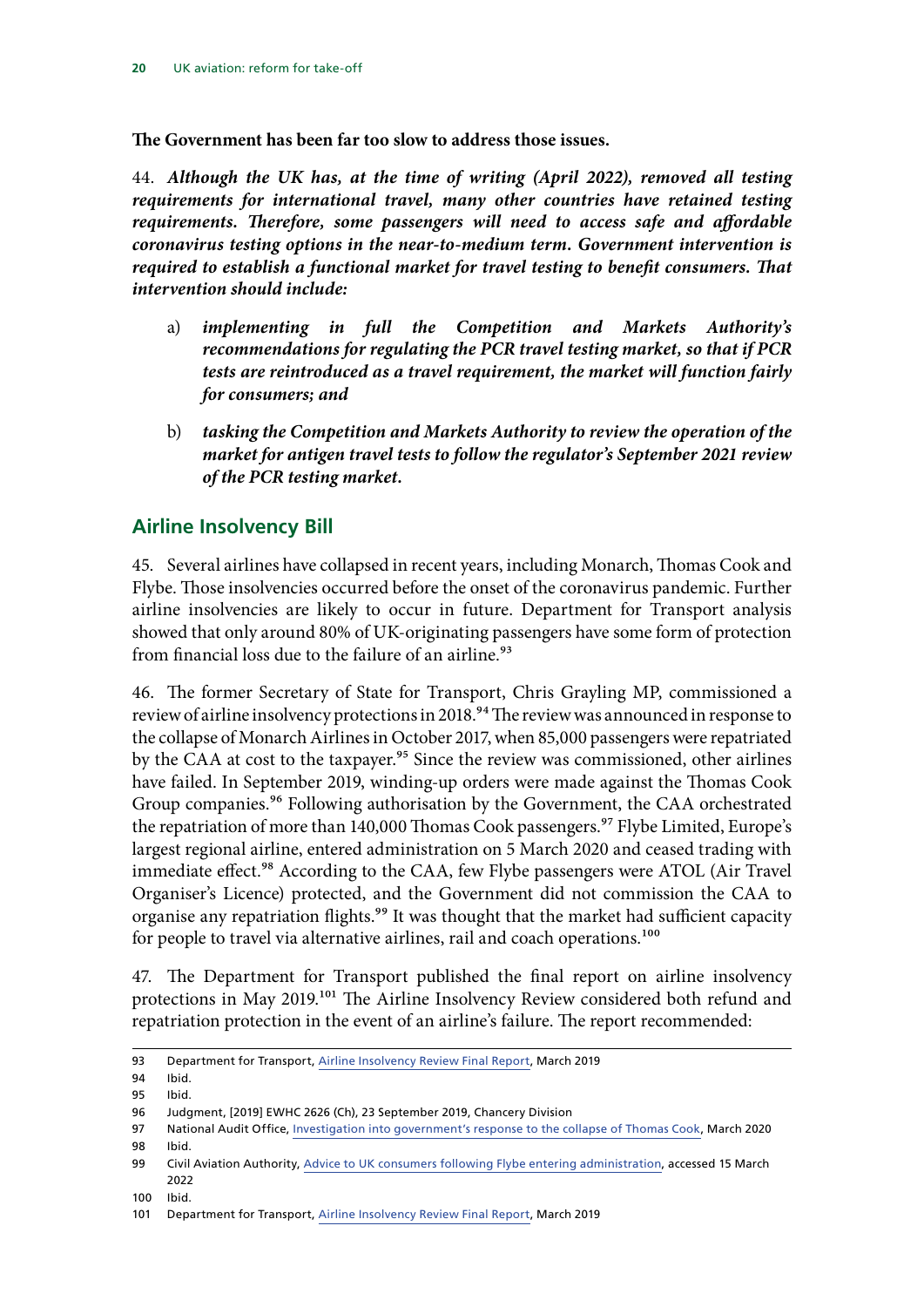- a new Flight Protection Scheme, which would protect passengers if an airline became insolvent while they were abroad. It was estimated that the cost of the protection would amount to less than 50 pence per passenger on average;
- reforming the UK's airline insolvency regime so an airline's own aircraft can be used to repatriate its passengers should it fail;
- providing the CAA with the necessary powers and capability to coordinate repatriation operations for all sizes of airline; and
- improving awareness and take up of safeguards that protect the future bookings of customers when airlines collapse.<sup>102</sup>

48. The Government's December 2019 Queen's Speech included a proposal to legislate on airline insolvency.<sup>103</sup> The main elements of the legislation would:

- introduce a special administration regime for airlines to support the needs of passengers post-insolvency and to keep aircraft fleet flying long enough for passengers to be repatriated;
- enhance the CAA's regulatory powers to "improve their oversight of airlines in distress" and mitigate the effects of a future airline failure;
- reform airline insolvency to "strike a better balance between strong consumer protection and the interests of taxpayers";
- extend the CAA's remit to apply the repatriation of both Air Travel Organiser's Licence (ATOL) and non-ATOL protected passengers; and
- establish and enhance a "repatriation toolkit of mechanisms" for companies and passengers, such as making it easier for the CAA to grant a temporary airline operating licence to ensure an airline can continue repatriating passengers following an insolvency.104

49. In October 2020, the Government stated that it had considered the Airline Insolvency Review's recommendations and was keeping "under review the scope and timing of any future reforms in this policy area", because it was "mindful of the need to consider the challenges faced by the aviation sector as a result of COVID-19".105 The Airline Insolvency Bill was not mentioned in the 2021 Queen's Speech.<sup>106</sup>

50. Chair of the CAA Consumer Panel, Jenny Willott, told us that there are

definite benefits to passengers if an airline that is going into insolvency can carry on flying and be wound up in an orderly way, in the way it is done in a number of European countries, rather than having a mass operation to repatriate being run by the CAA.107

<sup>102</sup> Ibid.

<sup>103</sup> Prime Minister's Office, [The Queen's Speech 2019,](https://assets.publishing.service.gov.uk/government/uploads/system/uploads/attachment_data/file/853886/Queen_s_Speech_December_2019_-_background_briefing_notes.pdf) December 2019

<sup>104</sup> Ibid.

<sup>105</sup> HL Deb, 22 October 2020, [col 8943WA](https://questions-statements.parliament.uk/written-questions/detail/2020-10-08/HL8943) [Lords written answer]

<sup>106</sup> Prime Minister's Office, [The Queen's Speech 2021,](https://assets.publishing.service.gov.uk/government/uploads/system/uploads/attachment_data/file/986770/Queen_s_Speech_2021_-_Background_Briefing_Notes..pdf) May 2021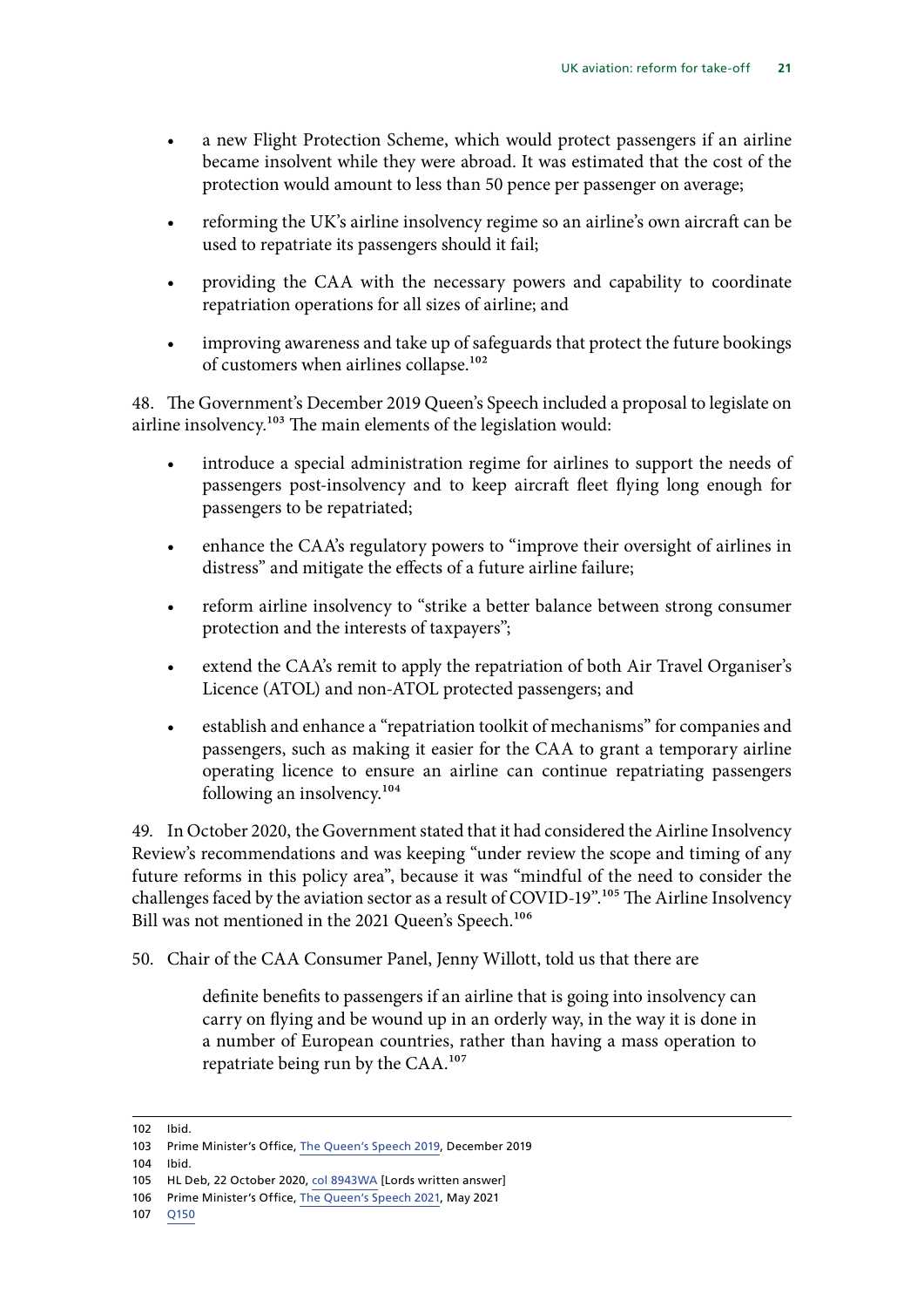<span id="page-23-0"></span>51. Ms Willott noted that the Department for Business, Energy and Industrial Strategy and the CAA are reviewing several issues "around airlines and holiday companies becoming insolvent".108 She argued that it would be "helpful" to review such issues

> in a holistic way to make sure that we do not have…little bits being done in different ways…so that we do not have different people on the same flight with different protections under different bits of legislation, which starts getting really complicated and confusing for consumers.<sup>109</sup>

52. Ms Willott explained that insolvency legislation would also help to improve consumer confidence. She explained that

> when you are booking a flight, often quite a significant time in advance and often one of the most expensive things that people pay for in a year, knowing that your money is safe and that if something happens in the interim you will be protected, or if you are abroad that you are going to be safe and get back home again, it gives you much more confidence to book in advance.<sup>110</sup>

53. Other countries have protections to support consumers in the event that businesses, including individual airlines, become insolvent. For example, the United States' Bankruptcy Code includes a provision where a debtor remains "in possession" of its asset, has the powers and duties of a trustee, may continue to operate its business, and may, with court approval, borrow new money.<sup>111</sup> Introducing such a binding code in the UK to cover airline insolvencies could enhance consumer protection and deliver a functional, transparent insolvency procedure.

### **Table 2: United States bankruptcy protections**

#### **Chapter 11 - United States Bankruptcy Code**

A case filed under chapter 11 of the United States' Bankruptcy Code is often referred to as a "reorganization" bankruptcy. Typically, the debtor remains "in possession," has the powers and duties of a trustee, may continue to operate its business, and may, with court approval, borrow new money. A plan of reorganisation is proposed, creditors whose rights are affected may vote on the plan, and the plan may be confirmed by the court if it gets the required votes and satisfies certain legal requirements.

Source: United States Courts, [Chapter 11 - Bankruptcy Basics,](https://www.uscourts.gov/services-forms/bankruptcy/bankruptcy-basics/chapter-11-bankruptcy-basics) accessed 15 March 2022

54. *The Government must introduce an Airline Insolvency Bill in the next Session of Parliament to set out a framework to handle future airline insolvencies to protect the interests of consumers, employees and taxpayers.*

### **Consumer redress**

55. The ability for consumers to secure refunds from airlines has been a persistent challenge throughout the coronavirus pandemic. In response to our Report *The impact of the coronavirus pandemic on the aviation sector*, the Civil Aviation Authority (CAA) stated that its enforcement powers in relation to airline refunds "are insufficient in supporting

108 Ibid.

<sup>109</sup> Ibid.

<sup>110</sup> [Q151](https://committees.parliament.uk/oralevidence/3028/pdf/)

<sup>111</sup> United States Courts, [Chapter 11 - Bankruptcy Basics](https://www.uscourts.gov/services-forms/bankruptcy/bankruptcy-basics/chapter-11-bankruptcy-basics), accessed 15 March 2022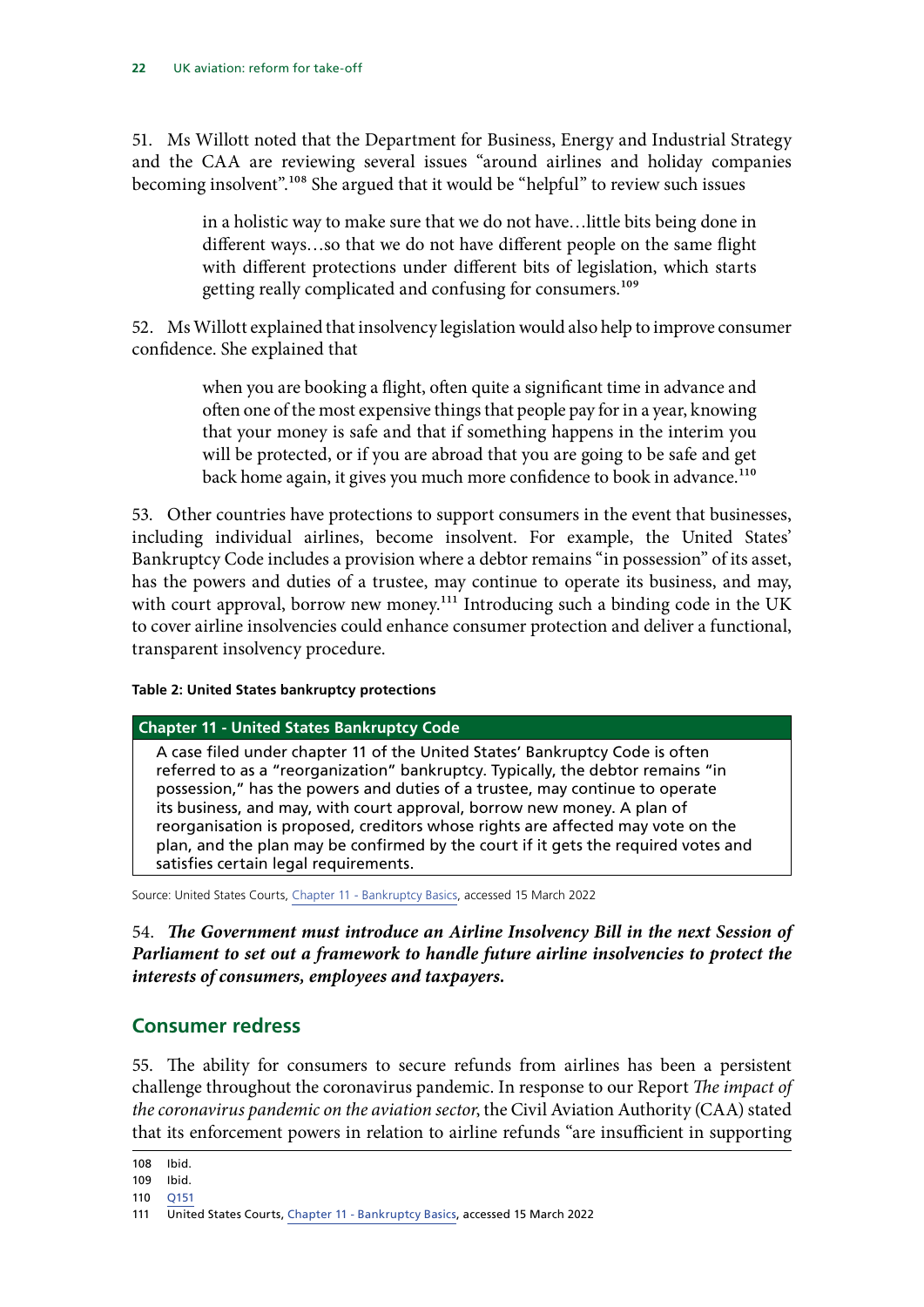the speedy redress of non-compliance by airline operators".<sup>112</sup>

56. The CAA's powers derive from the Enterprise Act 2002. They allow the regulator to "request information from businesses, seek undertakings from the business and enforcement orders from the courts to stop an infringement".<sup>113</sup> However, the CAA explained that that involves "a lengthy process...to ensure compliance".<sup>114</sup> The CAA explained that the process is "not well-suited to swift action … it can take a considerable period of time for a case to come before the courts" and "this leads to a period of time when a business may be able to continue breaching the law without sanction".<sup>115</sup> Chair of the CAA Consumer Panel, Jenny Willott, described the process as "extremely expensive and resource-intensive".<sup>116</sup> For example, the CAA has been pursuing enforcement action against Ryanair for more than three years, because the airline refused to pay compensation to passengers affected by industrial action taken by its pilots in 2018.<sup>117</sup> The CAA concluded that those passengers were "protected by law and that Ryanair could not claim that its delayed and cancelled flights were 'extraordinary circumstances'".<sup>118</sup> The High Court agreed with the regulator's interpretation of the law. Following an appeal by Ryanair, the Court of Appeal upheld the High Court's decision.<sup>119</sup> The process is still ongoing, because Ryanair may seek to appeal that judgment in the Supreme Court.<sup>120</sup> If the regulator had the power to impose financial penalties, consumers could have received redress sooner.

57. UK regulators such as the Office of Rail and Road can issue financial penalties to businesses in response to shortcomings. The CAA previously called for such powers to create "a more flexible enforcement toolkit to allow us to deal more effectively with a wide range of compliance issues".<sup>121</sup>

58. The CAA published a review of airline practices on refunds in July 2020.<sup>122</sup> Which? concluded that the CAA's review of airlines' behaviour was "largely ineffectual in changing airline refund practices".<sup>123</sup> That is because although the regulator identified several carriers that were not paying refunds 'sufficiently quickly', it opted not to pursue any enforcement action after receiving commitments from the airlines to improve their performance.<sup>124</sup>

59. In that context, we note that the Chief Executive of the Civil Aviation Authority told us on 15 December 2021 that the aviation sector is in "a much better position now on consumer refunds than we were … [airlines have] paid back over £2 billion worth of consumer refunds".125 He explained that the refunds were also being processed in a timely

<sup>112</sup> Transport Committee, Second Special Report of Session 2019–21, [The impact of the coronavirus pandemic on the](https://committees.parliament.uk/publications/2338/documents/23026/default/)  [aviation sector: Government and Civil Aviation Authority Responses to the Committee's Second Report,](https://committees.parliament.uk/publications/2338/documents/23026/default/) HC 745

<sup>113</sup> Ibid.

<sup>114</sup> Ibid.

<sup>115</sup> Ibid.

<sup>116</sup> [Q140](https://committees.parliament.uk/oralevidence/3028/pdf/)

<sup>117</sup> Civil Aviation Authority, '[Update on enforcement action regarding Ryanair passenger compensation'](https://www.caa.co.uk/news/update-on-enforcement-action-regarding-ryanair-passenger-compensation/), accessed 14 March 2022

<sup>118</sup> Ibid.

<sup>119</sup> Ibid.

<sup>120</sup> Ibid.

<sup>121</sup> Transport Committee, Second Special Report of Session 2019–21, [The impact of the coronavirus pandemic on the](https://committees.parliament.uk/publications/2338/documents/23026/default/)  [aviation sector: Government and Civil Aviation Authority Responses to the Committee's Second Report,](https://committees.parliament.uk/publications/2338/documents/23026/default/) HC 745 122 Civil Aviation Authority, [CAA review into airline refund practices during the Covid-19 pandemic](https://publicapps.caa.co.uk/docs/33/CAA%20review%20into%20airline%20refund%20practices%20during%20the%20Covid-19%20pandemic.pdf), July 2020

<sup>123</sup> Which? [\(AAS0017\)](https://committees.parliament.uk/writtenevidence/39954/pdf/) para 8

<sup>124</sup> Ibid.

<sup>125</sup> [Q293](https://committees.parliament.uk/oralevidence/3213/pdf/)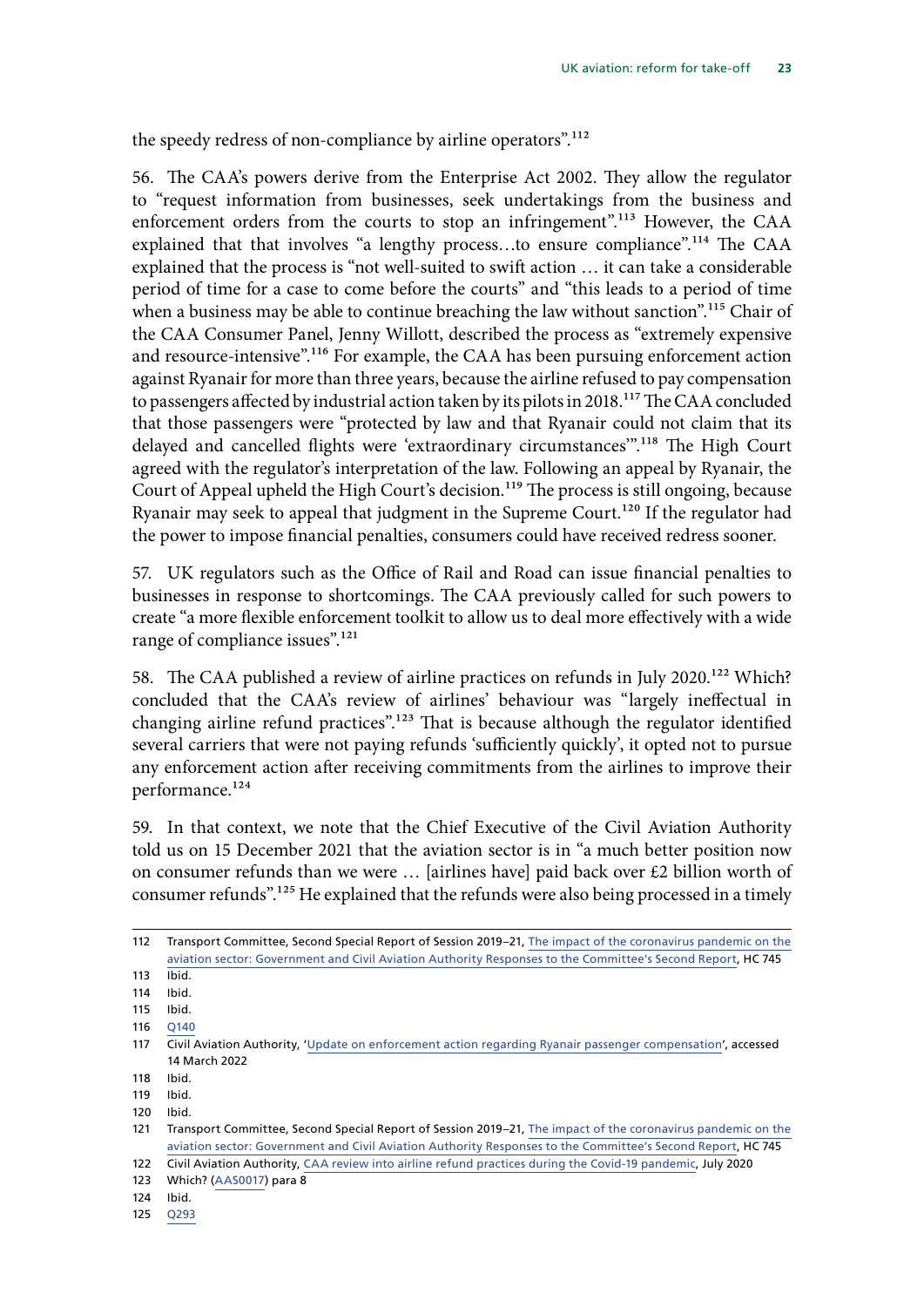manner, noting that when the CAA "last spoke to airlines and looked at their data, they're all within the current seven day timetable for refunding consumers".<sup>126</sup>

60. Passengers experienced difficulties in securing refunds for flights that they could not take because of the UK's spring 2020 lockdown. The Chair of the CAA Consumer Panel, Jenny Willott, said that those challenges were "pretty much in hand" by the end of summer 2020.<sup>127</sup> However, she identified a second issue with refunds that is "still outstanding".<sup>128</sup> That is when a flight goes ahead as scheduled despite the imposition of local restrictions or a national lockdown.<sup>129</sup> Ms Willott said that it "is not really clear whether passengers are entitled to a refund or not" in that situation, because of "a gap in the law".<sup>130</sup> She noted that neither the Competition and Markets Authority nor the CAA could pursue the issue until the law is clarified.<sup>131</sup> Ms Willott concluded that "if your Government are telling you that you are not allowed to travel, it seems quite extraordinary that you are then not allowed to get your money back".132 She explained that confusion over that area of the law may also have a negative effect on airline bookings. She stated that "the more complications there are, the more complexity and the more different things you have to understand to be able to book a flight, the more it puts people off and they are not going to book".<sup>133</sup>

61. Even when airline passengers are entitled to a refund, they can struggle to secure the refunds that they are owed. Those challenges apply to both individual passengers and travellers who book flights through third parties. Accessing refunds from airlines has been a long-standing challenge for consumers, pre-dating the coronavirus pandemic. In 2017, former Which? Managing Director of Home Services, Alex Neill, said that "the process for making a claim for a delayed or cancelled flight can be lengthy and time consuming".<sup>134</sup> Therefore, consumers sometimes hire claims management companies (CMCs) to secure refunds that they are entitled to.<sup>135</sup> Mr Neill called for consumers that are entitled to refunds to be automatically compensated by airlines to avoid the need to pay a CMC to secure their refund.<sup>136</sup>

62. In April 2021, the Global Travel Taskforce report stated that airlines should be "flexible in recognition of the impact the pandemic has on consumers' bookings".137 The report stated that the Government would seek to "build consumer confidence and develop trust in booking travel by putting further measures in place to ensure their money is safe in case bookings are cancelled wherever possible".138 The report explained that that "will include reforming the enforcement powers that the CAA has on airlines that breach consumer rights, which will be detailed in the strategic framework for the aviation sector to be published later this year".<sup>139</sup> As the coronavirus pandemic enters its third year, that

126 Ibid.

127 [Q141](https://committees.parliament.uk/oralevidence/3028/pdf/)

128 Ibid.

129 Ibid.

130 Ibid.

131 Ibid. 132 [Q145](https://committees.parliament.uk/oralevidence/3028/pdf/)

133 [Q146](https://committees.parliament.uk/oralevidence/3028/pdf/)

135 Ibid.

136 Ibid.

138 Ibid.

139 Ibid.

<sup>134</sup> Which?, '[Make your own flight delay compensation claim and save up to £216 - September 2017](https://www.which.co.uk/news/2017/09/make-your-own-flight-delay-compensation-claim-and-save-up-to-216/)', accessed 14 March 2022

<sup>137</sup> Department for Transport, [Report of the Global Travel Taskforce: The Safe Return of International Travel](https://assets.publishing.service.gov.uk/government/uploads/system/uploads/attachment_data/file/977446/Report-of-the-Global-Travel-Taskforce-accessible.pdf), April 2021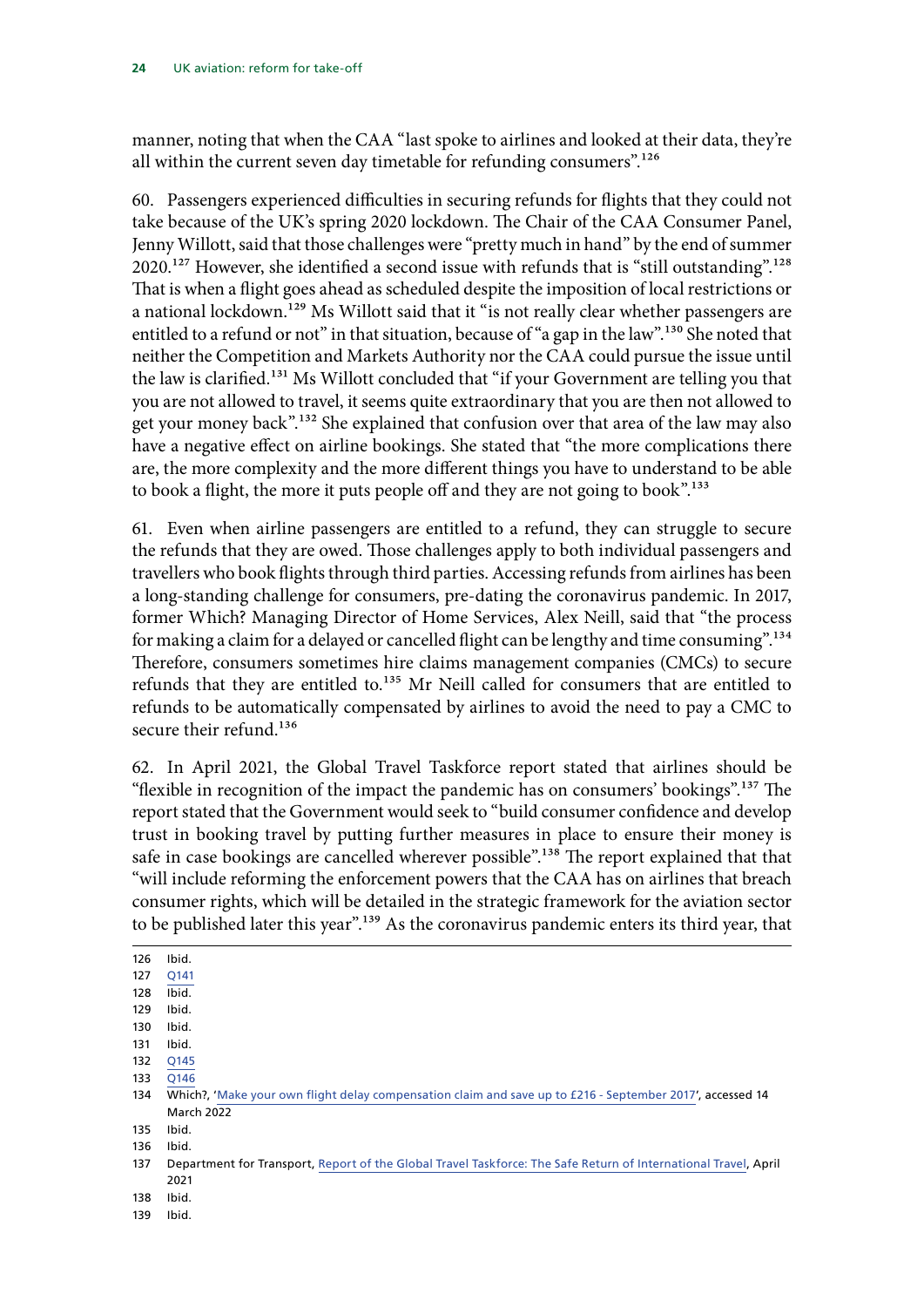strategic framework has not been published, and the CAA's enforcement powers have not been reformed.

63. Despite slow progress in addressing passenger concerns over refunds during the pandemic, the Government launched a consultation on new proposals to strengthen airline passengers' rights in January 2022.<sup>140</sup> The proposals included amending the compensation procedure for delayed UK domestic flights. The Government is seeking views on whether compensation for delays to domestic flights should be calculated as a percentage of the cost of a ticket. It is also consulting on a proposed compensation scheme that could include the following measures:

- For a delay of more than one hour but less than two hours, passengers are entitled to compensation of 25% of their ticket price;
- For a delay of more than two hours, but less than three hours, passengers are entitled to compensation of 50% of their ticket price; and
- For delays of more than three hours, passengers are entitled to compensation of 100% of their ticket price.<sup>141</sup>

64. The Government noted that such a scheme would "align domestic aviation compensation for delays and with other domestic modes [of transport]".<sup>142</sup> For example, the Government cited the domestic rail sector, where the National Rail Conditions of Travel set out the minimum level of compensation payable (50% of the ticket price, depending on the ticket type) for delays of more than an hour.<sup>143</sup> Compensation rates for international flights that are delayed are set by the 1999 Montreal Convention. However, the Government is also consulting on alternative international approaches to link delay compensation to the costs of travel.<sup>144</sup>

65. The Government has proposed a mandate requiring all airlines that travel to and from the UK to join the aviation alternative dispute resolution (ADR) scheme, which would "give consumers a route for escalating certain complaints that cannot be settled between the consumer and airline without needing to go to court".<sup>145</sup> Participation in some form of ADR is mandatory in most regulated sectors, including rail and energy.<sup>146</sup> ADR schemes allow consumers to escalate complaints and to seek redress without entering court. The Department for Transport noted that although some airlines are members of an ADR scheme in the UK, membership is voluntary. If an airline is not a member of an ADR scheme, a passenger travelling with such an airline has "limited options to seek redress, with court action being costly and time consuming".<sup>147</sup>

### 66. **In April 2021, the Global Travel Taskforce recommended that the Government consult on additional, flexible and modern tools to enforce consumer rights before the**

141 Department for Transport, [Aviation Consumer Policy Reform,](https://assets.publishing.service.gov.uk/government/uploads/system/uploads/attachment_data/file/1054433/aviation-consumer-rights-consultation.pdf) January 2022

<sup>140</sup> "[Government takes action to strengthen airline passenger rights](https://www.gov.uk/government/news/government-takes-action-to-strengthen-airline-passenger-rights)", Department for Transport and Civil Aviation Authority, 31 January 2022

<sup>142</sup> Ibid.

<sup>143</sup> National Rail, '[National Rail Conditions of Travel](https://www.nationalrail.co.uk/National%20Rail%20Conditions%20of%20Travel.pdf),' February 2022

<sup>144</sup> Department for Transport, [Aviation Consumer Policy Reform,](https://assets.publishing.service.gov.uk/government/uploads/system/uploads/attachment_data/file/1054433/aviation-consumer-rights-consultation.pdf) January 2022

<sup>145</sup> "[Government takes action to strengthen airline passenger rights](https://www.gov.uk/government/news/government-takes-action-to-strengthen-airline-passenger-rights)", Department for Transport and Civil Aviation Authority, 31 January 2022

<sup>146</sup> Department for Business, Energy & Industrial Strategy, [Alternative Dispute Resolution impact assessment,](https://assets.publishing.service.gov.uk/government/uploads/system/uploads/attachment_data/file/1004037/rccp-alternative-dispute-resolution-ia.pdf) June 2021; Department for Transport, [Aviation Consumer Policy Reform](https://assets.publishing.service.gov.uk/government/uploads/system/uploads/attachment_data/file/1054433/aviation-consumer-rights-consultation.pdf), January 2022

<sup>147</sup> Department for Transport, [Aviation Consumer Policy Reform,](https://assets.publishing.service.gov.uk/government/uploads/system/uploads/attachment_data/file/1054433/aviation-consumer-rights-consultation.pdf) January 2022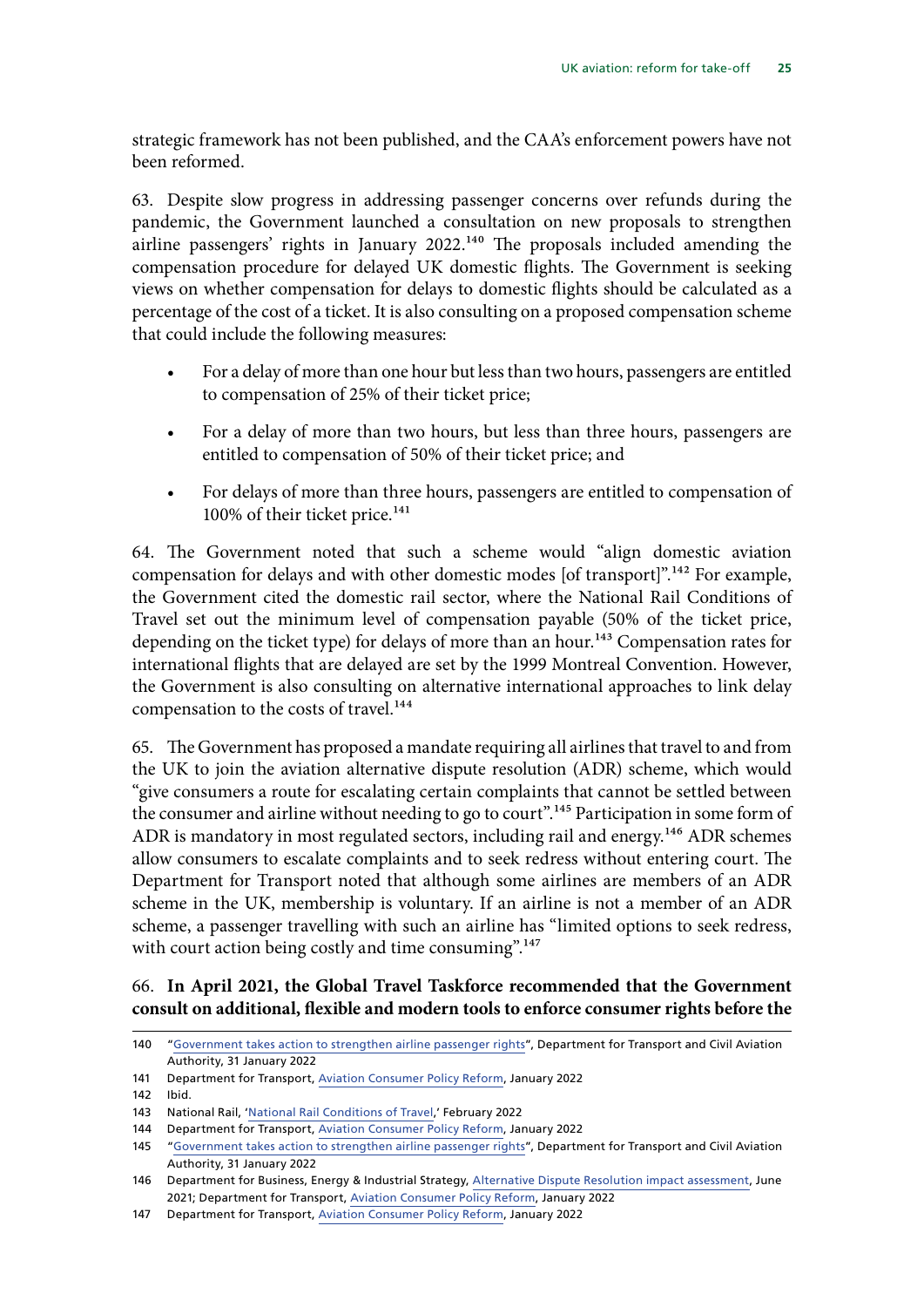**end of 2021. Although long overdue, the Government is now consulting on the merits of granting the Civil Aviation Authority additional powers to enforce aviation consumer protection laws.** *The Civil Aviation Authority urgently requires the power to impose financial penalties on airlines that do not provide complete refunds to consumers when they are required to do so by law.*

67. *In the absence of additional powers, the Civil Aviation Authority must utilise its existing powers to challenge businesses and to pursue enforcement orders from the courts to tackle infringements of consumer rights in relation to refunds. Although that process may be lengthy and costly for the regulator, it is the best form of recourse available to consumers trying to secure refunds, until the Civil Aviation Authority is granted the power to impose financial penalties.*

68. *The Government must introduce a mechanism to ensure that when entitled to a refund by law, airline passengers are granted automatic compensation, eliminating the need for customers manually to apply for a refund.*

69. **We welcome the Government's decision to seek views on the length of delay that should trigger compensation for domestic flights as part of its airline passenger rights consultation, as well as the requirement that all airlines that fly to and from the UK participate in the alternative dispute resolution scheme***.* **However, the Committee is concerned that the effect of the Government's proposed compensation scheme, which is out for consultation, could result in much reduced compensation for passengers, albeit it that a greater number of passengers may benefit from such a scheme. Although moving to a compensation scheme that is similar to the Delay Repay rail scheme might be desirable for consistency, in many cases flight delays are far more costly to the passenger than a delayed rail journey. Delayed air passengers can face missing holidays or increased travel and accommodation costs. The Government must take those factors into account in designing a new scheme.**

70. *It is disappointing that the Government's 'reforming aviation consumer policy: protecting air passenger rights' consultation does not seek views on the enforcement of consumer rights in relation to the private testing market for travel. The consultation should be expanded to assess how the private travel testing market could be regulated to make it function effectively for consumers.*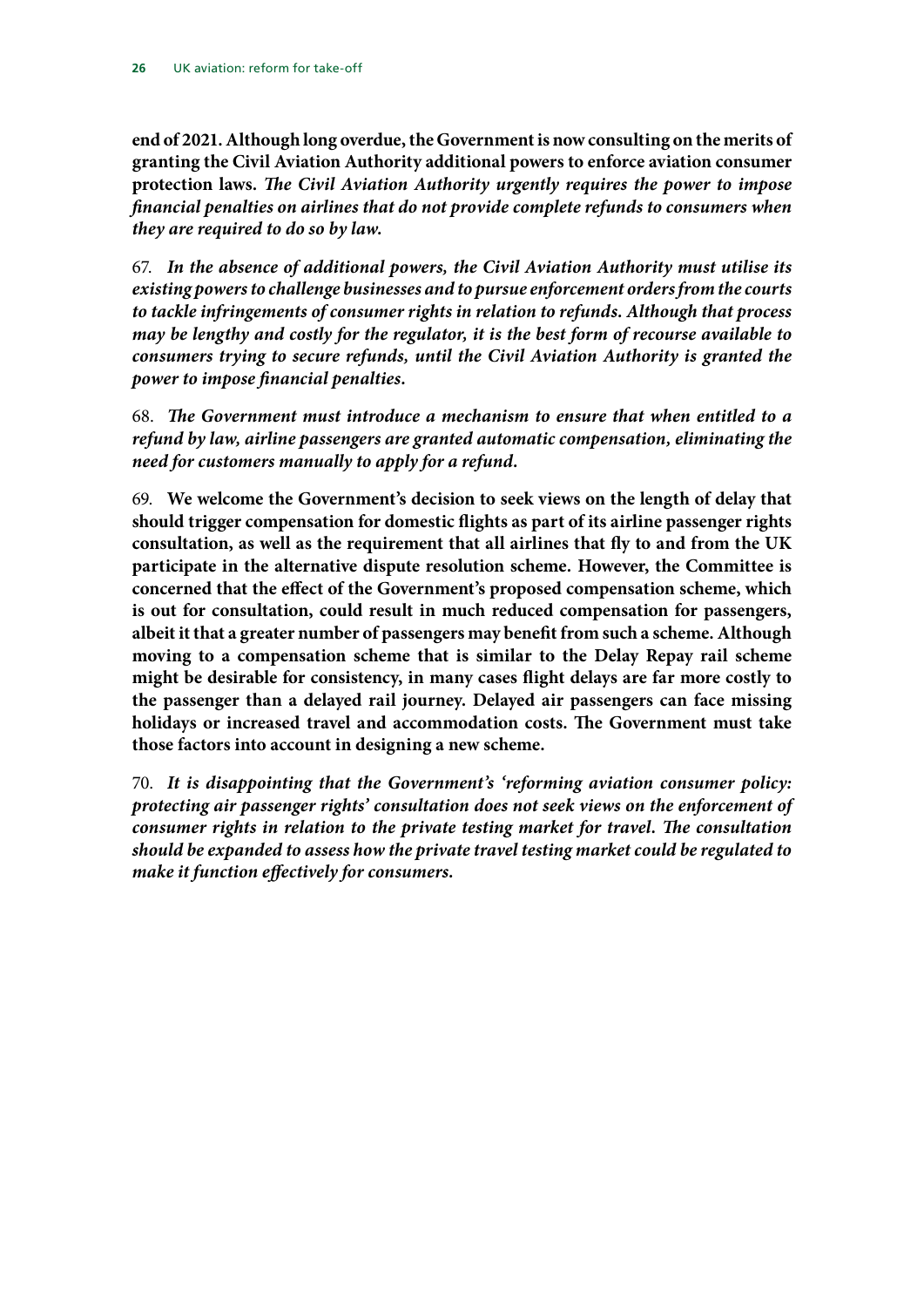### <span id="page-28-0"></span>**4** Domestic air connectivity

71. The domestic aviation sector must not be overlooked as part of the UK's broader economic recovery from the coronavirus pandemic. The UK's 42 regional airports provide employment, support local economies and help to connect the UK's nations and regions.<sup>148</sup>

72. Domestic air routes are key to connecting the UK. The Union Connectivity Review interim report found that air routes between Northern Ireland and Great Britain are critical, because the Irish sea acts as a barrier to rail and road routes.<sup>149</sup> Domestic air travel is centred on London. The top 10 UK domestic air routes all have an origin or destination point at a London airport, with Heathrow-Edinburgh being the most flown route "by a significant margin".<sup>150</sup> Flights across the Scotland-England border comprise much of the demand for domestic air passenger travel.<sup>151</sup>

73. The Civil Aviation Authority (CAA) publishes data on 42 regional airports.<sup>152</sup> During 2019, the latest year unaffected by the Covid-19 pandemic, regional airports conducted 1.05 million air passenger transport movements.153 That accounted for 48% of all air passenger transport movements across all UK reporting airports (London area and regional).154 Domestic air passenger movements were the largest portion of travel for nine of those 42 regional airports (domestic air passenger transport was almost exclusive for Dundee and Belfast City airports), while for the other 33 regional airports, air passenger movements were primarily international.<sup>155</sup>

74. Domestic air travel has decreased in the past decade from 612,500 flight movements in 2009 to  $484,300$  in 2019 (a decrease of approximately  $21\%$ ).<sup>156</sup> That trend has been exacerbated by the effects of the coronavirus pandemic. Comparing passenger movements in December 2021 with December 2019 before Covid-19 travel restrictions began, the number of domestic passengers at regional airports was 41% lower.<sup>157</sup> The number of passengers travelling to and from EU destinations from those airports was 60% lower, and the number of passengers to and from those airports to other international destinations was 56% lower.<sup>158</sup> Regional and City Airports Director, Clive Coleman, stated that "what we will see as we come out of [the pandemic], both domestically and internationally, is fewer airlines, with fewer aircraft".<sup>159</sup> If that scenario is borne out, passengers could have fewer options for domestic travel. The Government must therefore introduce measures to

159 [Q168](https://committees.parliament.uk/oralevidence/3115/pdf/)

<sup>148</sup> In total there are 52 airports included in Civil Aviation Authority publications. The ten that are omitted in the count here are the six London airports (Heathrow, Stansted, Luton, Gatwick, London City and Southend), and four non-UK reporting airports (Alderney, Guernsey, Isle of Man and Jersey).

<sup>149</sup> Department for Transport, [Union Connectivity Review: Interim Report,](https://assets.publishing.service.gov.uk/government/uploads/system/uploads/attachment_data/file/970476/Union-Connectivity-Review-Interim-Report-March-2021-accessible.pdf) March 2021

<sup>150</sup> Ibid.

<sup>151</sup> Ibid.

<sup>152</sup> The term 'regional airport' is not statutory or legislative, although it is widely used in briefings on UK airports. The Transport Sub-committee of the Environment, Transport and Regional Affairs Select Committee conducted an inquiry into regional air services in 1997. The [definition](https://researchbriefings.files.parliament.uk/documents/CDP-2021-0118/CDP-2021-0118.pdf) of regional airports that Committee adopted is: "any UK airport other than London airports (Heathrow, Gatwick, Stansted, London Luton, Southend and London City), and the airports on the Channel Islands and the Isle of Man".

<sup>153</sup> Air passenger transport movements refers to landings and take-offs. Civil Aviation Authority, '[UK airport data'](https://www.caa.co.uk/data-and-analysis/uk-aviation-market/airports/uk-airport-data/), accessed 24 February 2022. Refer to the House of Commons Library analysis of those statistics in the [regional](https://researchbriefings.files.parliament.uk/documents/CDP-2021-0118/CDP-2021-0118.pdf)  [airports debate pack.](https://researchbriefings.files.parliament.uk/documents/CDP-2021-0118/CDP-2021-0118.pdf)

<sup>154</sup> Ibid.

<sup>155</sup> Ibid.

<sup>156</sup> Department for Transport, [Union Connectivity Review: Interim Report,](https://assets.publishing.service.gov.uk/government/uploads/system/uploads/attachment_data/file/970476/Union-Connectivity-Review-Interim-Report-March-2021-accessible.pdf) March 2021

<sup>157</sup> Civil Aviation Authority, '[UK airport data'](https://www.caa.co.uk/data-and-analysis/uk-aviation-market/airports/uk-airport-data/), accessed 16 February 2022

<sup>158</sup> Ibid.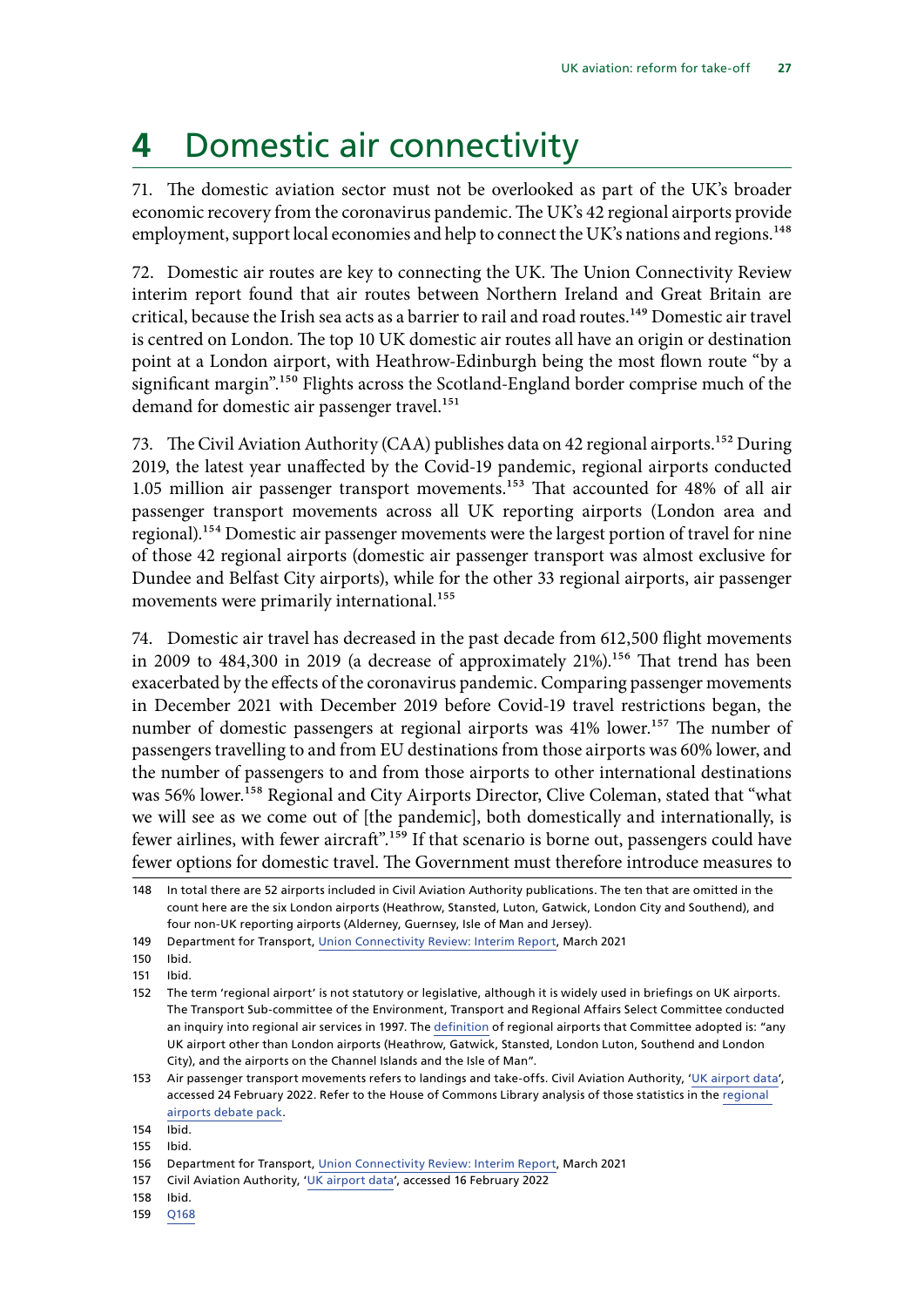<span id="page-29-0"></span>facilitate a competitive domestic aviation industry based on key regional routes.

### **Public Service Obligation routes**

75. Public Service Obligation (PSO) routes are classified as a form of state aid.<sup>160</sup> They are defined as "socially and economically necessary air services to be subsidised by national or local authorities, to protect 'lifeline' routes to peripheral or development regions".<sup>161</sup> PSO routes are used to support connectivity in isolated areas, such as the Highlands and Islands of Scotland.162 PSO routes are funded by devolved Administrations, UK central Government, or both. However, current PSO guidance only allows for central Government to establish PSO routes on a restricted basis.<sup>163</sup> Only routes that run to and from London and are exclusively operated by one airline are eligible for support from the UK central Government.<sup>164</sup> Devolved Administrations can support PSO routes that are wholly within their nation.165 It is not possible to establish PSO routes between two of the UK's nations, unless that route is to and from London.<sup>166</sup>

76. In October 2020, the Government asked Sir Peter Hendy to undertake a review of transport connectivity within the Union. Specifically, the Government requested that Sir Peter manage a "detailed review of how the quality and availability of transport infrastructure across the UK can support economic growth and quality of life across the whole of the UK", making recommendations on where future investment should be targeted.<sup>167</sup> The Union Connectivity Review final report concluded that PSO rules "limit their extent, consumer choice and competition".<sup>168</sup> Notably, all aviation stakeholders that were consulted as part of the review recommended the development of "open PSOs which would support specific routes by removing APD and allowing multiple airlines to operate".169 The report also stated that

> the development of region to region and open PSOs would strengthen connectivity between different parts of the UK outside London and South East England, providing greater benefits for regions with lower levels of productivity and supporting the UK Government's levelling up agenda.170

Based on those conclusions, the Union Connectivity Review recommended that

where journeys are too long to be reasonably taken by road or rail, the UK Government should revise existing subsidy rules for domestic aviation to allow support for routes between different regions of the UK (rather than just to and from London) and to allow multiple airlines to serve a single route.171

171 Ibid.

<sup>160</sup> Department for Transport, [Public service obligation: regional air access to London](https://assets.publishing.service.gov.uk/government/uploads/system/uploads/attachment_data/file/918791/pso-policy-guidance-optimized-version.pdf), December 2013

<sup>161</sup> The Committee has adopted the House of Commons Library definition of PSO routes. House of Commons Library, '[Westminster Hall Debate: The Future of Regional Airports'](https://researchbriefings.files.parliament.uk/documents/CDP-2021-0118/CDP-2021-0118.pdf), 6 July 2021

<sup>162</sup> Department for Transport, [Union Connectivity Review: Final Report,](https://assets.publishing.service.gov.uk/government/uploads/system/uploads/attachment_data/file/1036027/union-connectivity-review-final-report.pdf) November 2021, p 65

<sup>163</sup> Department for Transport, [Public service obligation: regional air access to London](https://assets.publishing.service.gov.uk/government/uploads/system/uploads/attachment_data/file/918791/pso-policy-guidance-optimized-version.pdf), December 2013

<sup>164</sup> Ibid.

<sup>165</sup> Ibid.

<sup>166</sup> Ibid.

<sup>167</sup> "[UK government publishes Union Connectivity Review: proposed transport investments for stronger and better](https://www.gov.uk/government/news/uk-government-publishes-union-connectivity-review-proposed-transport-investments-for-stronger-and-better-connected-united-kingdom)[connected United Kingdom](https://www.gov.uk/government/news/uk-government-publishes-union-connectivity-review-proposed-transport-investments-for-stronger-and-better-connected-united-kingdom)", Department for Transport press release, November 2021

<sup>168</sup> Department for Transport, [Union Connectivity Review: Final Report,](https://assets.publishing.service.gov.uk/government/uploads/system/uploads/attachment_data/file/1036027/union-connectivity-review-final-report.pdf) November 2021

<sup>169</sup> Ibid.

<sup>170</sup> Ibid.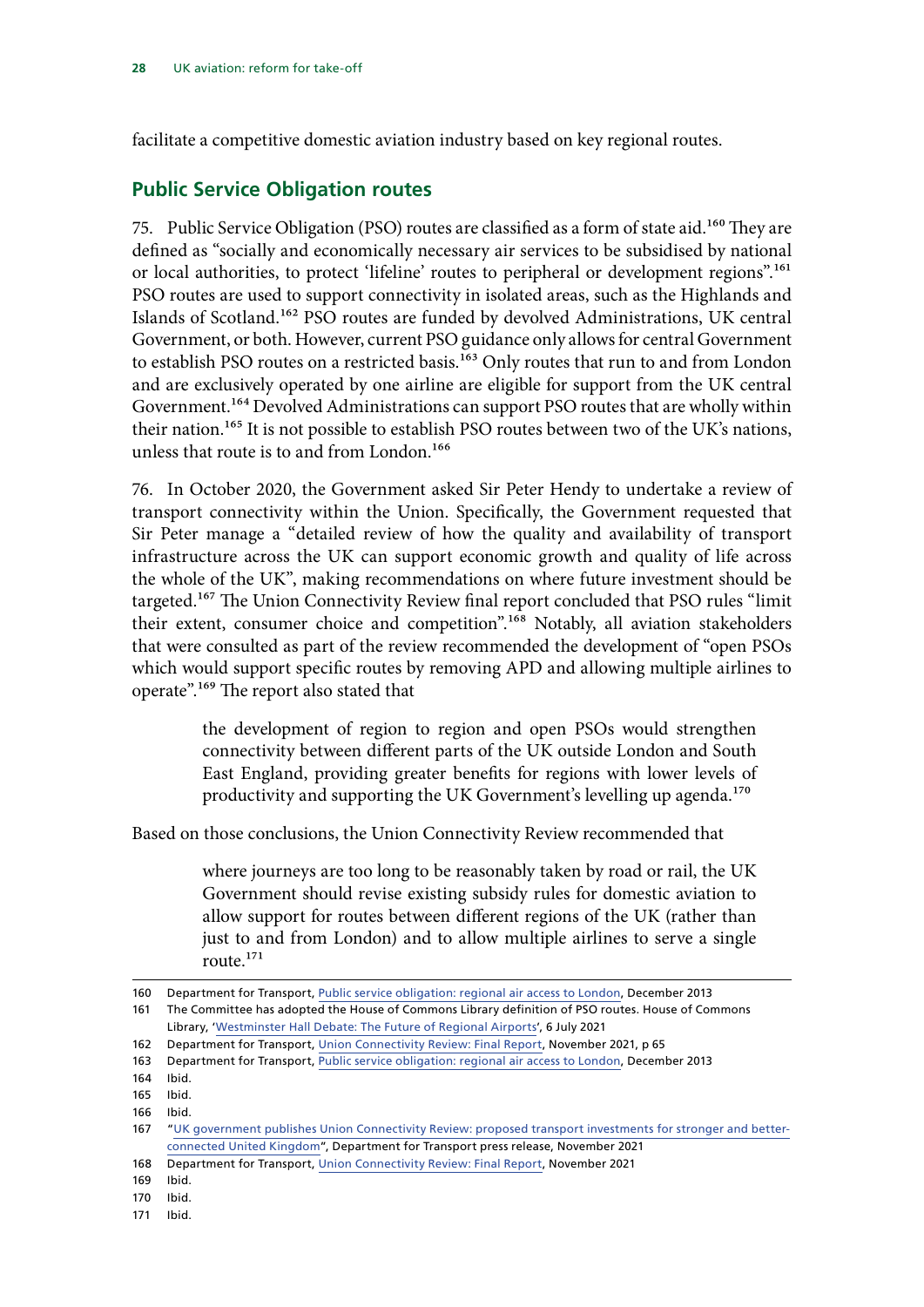<span id="page-30-0"></span>77. Informed witnesses advocated an approach similar to that recommended in the Union Connectivity Review. Director of Communications and Sustainability at AGS Airports, Brian McClean, described the rules on PSO routes as "cumbersome and restrictive".<sup>172</sup> He said that "we need to look at relaxing the rules around PSOs".<sup>173</sup> Director at Regional & City Airports, Clive Coleman, called for "a more flexible PSO arrangement … where APD (Air Passenger Duty) could be free on new routes".174 PSO routes are exempt from paying APD. However, if such routes become commercially viable over time, their PSO status is revoked. Such routes are then classified as normal air routes and are required to pay APD.<sup>175</sup> Mr Coleman explained that "there would not be a [tax revenue] loss to the Treasury" if new PSO routes were introduced, "because if the route did not exist [the Treasury] would not have that income" in the first instance.<sup>176</sup>

78. *Implementing more flexible rules on the provision of Public Service Obligation routes can improve connectivity between the four nations of the UK. To improve domestic air connectivity, we agree with the Union Connectivity Review's recommendation that the Government must revise subsidy rules to allow:*

- a) *multiple airlines to operate individual PSO routes, fostering a competitive market for regional services; and*
- b) *central Government to fund PSO routes between and within the UK's four nations.*

*We also recommend that central Government agree which routes should be funded and how much funding should be allocated to those routes in consultation with the devolved Administrations.*

### **Amending Air Passenger Duty**

79. In the October 2021 Budget, the Chancellor of the Exchequer announced that the Government will introduce a package of Air Passenger Duty (APD) reforms to "bolster UK air connectivity" through a 50% reduction in domestic APD and "further align with UK environmental objectives" by adding a new ultra-long-haul distance band.<sup>177</sup> The Treasury explained that such a band will support the Government's environmental objectives by "ensuring that those who fly furthest incur the greatest level of duty".178 Environmental groups expressed concern about the new APD policy. Campaign for Better Transport Chief Executive, Paul Tuohy, described it as "wrong-headed [because the UK] is not a large country: many of these journeys can be made in just a few hours by train with just one-seventh [of] the carbon impact".179

176 [Q175](https://committees.parliament.uk/oralevidence/3115/pdf/)

<sup>172</sup> [Q176](https://committees.parliament.uk/oralevidence/3115/pdf/)

<sup>173</sup> Ibid.

<sup>174</sup> [Q175](https://committees.parliament.uk/oralevidence/3115/pdf/)

<sup>175</sup> Department for Transport, [Union Connectivity Review: Final Report,](https://assets.publishing.service.gov.uk/government/uploads/system/uploads/attachment_data/file/1036027/union-connectivity-review-final-report.pdf) November 2021, p 64

<sup>177</sup> HM Treasury, [Autumn Budget and Spending Review 2021: A stronger economy for the British people,](https://assets.publishing.service.gov.uk/government/uploads/system/uploads/attachment_data/file/1043689/Budget_AB2021_Web_Accessible.pdf) October 2021

<sup>178</sup> Ibid.

<sup>179</sup> Campaign for Better Transport, [Cutting Air Passenger Duty ahead of COP26 is 'tone-deaf', says charity: 27](https://bettertransport.org.uk/cutting-air-passenger-duty-ahead-cop26-tone-deaf-says-charity)  [October 2021,](https://bettertransport.org.uk/cutting-air-passenger-duty-ahead-cop26-tone-deaf-says-charity) accessed 24 February 2022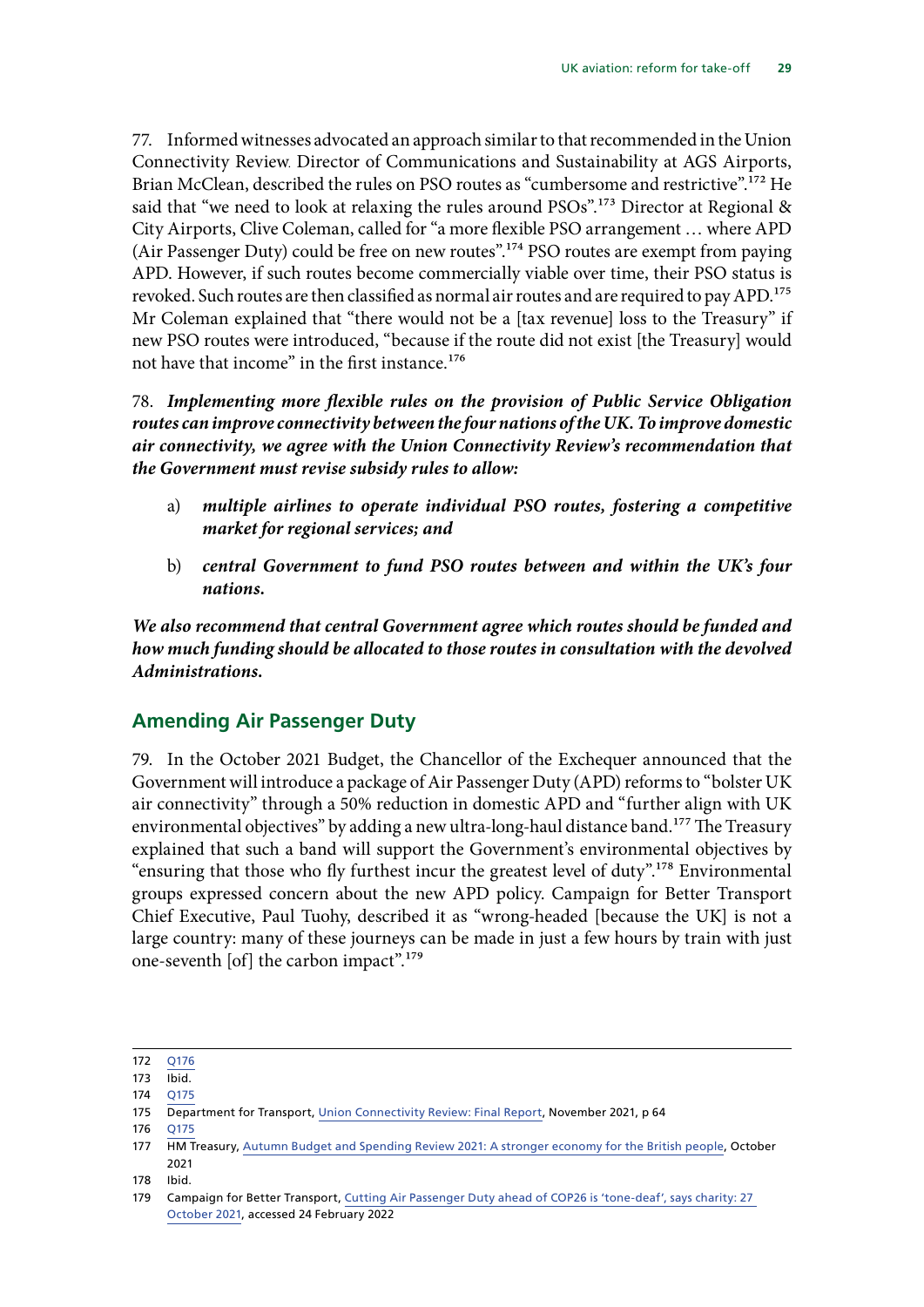80. The Treasury's APD reforms will be introduced from 1 April 2023.<sup>180</sup> The Government will introduce a new domestic band for APD set at £6.50. The rate will apply to all flights between airports in England, Scotland, Wales and Northern Ireland.<sup>181</sup> As a result, the Government claims that "around 9 million passengers will pay less APD in 2023–24" which will "benefit connectivity between Great Britain and Northern Ireland".<sup>182</sup> Stakeholders who responded to the Treasury's consultation on aviation tax reform noted that

> any domestic reduction [of APD] could support the viability of existing domestic air routes, and potentially lead to increased frequency and/or the introduction of new domestic air routes.<sup>183</sup>

Airport representatives who responded to the consultation noted the importance of "intra-UK air connectivity in enabling greater labour mobility, creating a more resilient transport network and supporting local economies".<sup>184</sup>

81. Loganair Chief Commercial Officer, Kay Ryan, welcomed the reduction in domestic APD, noting that there are several domestic air routes that "are not big enough to warrant a four a day service on a 100-seater aircraft" and therefore would not be financially sustainable to operate with an APD charge.<sup>185</sup> Ms Ryan said that "without this cut in APD, Loganair would have struggled to keep flying at least 45 routes that we currently operate".<sup>186</sup> Other regional aviation witnesses also welcomed the Government's APD reforms.<sup>187</sup>

82. Ms Ryan highlighted that the APD reforms will not be introduced until 1 April 2023. She acknowledged the "historical reasons" underpinning the implementation schedule, but added that because of the pandemic "this is the one time when it could be brought forward, particularly on the domestic side".<sup>188</sup> Director of Communications and Sustainability at AGS Airports, Brian McClean, and Director at Regional & City Airports, Clive Coleman, also questioned why the reforms could not be implemented until 1 April 2023.189

83. *The Government's changes to Air Passenger Duty are welcome. However, that system will not be introduced until 1 April 2023. The Government should bring that date forward to 1 July 2022 to support domestic routes that might otherwise collapse because of the coronavirus pandemic.*

180 HM Treasury, [Autumn Budget and Spending Review 2021: A stronger economy for the British people,](https://assets.publishing.service.gov.uk/government/uploads/system/uploads/attachment_data/file/1043689/Budget_AB2021_Web_Accessible.pdf) October 2021

181 Ibid.

182 Ibid.

183 HM Treasury, [Consultation on aviation tax reform: Summary of responses to the consultation](https://assets.publishing.service.gov.uk/government/uploads/system/uploads/attachment_data/file/1028662/APD_Summary_of_Responses_IN_TEMPLATE__002_.pdf), October 2021

- 184 Ibid.
- 185 [Q181](https://committees.parliament.uk/oralevidence/3115/pdf/) 186 Ibid.
- 187 [Q182](https://committees.parliament.uk/oralevidence/3115/pdf/)–83
- 188 [Q181](https://committees.parliament.uk/oralevidence/3115/pdf/)
- 189 [Q182–83](https://committees.parliament.uk/oralevidence/3115/pdf/)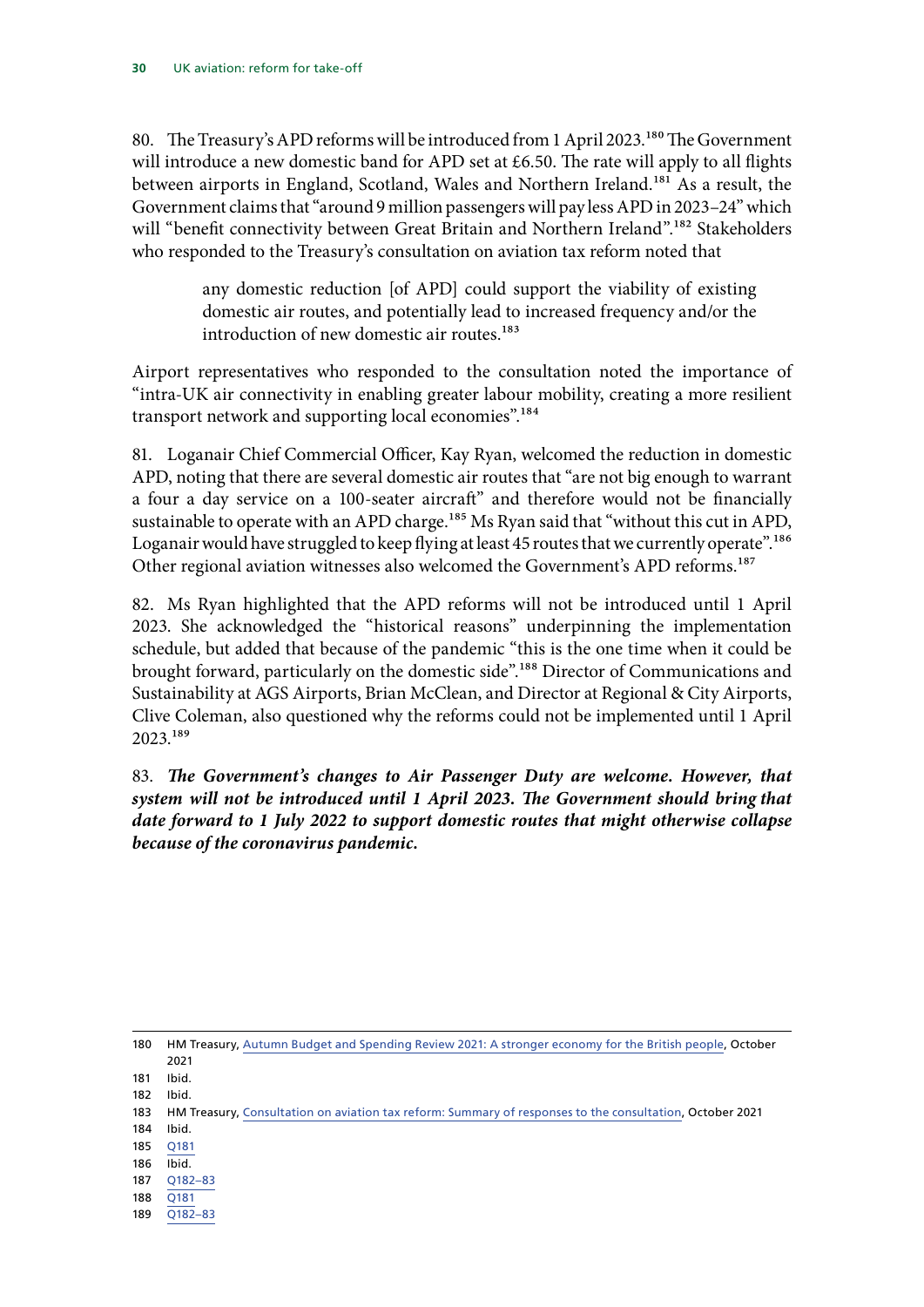## <span id="page-32-0"></span>**5** Sustainable aviation

84. The Climate Change Committee's sixth carbon budget identified aviation as a sector that is likely to have "significant remaining positive emissions by 2050, given the limited set of options for decarbonisation".<sup>190</sup> The Climate Change Committee added that "zerocarbon aviation is highly unlikely to be feasible by  $2050$ ".<sup>191</sup> It recommended limiting passenger numbers to a 25% increase on 2018 levels and not expanding net airport capacity.192 The Government's Jet Zero Consultation stated that "the sector can achieve Jet Zero without the Government needing to intervene directly to limit aviation growth".<sup>193</sup> The consultation also stated that the Government will focus on promoting uptake of new fuels and technologies rather than on capping demand.<sup>194</sup>

85. In 2019, domestic and international aviation accounted for approximately 8% of the UK's total greenhouse gas emissions.<sup>195</sup> In 2020, UK air transport movements declined as a result of the coronavirus pandemic.<sup>196</sup> That decline in movements resulted in a decrease in the amount of greenhouse gasses emitted by the UK aviation sector. The Climate Change Committee reported that "2020 has likely seen a drop in GHG (greenhouse gas) emissions of over 60% from 2019, due to the impact of COVID-19".<sup>197</sup> That trend will reverse as pandemic travel restrictions are removed within the UK and across the world.

### **Airspace modernisation**

86. The Department for Transport tasked the Civil Aviation Authority (CAA) with preparing and maintaining a co-ordinated strategy and plan for the use of UK airspace up to 2040, including modernisation.<sup>198</sup> Put simply, airspace modernisation is making changes to airspace design so that air traffic can be efficiently redistributed. In 2018, the CAA published its finalised airspace modernisation strategy.<sup>199</sup> The strategy set out a shared objective between the CAA and the Department for Transport for modernising airspace to "deliver quicker, quieter and cleaner journeys and more capacity for the benefit of those who use and are affected by UK airspace".<sup>200</sup> The CAA later committed to updating the strategy to account for the challenges presented by the coronavirus pandemic.<sup>201</sup>

87. The Department for Transport and CAA released a [statement in July 2020](https://www.gov.uk/government/publications/update-on-airspace-modernisation/update-on-airspace-modernisation) confirming a continued commitment to airspace modernisation, highlighting the [Airspace Change](https://www.ourfutureskies.uk/latest-news/2020/acog-remobilising-airspace-change-report/) [Organising Group's \(ACOG's\) report on remobilising the airspace change programme](https://www.ourfutureskies.uk/latest-news/2020/acog-remobilising-airspace-change-report/).<sup>202</sup> In March 2021, the Department and the CAA provided an update on that work,

- 196 Civil Aviation Authority, '[UK airport data'](https://www.caa.co.uk/data-and-analysis/uk-aviation-market/airports/uk-airport-data/uk-airport-data-2020/), accessed 24 February 2022
- 197 Climate Change Committee, [The Sixth Carbon Budget: Aviation](https://www.theccc.org.uk/wp-content/uploads/2020/12/Sector-summary-Aviation.pdf), December 2020

200 Ibid.

<sup>190</sup> Climate Change Committee, '[Sixth Carbon Budget](https://www.theccc.org.uk/publication/sixth-carbon-budget/)', December 2020. The Committee's sixth carbon budget was the first to include the UK's share of international aviation emissions.

<sup>191</sup> Climate Change Committee, [Letter from Chairman Lord Deben to the Secretary of State for Transport: Net-zero](https://www.theccc.org.uk/wp-content/uploads/2019/09/Letter-from-Lord-Deben-to-Grant-Shapps-IAS.pdf)  [and the approach to international aviation and shipping emissions](https://www.theccc.org.uk/wp-content/uploads/2019/09/Letter-from-Lord-Deben-to-Grant-Shapps-IAS.pdf), September 2019

<sup>192</sup> Ibid

<sup>193</sup> Department for Transport, [Jet Zero Consultation,](https://assets.publishing.service.gov.uk/government/uploads/system/uploads/attachment_data/file/1002716/jet-zero-consultation-a-consultation-on-our-strategy-for-net-zero-aviation.pdf) July 2021

<sup>194</sup> Ibid.

<sup>195</sup> Department for Business, Energy & Industrial Strategy, [Final UK greenhouse gas emissions national statistics:](https://www.gov.uk/government/statistics/final-uk-greenhouse-gas-emissions-national-statistics-1990-to-2019)  [1990 to 2019,](https://www.gov.uk/government/statistics/final-uk-greenhouse-gas-emissions-national-statistics-1990-to-2019) June 2021

<sup>198</sup> Civil Aviation Authority, [Airspace Modernisation Strategy,](https://publicapps.caa.co.uk/docs/33/CAP%201711%20Airspace%20Modernisation%20Strategy.pdf) December 2018

<sup>199</sup> Ibid.

<sup>201</sup> Civil Aviation Authority, [Airspace Modernisation – 2020 Progress Report,](https://publicapps.caa.co.uk/docs/33/Airspace%20Modernisation%20Progress%20Report%202020%20(p).pdf) December 2020

<sup>202</sup> Department for Transport, [DfT and CAA update on airspace modernisation: July 2020,](https://www.gov.uk/government/publications/update-on-airspace-modernisation/update-on-airspace-modernisation) July 2020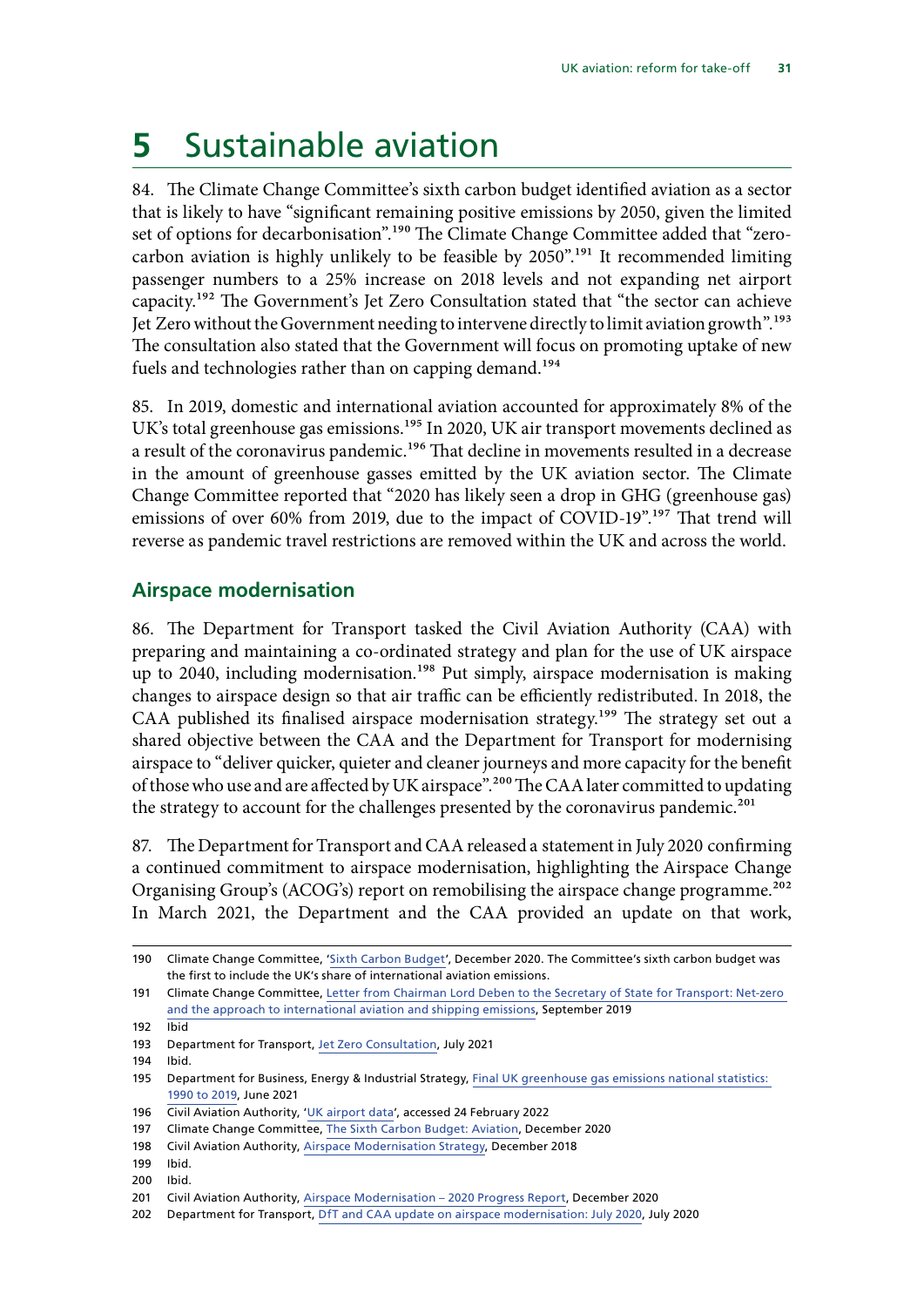accepting the majority of the ACOG's recommendations for how to progress the airspace modernisation programme.<sup>203</sup>

88. On 30 December 2021, the Minister for Aviation wrote to the Committee to update on progress on implementing the strategy.<sup>204</sup> Six of the 15 initiatives are assessed as on track, with one implemented.<sup>205</sup> Five initiatives required attention.<sup>206</sup> Four initiatives were assessed as having "major issues".<sup>207</sup> The Minister said that delayed timescales of delivery against the original plans set out in the strategy "predominantly shifted because of ongoing recovery of the aviation industry from the pandemic".<sup>208</sup>

89. The CAA's airspace modernisation strategy cited "improving environmental performance" as an objective.<sup>209</sup> Modernising the UK's airspace can enable aircraft to follow more efficient flightpaths, as aircraft "often fly further than necessary in the upper airspace on flightpaths that are determined not by the shortest or most cost-effective route to their destination, but by airspace design...needing to safely separate traffic".<sup>210</sup> According to the regulator, aircraft experiencing delays "often have to fly sub-optimal routes, at less efficient altitudes and speeds, to avoid bottlenecks in the airspace network".211 Modernising airspace can therefore reduce emissions and mitigate noise effects.

90. Flights inbound to airports that operate at near to maximum capacity can suffer congestion that results in queuing and delays. In current operations, arrival queues are managed using holding patterns such as 'stacks' or 'arcs' that cause traffic to circle in lower airspace "burning extra fuel and creating visual blight".<sup>212</sup> The CAA observes that "growing traffic levels are putting greater pressure on runways, which, if the airspace is not modernised, will lead to greater use of 'stacks' in the future".<sup>213</sup>

91. The CAA stated that "one of the most significant environmental impacts associated with the airspace at lower altitudes is aircraft noise". It added that "airspace modernisation is expected to result in a reduction in the average noise levels per flight, for example by enabling aircraft to climb and descend continuously".<sup>214</sup>

92. If International Air Transport Association (IATA) forecasts are borne out, then UK airspace will likely become more crowded, with resulting negative environmental effects.<sup>215</sup> The need to modernise the UK's airspace remains pressing.

### 93. **The delivery of the airspace modernisation strategy cannot be subject to further delay. Urgent attention is required if the strategy's target deadlines are to be met.**

- 212 Ibid.
- 213 Ibid.
- 214 Ibid.

<sup>203</sup> Department for Transport, [DfT and CAA update on airspace modernisation: March 2021](https://www.gov.uk/government/publications/update-on-airspace-modernisation/dft-and-caa-update-on-airspace-modernisation-march-2021), March 2021

<sup>204</sup> Department for Transport, [Letter from the Minister for Aviation, Maritime and Security to the Chair of the](https://committees.parliament.uk/publications/9476/documents/161612/default/)  [Transport Select Committee,](https://committees.parliament.uk/publications/9476/documents/161612/default/) 30 December 2021

<sup>205</sup> Ibid.

<sup>206</sup> Ibid.

<sup>207</sup> Ibid.

<sup>208</sup> Ibid.

<sup>209</sup> Civil Aviation Authority, [Airspace Modernisation Strategy,](https://publicapps.caa.co.uk/docs/33/CAP%201711%20Airspace%20Modernisation%20Strategy.pdf) December 2018

<sup>210</sup> Ibid.

<sup>211</sup> Ibid.

<sup>215</sup> International Air Transport Association, ['Air Passenger Numbers to Recover in 2024](https://www.iata.org/en/pressroom/2022-releases/2022-03-01-01/)', accessed 14 March 2022. The association forecasts that total passenger numbers to, from and within Europe will make a full recovery in 2024 (at 105% of 2019 values)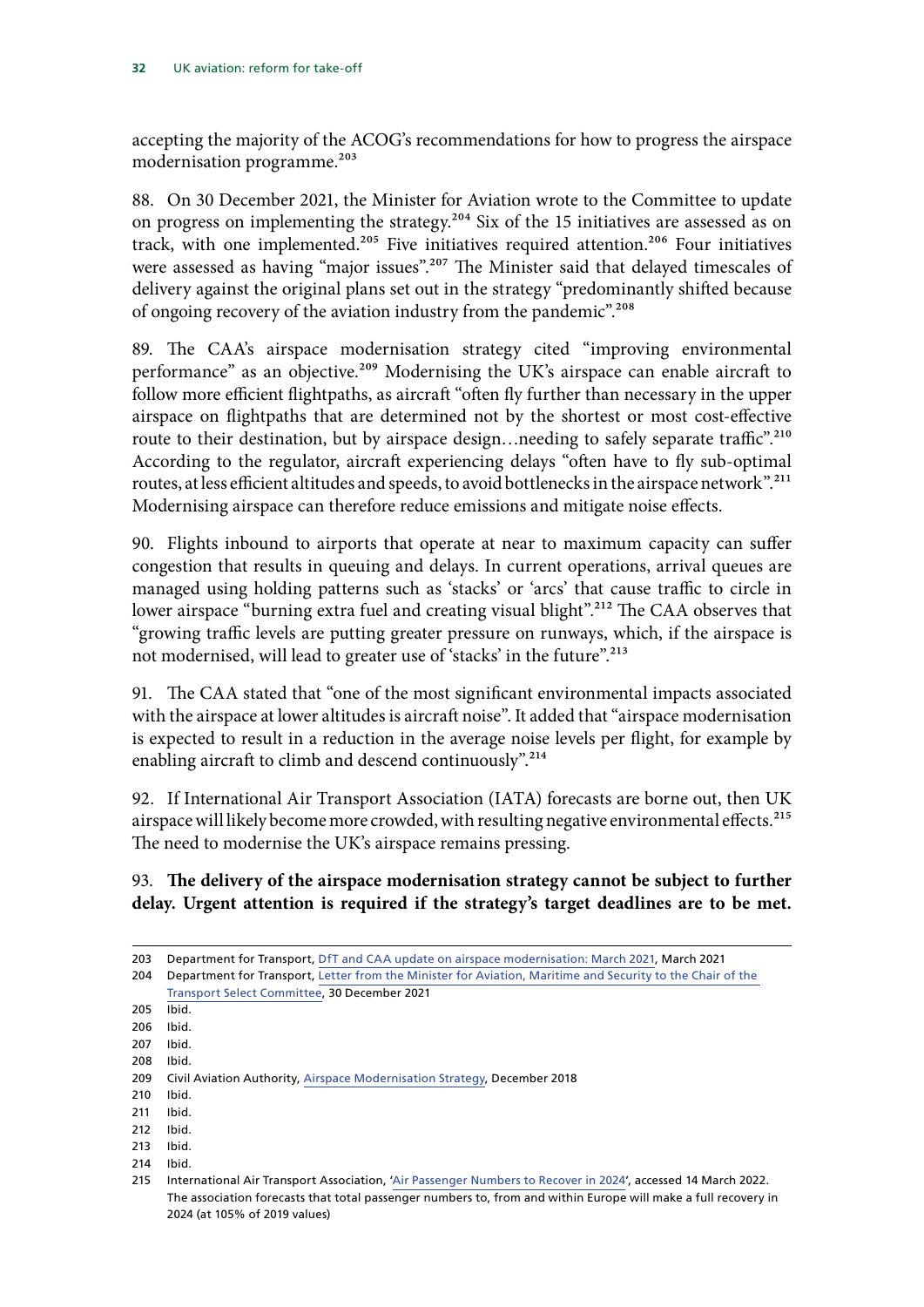<span id="page-34-0"></span>**The need to deliver the strategy's initiatives is particularly acute in the context of the Government's decarbonisation targets and the expectation that passenger numbers will return to pre-pandemic levels in the next two years.**

94. *Despite the importance of airspace modernisation, and the relative speed with which it could be introduced compared with other decarbonisation measures, the Airspace Change Organising Group is not a member of the Jet Zero Council. The Committee recommends that the Airspace Change Organising Group should be elevated to full membership of the Jet Zero Council. That would signal the serious intent of the Government to implement the required changes to airspace modernisation as quickly as possible.*

### **New technology**

95. The Climate Change Committee's sixth carbon budget stated that aviation emissions that remain in 2050 will need to be offset by greenhouse gas removal.<sup>216</sup> However, carbon capture technology is still in the early stages of development. Aviation Environment Federation Policy Director, Cait Hewitt, told us that "at the moment, we do not know how it [carbon capture and storage] is going to be delivered [or] who is going to pay for it".<sup>217</sup>

96. Given the challenges implicit in carbon capture technology, investment is needed in other aviation decarbonisation technologies and fuels. Informed witnesses told us that hydrogen-powered planes, electric planes and sustainable or synthetic aviation fuels might all contribute to the decarbonisation of the aviation sector.<sup>218</sup> Senior policy adviser at the Green Alliance, Helena Bennett, highlighted the benefits of e-kerosene.<sup>219</sup> Low-carbon aviation fuels have the potential to reduce UK aviation carbon dioxide emissions by 5% to 30% by 2050.220 The Climate Change Committee estimated that by 2050 new technologies could reduce emissions per aircraft by 40% compared with UK emissions in 2000.<sup>221</sup>

97. The Government proposed a sustainable aviation fuels (SAF) mandate requiring jet fuel suppliers to blend an increasing proportion of SAF into aviation fuel from 2025. It is currently consulting on that policy.<sup>222</sup> The Government is also consulting on its Jet Zero Strategy, which proposed further aviation decarbonisation measures.<sup>223</sup> The private sector is collaborating with the Government through the Jet Zero Council to support the development of sustainable aviation technologies. The Government announced the formation of the Jet Zero Council on 12 June 2020.<sup>224</sup> The council is a partnership between industry and the UK Government, designed to facilitate collaboration between ministers and business leaders to deliver the aim of "delivering zero emission transatlantic flight within a generation, driving the ambitious delivery of new technologies and innovative

<sup>216</sup> Climate Change Committee, [The Sixth Carbon Budget: Aviation](https://www.theccc.org.uk/wp-content/uploads/2020/12/Sector-summary-Aviation.pdf), December 2020

<sup>217</sup> [Q219](https://committees.parliament.uk/oralevidence/3116/pdf/)

<sup>218</sup> [Q237](https://committees.parliament.uk/oralevidence/3116/pdf/); [Q239;](https://committees.parliament.uk/oralevidence/3116/pdf/) Sustainable Aviation ([AAS0024\)](https://committees.parliament.uk/writtenevidence/39965/pdf/)

<sup>219</sup> [Q239](https://committees.parliament.uk/oralevidence/3116/pdf/); Green Alliance ([AAS0015\)](https://committees.parliament.uk/writtenevidence/39942/pdf/)

<sup>220</sup> Sustainable Aviation, [Decarbonisation Road-map: A path to net zero,](https://www.sustainableaviation.co.uk/wp-content/uploads/2020/02/SustainableAviation_CarbonReport_20200203.pdf) February 2020. [Analysed](https://researchbriefings.files.parliament.uk/documents/POST-PN-0616/POST-PN-0616.pdf) by the Parliamentary Office of Science and Technology.

<sup>221</sup> Climate Change Committee, [Net Zero Technical report,](https://www.theccc.org.uk/wp-content/uploads/2019/05/Net-Zero-Technical-report-CCC.pdf) May 2019. Excludes low-carbon aviation fuels. [Analysed](https://researchbriefings.files.parliament.uk/documents/POST-PN-0615/POST-PN-0615.pdf) by the Parliamentary Office of Science and Technology.

<sup>222</sup> Department for Transport, [Sustainable aviation fuels mandate A consultation on reducing the greenhouse gas](https://assets.publishing.service.gov.uk/government/uploads/system/uploads/attachment_data/file/1005382/sustainable-aviation-fuels-mandate-consultation-on-reducing-the-greenhouse-gas-emissions-of-aviation-fuels-in-the-uk.pdf)  [emissions of aviation fuels in the UK](https://assets.publishing.service.gov.uk/government/uploads/system/uploads/attachment_data/file/1005382/sustainable-aviation-fuels-mandate-consultation-on-reducing-the-greenhouse-gas-emissions-of-aviation-fuels-in-the-uk.pdf), July 2021

<sup>223</sup> Department for Transport, [Jet Zero Consultation,](https://assets.publishing.service.gov.uk/government/uploads/system/uploads/attachment_data/file/1002716/jet-zero-consultation-a-consultation-on-our-strategy-for-net-zero-aviation.pdf) July 2021

<sup>224</sup> Department for Transport, [Transport Secretary's statement on coronavirus \(COVID-19\): 12 June 2020,](https://www.gov.uk/government/speeches/transport-secretarys-statement-on-coronavirus-covid-19-12-june-2020) 12 June 2020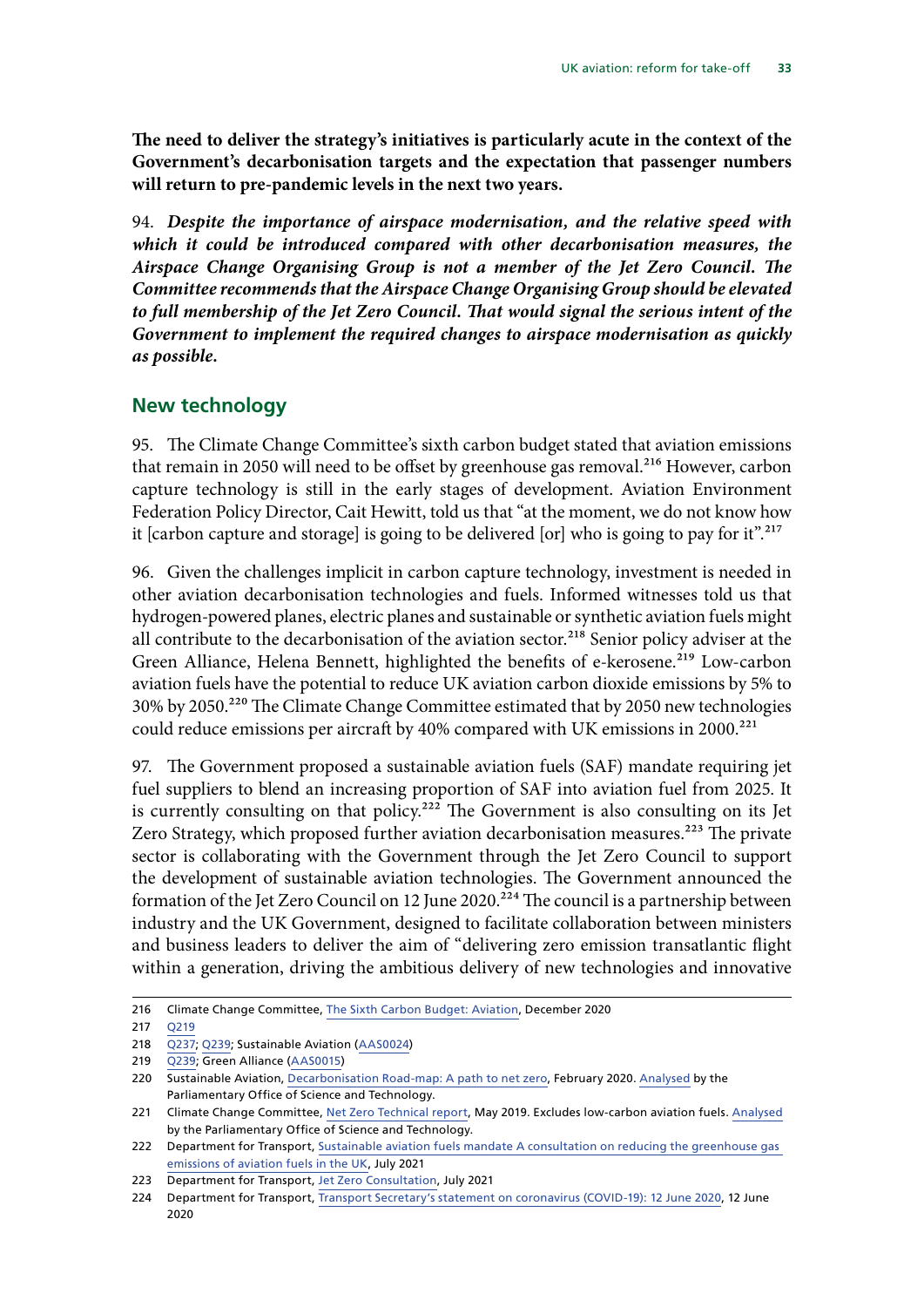ways to cut aviation emissions".<sup>225</sup>

98. According to the Jet Zero Council's terms of reference, the purpose of the council is to "provide advice on the Government's ambitions for clean aviation" and "focus on developing UK capabilities to deliver net zero emission commercial flight".<sup>226</sup> The council proposes to develop those capabilities by:

- developing and industrialising zero emission aviation and aerospace technologies;
- establishing UK production facilities for sustainable aviation fuels (SAF) and commercialising the industry by driving down production costs; and
- developing a coordinated approach to the policy and regulatory framework needed to deliver net zero aviation by 2050.<sup>227</sup>

The council includes two delivery groups focused on sustainable aviation fuels and zero emission flight, respectively.

99. CAA Chief Executive, Richard Moriarty, told us that over the course of the pandemic, the regulator has "seen an up-tick in entrepreneurs and private capital wanting to come to the UK to trial and experiment on new technologies" for sustainable aviation.<sup>228</sup> The CAA has an "innovation hub" team whose role is to support innovators to bring new aviation technologies to the UK. That involves assessing those technologies and conducting "experimental flights".<sup>229</sup> Mr Moriarty said that the CAA "is the only example" of a regulator that has such a team in Europe.<sup>230</sup> He told us that the CAA does not "work in sequence" when it comes to regulating new aviation technologies. He explained that

> I do not want the technologists to trial some stuff and then only come to us at the end and say, 'What about regulatory certification?' We have to work really closely with them as partners throughout the process.<sup>231</sup>

100. Mr Moriarty said that the CAA is "keen for the UK to play a leading role in eVTOL (electric vertical take-off and landing technology)".232 However, he noted that "most of the major companies will also wish to export that technology" across the globe.<sup>233</sup> Therefore, the CAA is co-operating with other regulators, including the United States Federal Aviation Administration, to allow new technologies to be brought to market, while ensuring they are safe for public use.<sup>234</sup>

101. The CAA has limited powers to monitor and enforce decarbonisation by the aviation sector. It "follows government policy and guidance on carbon emissions and air quality in making decisions about airspace change" and "has a role" in

advising the government on the reduction of the industry's carbon emissions;

- 229 [Q308](https://committees.parliament.uk/oralevidence/3213/pdf/)
- 230 Ibid.
- 231 Ibid.
- 232 Ibid
- 233 Ibid.
- 234 Ibid.

<sup>225</sup> Department for Transport and the Department for Business, Energy & Industrial Strategy, 'Jet Zero Council', accessed 24 February 2022

<sup>226</sup> Jet Zero Council, [Jet Zero Council Terms of Reference,](https://assets.publishing.service.gov.uk/government/uploads/system/uploads/attachment_data/file/921493/jet-zero-council-terms-of-reference.pdf) accessed 24 February 2022

<sup>227</sup> Ibid.

<sup>228</sup> [Q299](https://committees.parliament.uk/oralevidence/3213/pdf/)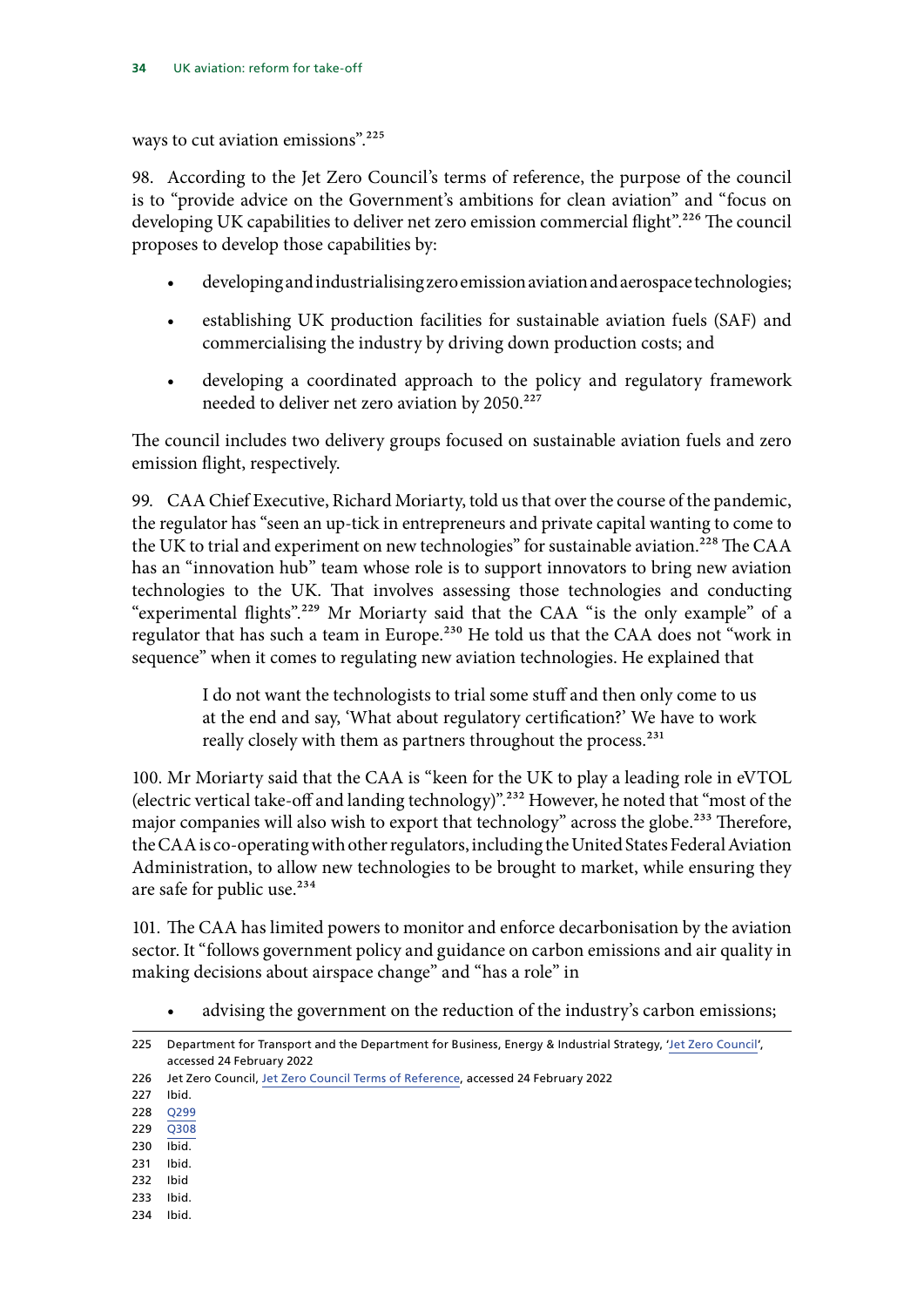- the sharing of best practice; and
- the development of international initiatives such as emissions trading that are designed to address climate change.<sup>235</sup>

If the Government were to introduce new environmental requirements for the aviation sector, such as the proposed SAF mandate policy, new powers could be granted to the CAA to enable the regulator to hold the aviation industry accountable.

102. Informed witnesses identified scaling up new sustainable aviation technologies to make them commercially viable, as a key challenge in decarbonising the sector.<sup>236</sup> Aviation Environment Federation Policy Director, Cait Hewitt, explained that "well under 0.1% of total aviation fuel used is from an alternative fuel source … if we are talking about turning waste such as chip fat into aircraft fuel, there are obvious scalability issues".<sup>237</sup>

103. Sustainable Aviation Programme Director, Dr Andy Jefferson, explained that in the United States, "both the Federal Government and state governments are providing incentive policies to make the sustainable aviation fuel price the same as buying fossil jet fuel".238 He explained that in the UK renewable offshore wind energy industry, the Government introduced a policy called contracts for difference that "effectively enabled offshore wind to be provided as a solution, as part of the energy grid, at a price comparable to other sources of energy provision at the time".<sup>239</sup> He called for a "similar mechanism" to improve uptake of sustainable aviation fuels. $240$ 

104. The UK Government's initial reforms of the electricity market included the contracts for difference model. A contract for difference (CFD) was conceived as a private law contract between a low-carbon electricity generator and the Low Carbon Contracts Company (LCCC), a Government-owned company.241 A generator party to a CFD was paid the difference between the 'strike price', which was "a price for electricity reflecting the cost of investing in a particular low carbon technology", and the 'reference price', which was a "measure of the average market price for electricity in the Great Britain market".<sup>242</sup> The Government said that the model provided "greater certainty and stability of revenues to electricity generators by reducing their exposure to volatile wholesale prices, while protecting consumers from paying for higher support costs when electricity prices are high".<sup>243</sup> Such a model could be adopted to support investment in the alternative aviation fuels market.

<sup>235</sup> Civil Aviation Authority, '[Environment: An overview of the CAA's role in relation to aviation and the](https://www.caa.co.uk/Consumers/Environment/Environment/)  [environment](https://www.caa.co.uk/Consumers/Environment/Environment/)', accessed 24 February 2022

<sup>236</sup> [Q222](https://committees.parliament.uk/oralevidence/3116/pdf/); [Q243](https://committees.parliament.uk/oralevidence/3116/pdf/)

<sup>237</sup> [Q241](https://committees.parliament.uk/oralevidence/3116/pdf/)

<sup>238</sup> [Q222](https://committees.parliament.uk/oralevidence/3116/pdf/)

<sup>239</sup> Ibid. The Contracts for Difference (CfD) [scheme](https://www.gov.uk/government/publications/contracts-for-difference/contract-for-difference) is the Government's main mechanism for supporting low-carbon electricity generation. CfDs incentivise investment in renewable energy by providing developers of projects with high upfront costs and long lifetimes with direct protection from volatile wholesale prices, and they protect consumers from paying increased support costs when electricity prices are high.

<sup>240</sup> Ibid.

<sup>241</sup> Department for Business, Energy & Industrial Strategy, Electricity Market Reform: Contracts for Difference, February 2015 (accessed 24 February 2022)

<sup>242</sup> Ibid.

<sup>243</sup> Ibid.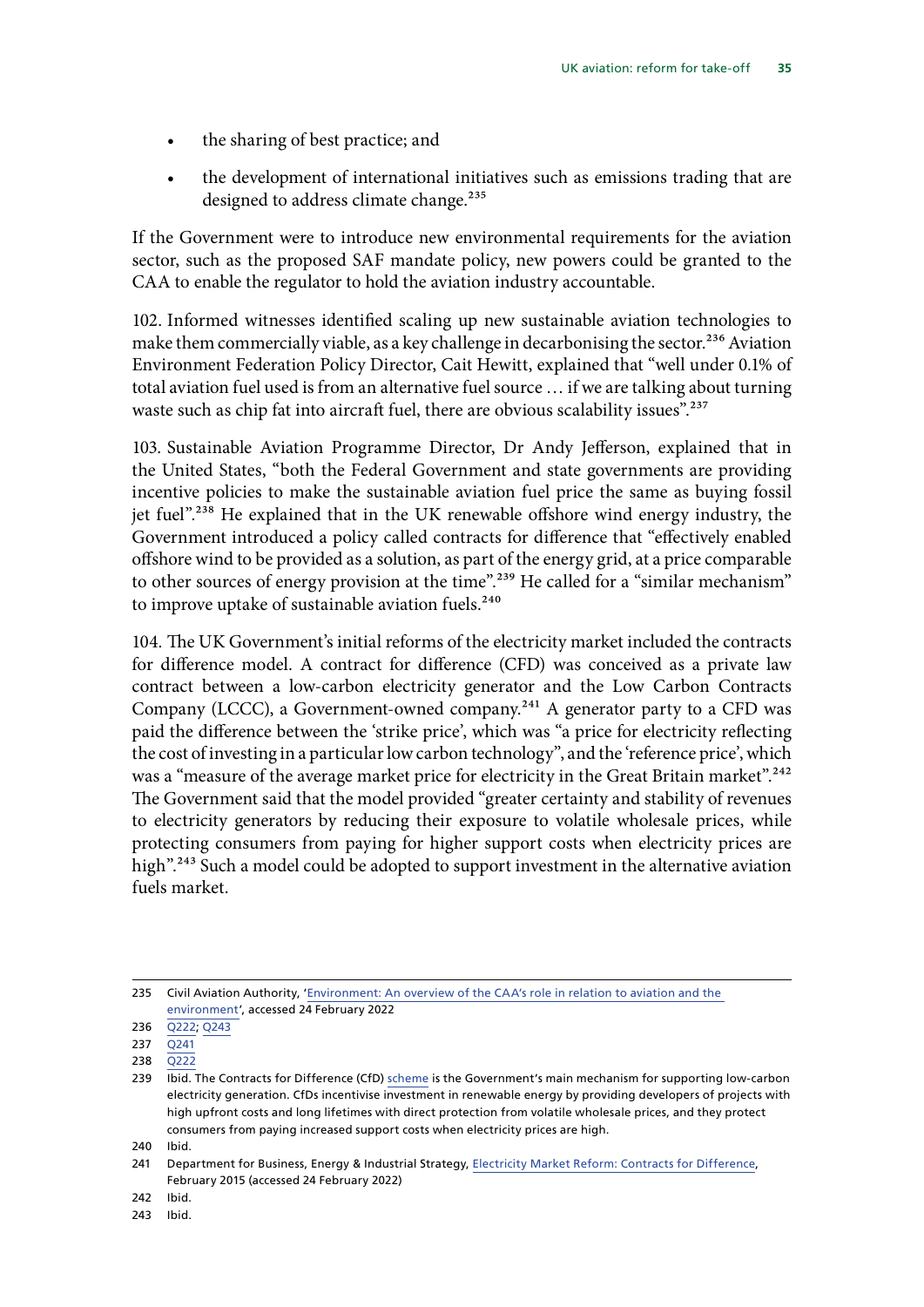105. *The Government must take steps to limit greenhouse gas emissions as air transport movements increase. The Government should continue to invest in new aviation decarbonisation technologies, including synthetic aviation fuels, to ensure that the UK aviation sector emits less than it did before the pandemic.*

106. **If the Government is to achieve its targets on net-zero aviation, new sustainability policies will be required for the aviation sector, which in turn will require robust regulation.** *The Government must review how the Civil Aviation Authority's powers can be reformed to enable the regulator to enforce environmental mandates that the Government may introduce for the aviation sector.*

107. **The Government must introduce a market mechanism to support investment in sustainable aviation technologies. The Committee has been investigating market mechanisms that the Government might introduce to scale up alternative fuels in our ongoing inquiry,** *Fuelling the future: motive power and connectivity***. We will report on our findings at the conclusion of that inquiry.**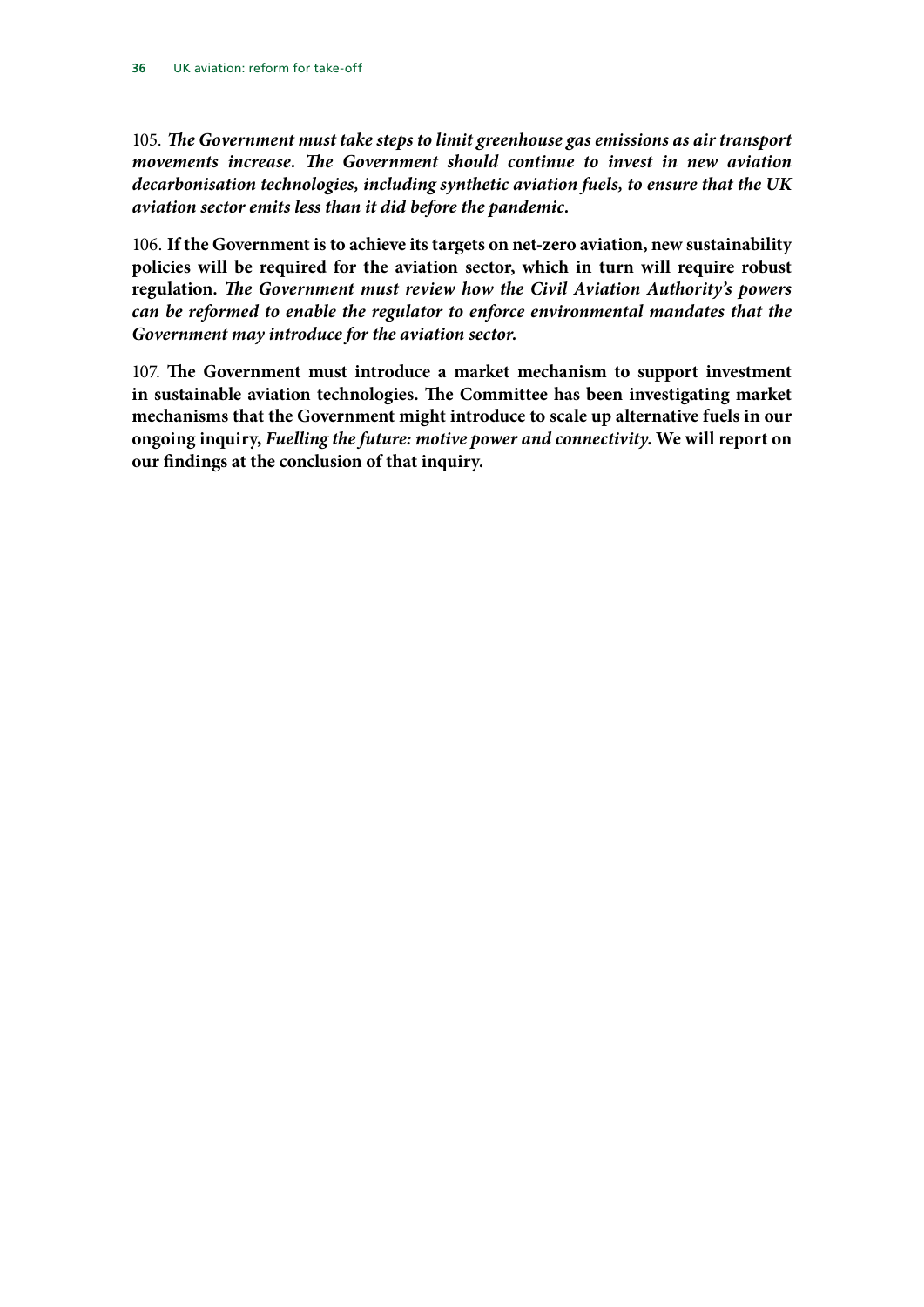## <span id="page-38-0"></span>**6** Slots

108. The UK co-ordinator for slots is Airport Coordination Limited (ACL).<sup>244</sup> ACL has an arm's-length relationship with the Department for Transport and the Civil Aviation Authority (CAA).<sup>245</sup> Neither the Department nor the CAA has any involvement in the slot allocation process.<sup>246</sup> From the early 1990s until the UK left the EU, slot allocation in the UK was governed by the EU Airport Slot Regulation.<sup>247</sup> The EU rules were based on the worldwide airport slot guidelines, produced by the International Air Transport Association (IATA).<sup>248</sup> Although those rules have been transposed into UK law, the UK Government can replace those rules with new national rules.<sup>249</sup>

109. In the EU's slot allocation process, once historic slots are accounted for the remaining slots are brought together in what is called the 'slot pool'.<sup>250</sup> The slot pool includes slots created through new capacity and slots that have been returned to the pool.<sup>251</sup> Under the global guidelines, half the pooled slots must be allocated to requests from new entrants and the other half to non-new entrants.<sup>252</sup> Under the EU rules, half the slots in the pool are reserved for new entrants, but there are no requirements on how the remaining half should be allocated.<sup>253</sup> The UK Government could replace those rules with new national rules.

110. Historic precedence or 'grandfather rights' allow airlines to retain their slots if those slots were used for 80% of the time in the last equivalent winter and summer season.<sup>254</sup> That 80:20 slot usage rule is used to monitor compliance and determine whether airlines can retain their legacy slots. According to the Competition and Markets Authority (CMA), grandfather rights strengthen the market power of legacy carriers at congested airports, because they allow airlines to retain slots indefinitely if they comply with the 80:20 rule.<sup>255</sup> It is important that carriers retain slot ownership for a sufficient period of time that their investment in those slots pays off. However, some airlines that struggle to meet the 80:20 ratio operate 'ghost flights' to maintain their rights to those slots, ensuring that new entrants cannot increase their share.<sup>256</sup> Assessments could be carried out, potentially every 10 years, to review whether carriers conducting a high proportion of 'ghost flights' to maintain control of their slots should be permitted to retain those slots.

244 Airports Slot Allocation Regulations 2006 [\(SI 2006/2665](http://www.legislation.gov.uk/uksi/2006/2665/made)); EU Airport Slot Regulation ([Regulation 95/93\(EEC\)](https://eur-lex.europa.eu/legal-content/EN/TXT/PDF/?uri=CELEX:01993R0095-20200401&from=EN)); International Air Transport Association, [Worldwide Airport Slot Guidelines,](https://www.iata.org/contentassets/4ede2aabfcc14a55919e468054d714fe/wasg-edition-1-english-version.pdf) April 2020; Refer to the House of Commons Library analysis of slot rules in the [airport slots](https://commonslibrary.parliament.uk/research-briefings/cbp-9062/) research briefing

247 Ibid.

- 249 Ibid.
- 250 Ibid.
- 251 Ibid. 252 Ibid.
- 253 Ibid.
- 254 Ibid.

<sup>245</sup> Ibid.

<sup>246</sup> Ibid.

<sup>248</sup> Ibid.

<sup>255</sup> Competition and Markets Authority, Advice for the Department for Transport on competition impacts of airport slot allocation, December 2018

<sup>256</sup> Ghost flights are empty flights that are operated by airlines in order to meet the 80:20 slot usage quota to retain their slots.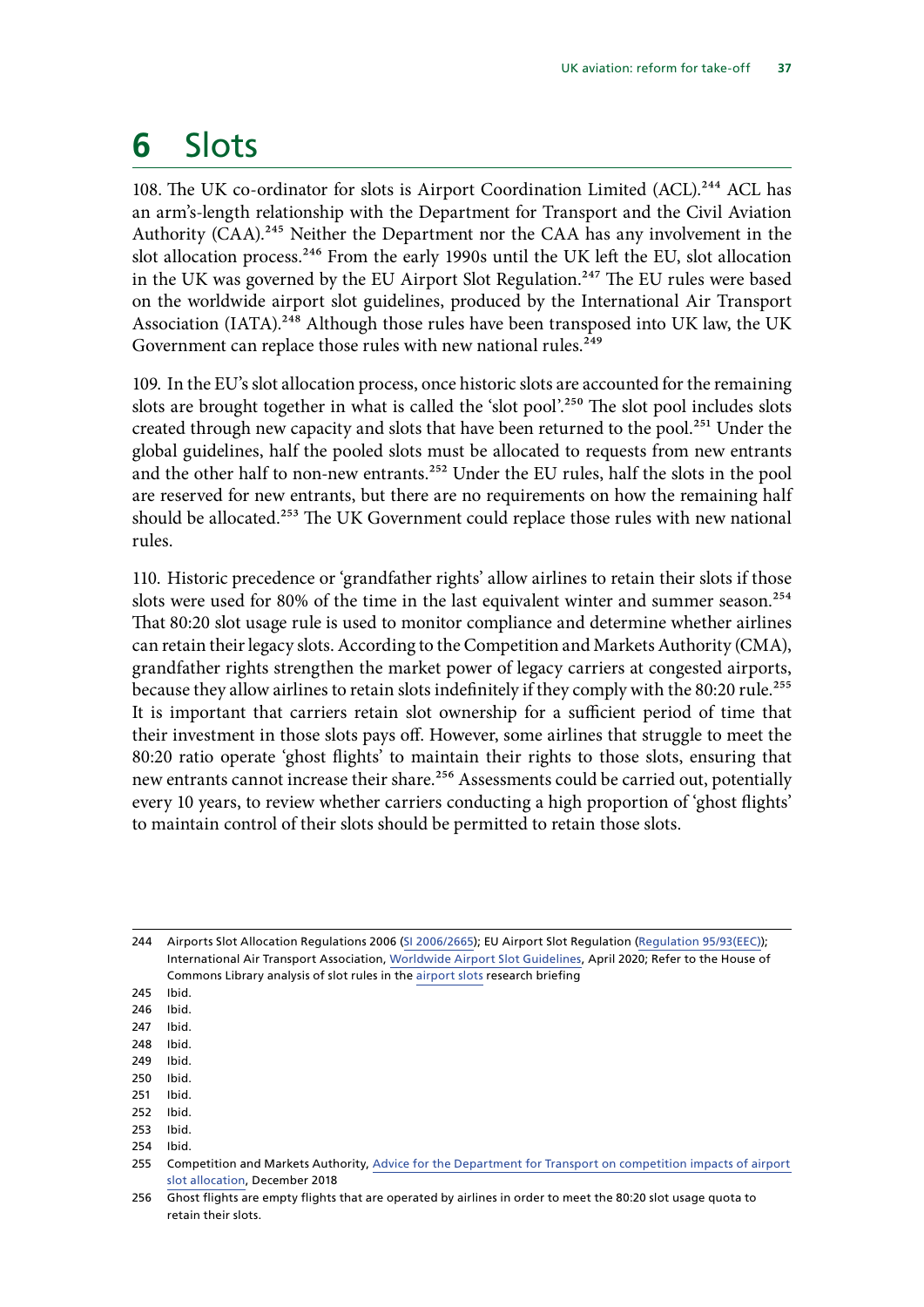### <span id="page-39-0"></span>**Alleviation of slot rules during the coronavirus pandemic**

111. The EU suspended the 80:20 rule in response to the coronavirus pandemic.<sup>257</sup> After leaving the EU on 31 December 2020, the Government took the decision to extend the 80:20 rule waiver.<sup>258</sup> The Government took that decision in order to reflect the low demand for air travel, to help airlines' finances and to reduce the environmental effects of 'ghost flights'.<sup>259</sup> On 26 February 2021, the Government again extended the slot waiver, which was due to expire in spring.<sup>260</sup> The legislation to extend the waiver came into force from 26 March 2021, two days before the start of the summer slot season.<sup>261</sup>

112. Airlines such as Ryanair raised concerns over the extension of the waiver to the 80:20 slots rule. In February 2021, Ryanair stated that it

> oppose[s] the extension of slot waivers into summer 2021 because this will lead to fewer flights and higher fares for consumers as legacy airlines at hub airports…will have no incentives to operate flights because the normal 'use it or lose it' slot rules have been waived.<sup>262</sup>

113. In November 2021, Gatwick Airport, Edinburgh Airport, Belfast International Airport and Wizz Air called on the Government to reinstate the 80:20 slots rule before summer 2022.<sup>263</sup> In a letter to the Secretary of State for Transport, the companies stated that reviving slot rules will allow industry to increase flight schedules and boost hiring, "allowing competition to flourish".<sup>264</sup>

114. The Department for Transport introduced further slot alleviation measures for the winter  $2021/22$  season and did so again for the summer 2022 season.<sup>265</sup> The adjusted ratio for the summer 2022 season is 70:30.<sup>266</sup> The Government stated that the adjusted ratio will

> provide further support for aviation sector recovery, increase flexibility and protect the environment as airlines will not have to operate carboninefficient 'ghost flights' to retain their slots where markets are substantively closed.267

115. Between March 2020 and September 2021, approximately 15,000 'ghost flights' operated in the UK.<sup>268</sup> In the near-to-medium term, the Government's flexible approach to the 80:20 rule may need to be maintained to mitigate the negative environmental effects

<sup>257</sup> "[COVID-19: EU adopts slot waiver to help airlines"](https://www.consilium.europa.eu/en/press/press-releases/2020/03/30/covid-19-eu-adopts-slot-waiver-to-help-airlines/), European Council press release, 30 March 2020; European Commission, [Statement by Commissioner Adina Valean on the Commission's intention to extend airport the slot](https://ec.europa.eu/transport/modes/air/news/2020-09-14-common-rules-allocation-slots-community-airports_en)  [waiver](https://ec.europa.eu/transport/modes/air/news/2020-09-14-common-rules-allocation-slots-community-airports_en), 14 September 2020

<sup>258 &</sup>quot;[Government's multimillion-pound support scheme for airports opens today](https://www.gov.uk/government/news/governments-multimillion-pound-support-scheme-for-airports-opens-today?utm_medium=email&utm_campaign=govuk-notifications&utm_source=1dd45120-734e-47bc-b4f6-a486e2123dd0&utm_content=immediately)", Department for Transport press release, 29 January 2021

<sup>259</sup> Ibid.

<sup>260</sup> "[Slots waiver extended in boost to UK airlines"](https://www.gov.uk/government/news/slots-waiver-extended-in-boost-to-uk-airlines?utm_medium=email&utm_campaign=govuk-notifications&utm_source=63d21b94-89da-4ed9-92ff-ab0f987feadf&utm_content=immediately), Department for Transport press release, 26 February 2021 261 Ibid.

<sup>262</sup> "[Ryanair accuses Grant Shapps of handing unfair advantage to BA](https://www.telegraph.co.uk/business/2021/02/06/ryanair-accuses-grant-shapps-handing-unfair-advantage-ba/)", The Telegraph, 6 February 2021

<sup>263</sup> Gatwick Airport, Edinburgh Airport, Belfast International Airport and Wizz Air, [Letter: Slot rules at UK airports](https://www.gatwickairport.com/globalassets/company/public-affairs/2021/transport-secretary-letter-9-nov-2021.pdf)  [for the summer season 2022](https://www.gatwickairport.com/globalassets/company/public-affairs/2021/transport-secretary-letter-9-nov-2021.pdf), November 2021

<sup>264</sup>  $\overline{I}$  Ibid.

<sup>265</sup> The Airports Slot Allocation (Alleviation of usage requirements) (No. 2) Regulations 2021 [\(SI 2021/1200](https://www.legislation.gov.uk/uksi/2021/1200/contents/made)); "[Government supports aviation sector recovery with airport slot alleviation for summer 2022](https://www.gov.uk/government/news/government-supports-aviation-sector-recovery-with-airport-slot-alleviation-for-summer-2022)" Department for Transport press release, 24 January 2022

<sup>266</sup> Ibid.

<sup>267</sup> Ibid.

<sup>268</sup> HC Deb, 7 February 2022, [col 119801WA](https://questions-statements.parliament.uk/written-questions/detail/2022-02-07/119801) [Commons written answer]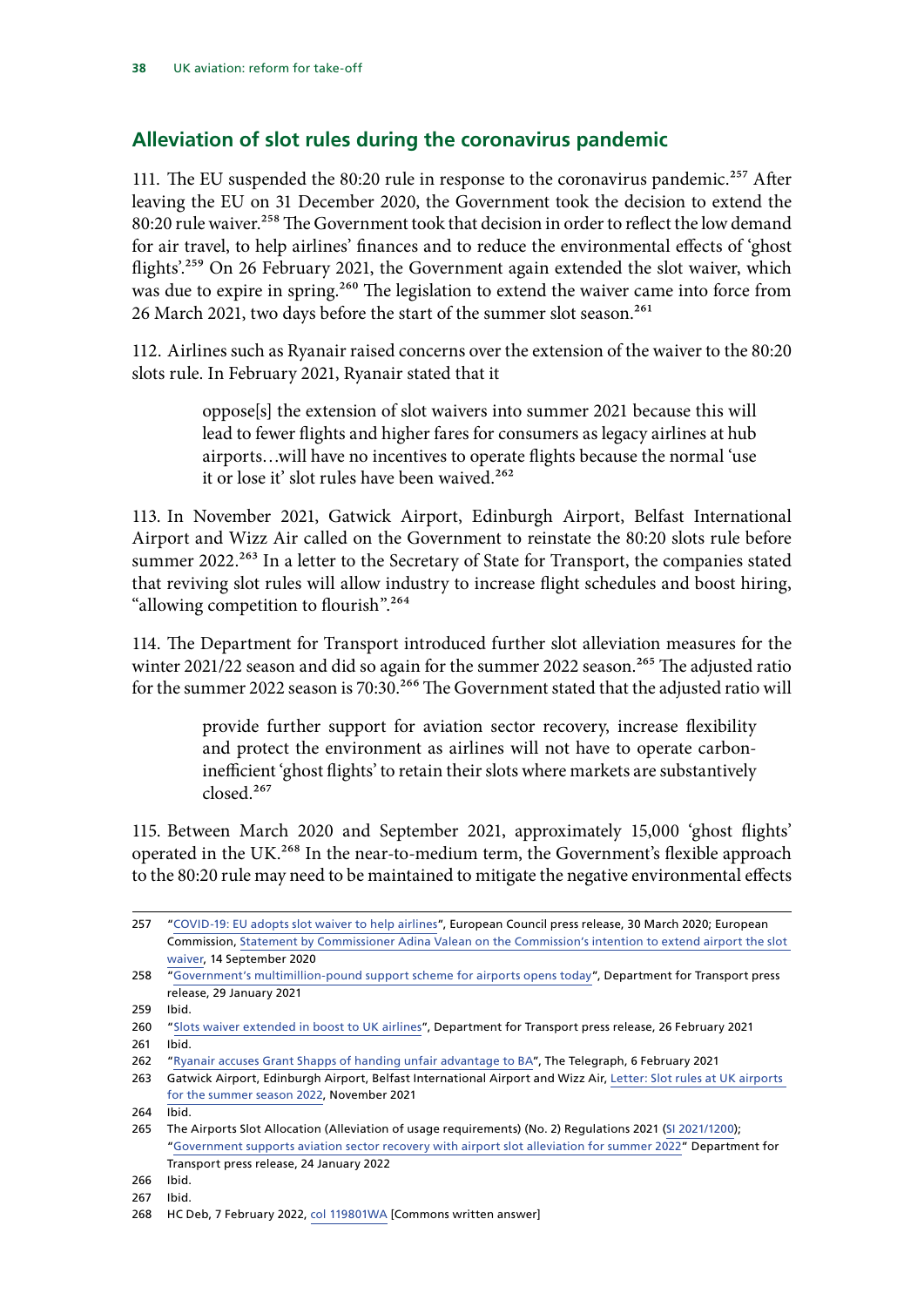perpetuated by current slot rules. Some airlines may also decide to fly empty planes to maintain their slots if passenger demand is affected by the Russian invasion of Ukraine and by increases in the cost of living. In the context of those challenges, the Government's flexible approach to reinstating the 80:20 rule is welcome.

116. The Committee's June 2020 Report, *The impact of the coronavirus pandemic on the aviation sector,* recommended that the Department for Transport and the CAA explore "every avenue available" to ensure that changes to the slots regime and their effect on the availability and distribution of airport slots do not unfairly affect passengers.<sup>269</sup> The Committee recommended that the whole aviation industry be referred to the Competition and Markets Authority for a market study and possible investigation.<sup>270</sup>

117. In response to the Committee's report, the CAA confirmed that it would support any work that the Government chooses to do while developing its recovery plan for the aviation industry.<sup>271</sup> The Government responded that it has been "actively considering, for some time, whether there is a need to reform UK slots policy", asserting that the slots allocation process should aim to encourage competition and provide connectivity for UK consumers.272 The Department added that the aviation recovery plan will "consider the role of the slot system in rebuilding a competitive aviation sector".<sup>273</sup>

118. *The Government must not reimpose the 80:20 rule until the effects of the Russian invasion of Ukraine on the UK aviation market are apparent. That will protect against a potential increase in the number of ghost flights operated by legacy carriers seeking to protect their slots.*

119. *The Government must include a review of the slot allocation system in its strategy for the recovery of the UK aviation sector. The strategy must:*

- a) *consider alternatives to the existing slots framework to encourage new entrants, capitalising on the opportunity to shape the system following the country's departure from the EU; and*
- b) *review how 'ghost flights', undertaken by legacy carriers seeking to maintain control of their slots, might be mitigated.*

*The Government must co-ordinate with the Competition and Markets Authority and Airport Coordination Limited in carrying out the review.*

<sup>269</sup> Transport Committee, Second Report of Session 2019–21, [The impact of the coronavirus pandemic on the](https://committees.parliament.uk/publications/1452/documents/13275/default/)  [aviation sector](https://committees.parliament.uk/publications/1452/documents/13275/default/), HC 268

<sup>270</sup> Ibid.

<sup>271</sup> Transport Committee, Second Special Report of Session 2019–21, [The impact of the coronavirus pandemic on the](https://committees.parliament.uk/publications/2338/documents/23026/default/)  [aviation sector: Government and Civil Aviation Authority Responses to the Committee's Second Report,](https://committees.parliament.uk/publications/2338/documents/23026/default/) HC 745

<sup>272</sup> Ibid.

<sup>273</sup> Ibid.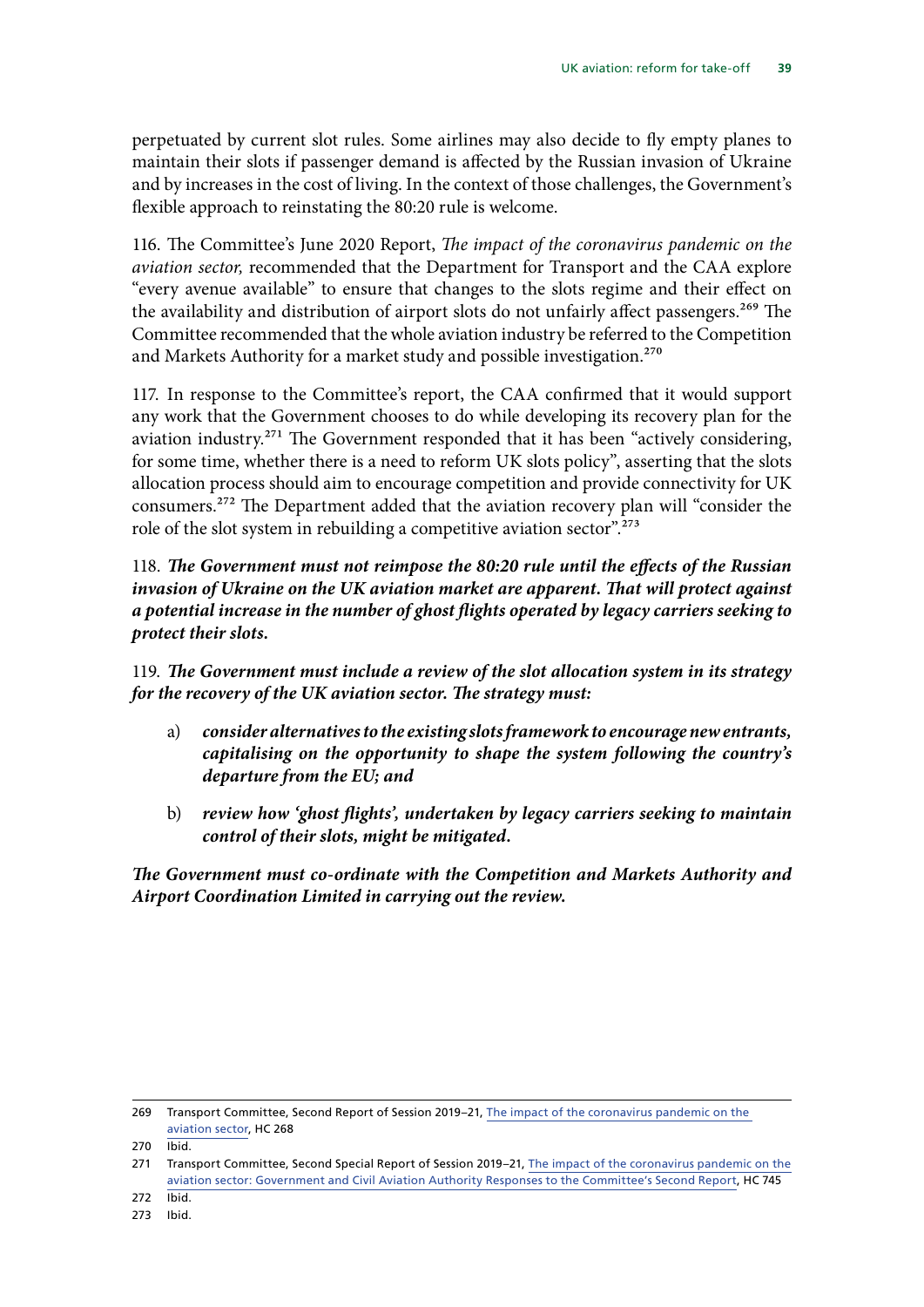## <span id="page-41-0"></span>**7** Heathrow price control review

120. The CAA has powers under the Civil Aviation Act 2012 to regulate airport operators that pass the market power test stated in the Act.<sup>274</sup> The market power test consists of three parts:

- that the airport operator has, or is likely to acquire, substantial market power in a market, either alone or taken with other such persons as the CAA considers appropriate;
- that competition law does not provide sufficient protection against the risk that the airport operator may engage in conduct that results in an abuse of the substantial market power; and
- that, for users of air transport services, the benefits of regulating the airport operator by means of a licence are likely to outweigh the adverse effects.<sup>275</sup>

121. Heathrow Airport Limited (HAL) passed the market power test. In February 2014, the CAA granted a licence to the airport.<sup>276</sup> That licence included a price control on airport charges for the period 1 April 2014 to 31 December 2018.<sup>277</sup> That price control has since been extended several times, with interim price caps introduced to account for factors such as the coronavirus pandemic.<sup>278</sup> The CAA introduced an interim price control arrangement to apply during the first part of 2022 until the regulator makes its final decision on the price control to apply from 2022 to the end of 2026 (the "H7" price control period).<sup>279</sup> The price control will set the maximum charges that Heathrow can charge its airline customers for using the airport for that period.

122. On 19 October 2021, the CAA published its initial proposals for the next price control at HAL alongside a consultation on those proposals. The CAA stated that it

> recognises that there is still significant uncertainty in the shape of the aviation industry's recovery from the COVID-19 pandemic. These proposals will deliver affordable charges for consumers and allow the airport to continue to invest in service quality, while also supporting consumer demand as the industry recovers.<sup>280</sup>

123. The package of measures set out in that consultation included:

- a five-year control period, which will allow the airport to "smooth charges for consumers and provide investors with medium-term certainty";
- a potential range of airport charges per passenger from £24.50 to £34.40, an increase from £22 per passenger in 2020;

<sup>274</sup> Civil Aviation Authority, ['Airport market power assessment](https://www.caa.co.uk/commercial-industry/airports/economic-regulation/licensing-and-price-control/airport-market-power-assessment/)', accessed 16 March 2022

<sup>275</sup> Ibid.

<sup>276</sup> Civil Aviation Authority, '[Economic licensing of Heathrow Airport](https://www.caa.co.uk/Commercial-industry/Airports/Economic-regulation/Licensing-and-price-control/Economic-licensing-of-Heathrow-Airport/)', accessed 16 March 2022. HAL is referred to as Heathrow throughout this chapter, for accessibility purposes.

<sup>277</sup> Ibid.

<sup>278</sup> Civil Aviation Authority [\(AAS0047](https://committees.parliament.uk/writtenevidence/41586/pdf/))

<sup>279</sup> Ibid.

<sup>280</sup> "[CAA consults on Heathrow Airport charges"](https://www.caa.co.uk/news/caa-consults-on-heathrow-airport-charges/), Civil Aviation Authority press release, 19 October 2021. The control period is expected to come into force in summer 2022, with an announcement on a final decision expected in spring 2022.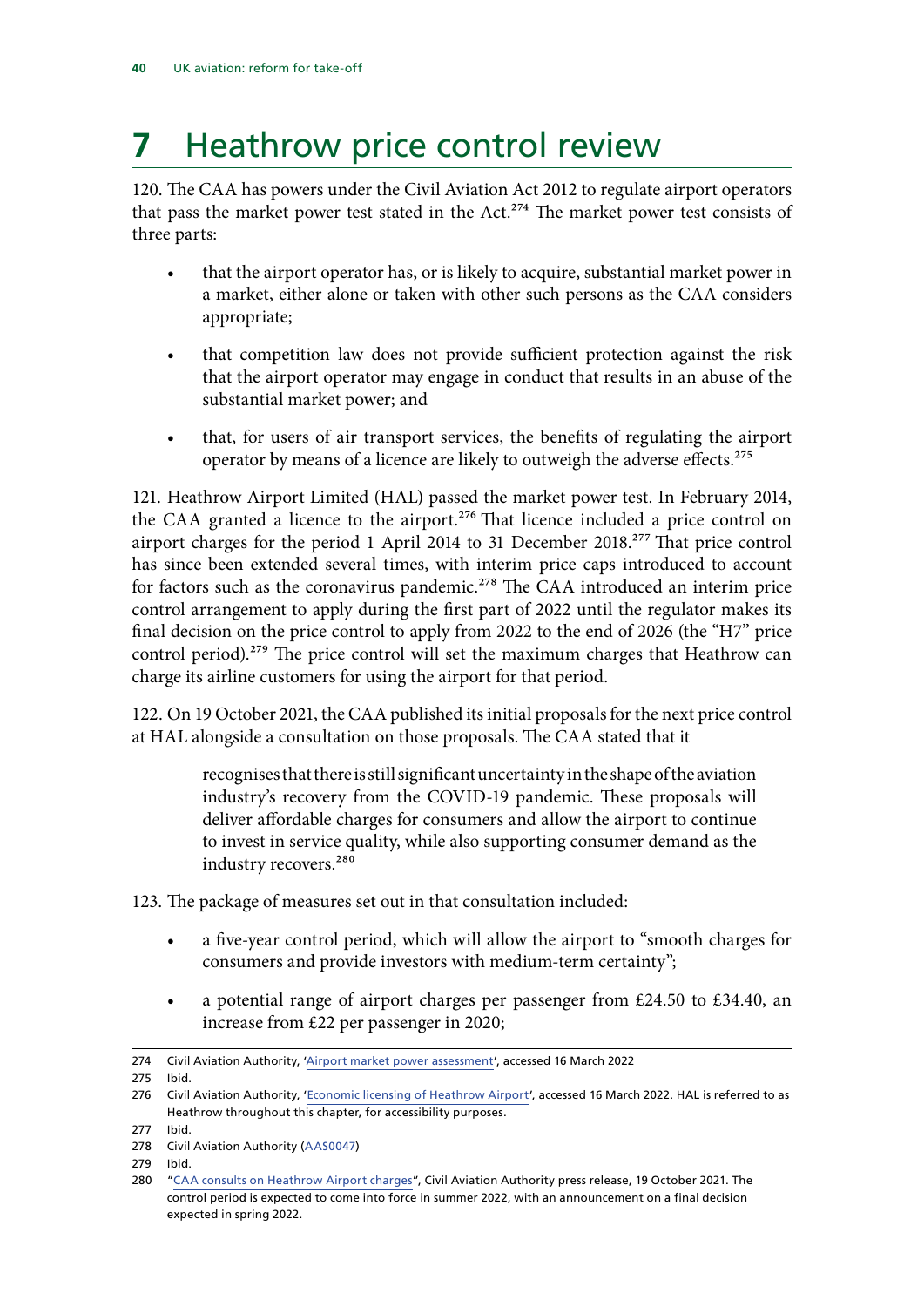- no additional adjustment to Heathrow's regulatory asset base to account for losses caused by the pandemic on top of the £300 million the CAA allowed earlier in 2021;
- the introduction of a new traffic risk sharing mechanism to prevent either the airport or consumers bearing all the risk of the uncertainty as a result of the industry's ongoing recovery; and
- the introduction of an interim price cap for 2022. The interim price control of £30 per passenger was implemented from January 2022.281

124. Commenting on the initial proposals, CAA Chief Executive, Richard Moriarty, said that

> While international air travel is still recovering, setting a price control for Heathrow Airport against the backdrop of so much uncertainty means we have had to adapt our approach. Our principal objective is to further the interests of consumers while recognising the challenges the industry has faced throughout the Covid-19 pandemic.<sup>282</sup>

125. The CAA noted that an "excessive increase in prices would dampen consumer demand".<sup>283</sup> According to the CAA, the effects of the pandemic and uncertainty about how quickly the industry will recover makes it "very difficult to forecast with confidence the expected number of passengers over the five-year period", which is a key consideration in deciding Heathrow's price control.<sup>284</sup> The CAA accounted for that uncertainty in the initial proposal it set out for a range of airport charges per passenger from  $£24.50$ to £34.40. Currently, the CAA is "hon[ing] [its] assumptions and narrow[ing] this range as [it] finalise[s] the price control".<sup>285</sup>

126. To manage uncertain passenger numbers, the CAA is introducing a new traffic risksharing mechanism.<sup>286</sup> The initial proposals are based on a 'mid case' projection of traffic volumes for the airport over the next five-year period.<sup>287</sup> That means that if actual traffic levels are lower than this projection, the CAA will allow Heathrow to recover part of the difference by charging slightly higher prices in future price control periods.<sup>288</sup> However, if traffic is greater than expected, the CAA will "ensure that Heathrow shares the benefits with consumers by reducing the amounts that Heathrow can charge in future price control periods".<sup>289</sup>

127. Heathrow had requested that the CAA increase the cap on its charges per passenger to between £32 and £43.<sup>290</sup> In 2020–21, carriers paid £22 per passenger.<sup>291</sup> A Heathrow spokesperson said that the airport's "aim is to reach a settlement that enables us to give passengers a great service while operating a safe, resilient and competitive hub airport for

281 Ibid.

282 Ibid.

- 283 Ibid.
- 284 Ibid. 285 Ibid.
- 286 Ibid.
- 287 Ibid.
- 288 Ibid.
- 289 Ibid.
- 290 Ibid.
- 291 Ibid.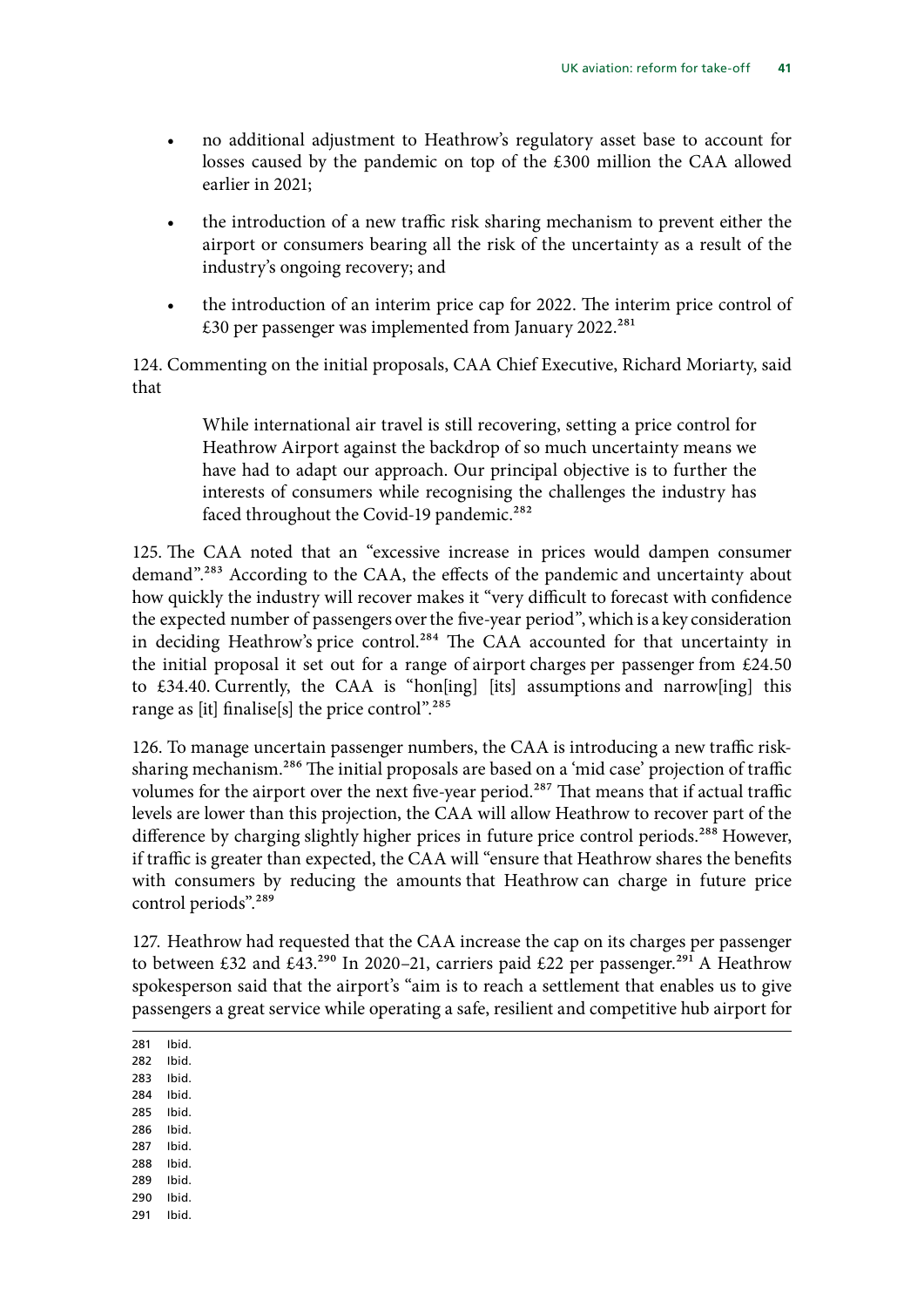Britain".<sup>292</sup> The spokesperson added that the settlement was not designed to "shield airlines" from legitimate cost increases or the impacts of fewer people travelling".293 Heathrow told us that "no net equity value [for the airport] has been generated over 15 years – not enough to even meet annual average inflation" and as such, "the investors and shareholders returns for their investments made at Heathrow have been negative to neutral at best".<sup>294</sup> Heathrow also told us that airlines benefit from the airport's "world-class" facilities, "as well as the private investment that has transformed the airport from 'Heathrow hassle' to one of the best airport services in the world".<sup>295</sup>

128. Heathrow is operated through a regulatory asset base (RAB) model.<sup>296</sup> Such a model helps to encourage private sector involvement in infrastructure asset management. Heathrow explained that:

> At a time when the Government is seeking to use the RAB-based model to encourage private investment across existing and new UK infrastructure, it is important that the H7 decision returns investor confidence in the RAB-based regulatory model. If the model does not give investors a fair opportunity to recover their costs and earn a reasonable return this will have lasting and damaging effects on these ambitions.<sup>297</sup>

129. International Air Transport Association (IATA) Director General, Willie Walsh, criticised Heathrow's initial proposals for a price increase, calling the airport a "greedy monopoly".298 Airlines UK Chief Executive, Tim Alderslade, said that the trade association would oppose the increase "in the strongest terms", adding that

> the CAA is our last line of defence against a monopoly-abusing hub airport... monopolies will always try it on and that's why we need a strong regulator to clamp down on what is blatant gouging. How on earth can it be in the interests of consumers to ramp up charges by as much as 50%? Passengers need to be front and centre here—it's Heathrow's shareholders and not our customers who should be asked to foot the bill.<sup>299</sup>

Virgin Atlantic Chief Executive, Shai Weiss, echoed that sentiment, stating:

Initial proposals from the Civil Aviation Authority fail to protect the British consumer, paving the way for Heathrow Airport to introduce unacceptable charges, just as international travel resumes at scale. The world's most

295 Ibid.

<sup>292</sup> "[Heathrow passenger charge to be curbed"](https://www.bbc.co.uk/news/business-58964793), BBC News, 19 October 2021

<sup>293</sup> Ibid.

<sup>294</sup> Heathrow Airport ([AAS0048\)](https://committees.parliament.uk/writtenevidence/42430/pdf/)

<sup>296</sup> The International Transport Forum [states](https://www.itf-oecd.org/sites/default/files/dp_2016-01_makovsek_and_veryard.pdf) that: "In the RAB model, private (or corporatised state-owned) companies act as the infrastructure manager: they own, invest in and operate infrastructure assets. The infrastructure manager receives charges revenue from users and/or subsidies to fund its operations and recoup investment costs. The infrastructure manager would behave much like a natural monopoly in the absence of regulation – setting prices too high in an attempt to earn 'super normal' profits. An economic regulator is therefore established to provide efficiency incentives and to cap prices, revenue or rates or return received by the infrastructure manager to improve social welfare". In the case of managing Heathrow's price control range, the Civil Aviation Authority acts as the relevant economic regulator.

<sup>297</sup> Heathrow Airport ([AAS0048\)](https://committees.parliament.uk/writtenevidence/42430/pdf/)

<sup>298</sup> "[Heathrow Airport's 'outrageous' price hikes to airlines 'could put £100 on the price of a family break', aviation](https://www.dailymail.co.uk/news/article-10099499/Heathrow-Airports-price-hikes-airlines-100-price-family-break.html)  [boss warns](https://www.dailymail.co.uk/news/article-10099499/Heathrow-Airports-price-hikes-airlines-100-price-family-break.html)", Daily Mail, 16 October 2021

<sup>299</sup> "[Heathrow passenger charge to be curbed"](https://www.bbc.co.uk/news/business-58964793), BBC News, 19 October 2021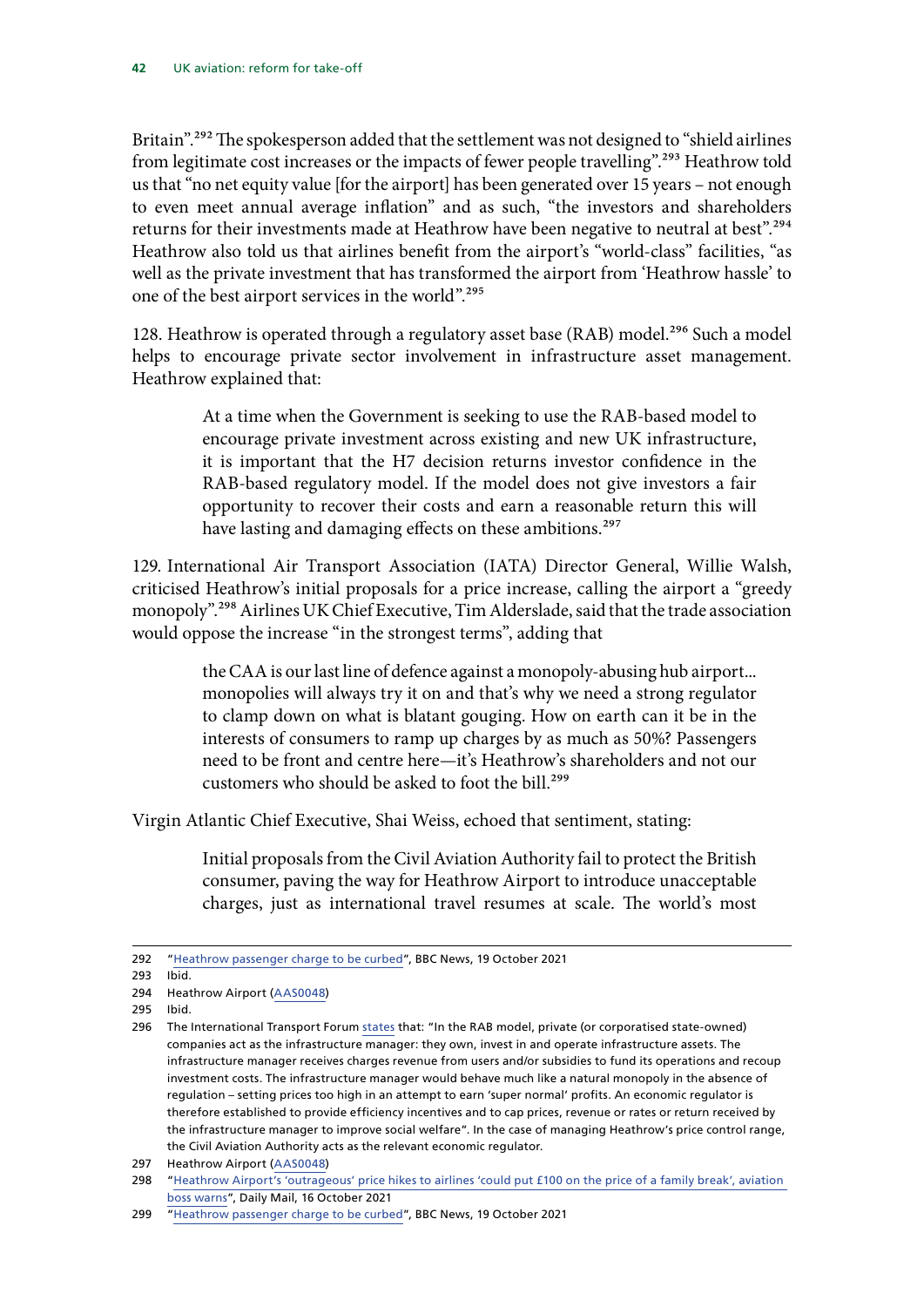expensive airport risks becoming over 50% more expensive, as Heathrow and its owners seek to recoup their pandemic losses and secure hundreds of millions in dividends to shareholders.<sup>300</sup>

Virgin Atlantic stated that Heathrow's proposals were based on a forecast that was too pessimistic. Virgin Atlantic told us that Heathrow

> claims that 2019 levels of demand won't return until beyond 2026, an average reduction of 24% in passenger volumes over the next five years (versus 2019). Virgin Atlantic and IATA expect Heathrow is more likely to return to 2019 levels in 2024, due to its resilience as evidenced in previous crises.301

130. **The Civil Aviation Authority must factor in the premise that Heathrow is one of the most expensive global airports when making its decision on the price control. Ensuring that the airport's charging is set at a fair range can create a competitive edge for Heathrow, making it more attractive for airlines to operate out of compared with other European hub airports.**

131. *The UK aviation sector's recovery from the pandemic is still in its early stages. The Civil Aviation Authority's price control proposals, due to be implemented in summer 2022, must be postponed by one year to allow the collection of further data on the aviation sector recovery.*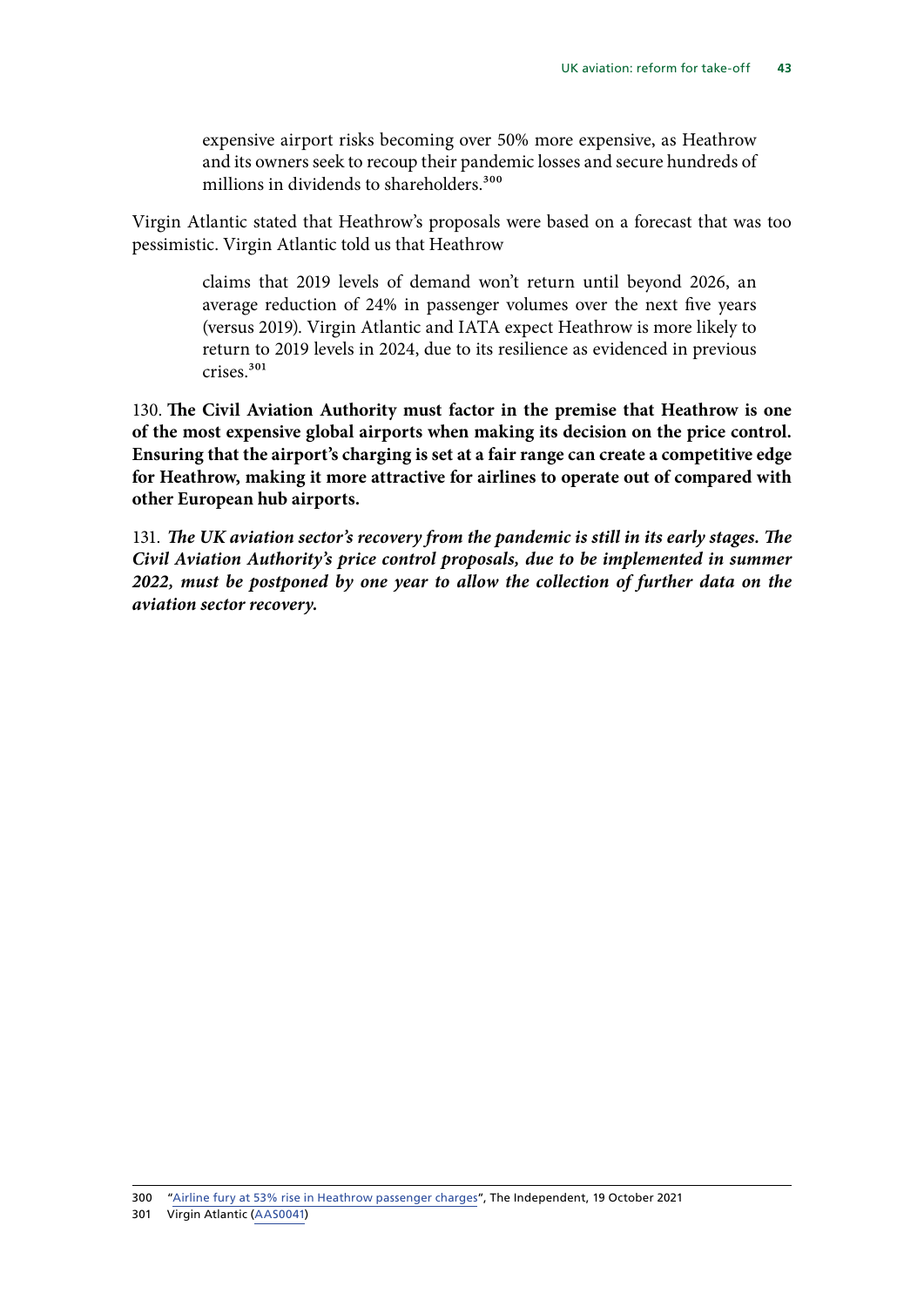## <span id="page-45-0"></span>**8** Airport disruption April 2022

132. In early April 2022, passengers using major British airports, including Manchester, Birmingham, Gatwick and Heathrow, experienced severe disruption and delays.<sup>302</sup> Airlines cancelled flights. Long queues formed at security and check-in.<sup>303</sup> Some passengers missed their flights; others had their flights cancelled; and many experienced inordinate delays. These events occurred after the Committee had finished taking oral and written evidence for this inquiry. However, we included them in this Report because they highlighted important issues faced by the aviation industry.

133. The disruption to airlines and airports was driven by a sharp increase in demand. In March 2022, airport passenger numbers increased to their highest level since the start of the pandemic.<sup>304</sup> For example, Heathrow Airport was used by 4.2 million travellers in March 2022; in February 2020, the last month before the Government introduced restrictions on international travel, it was used by 5.4 million passengers.<sup>305</sup> Manchester Airport observed that demand rebounded to 70% of the pre-coronavirus level in a matter of weeks. The trend in increased airport usage was maintained into April 2022 and was compounded by a spike in holiday traffic due to the start of the Easter holidays. The need to process destination countries' residual coronavirus restrictions for outward passengers apparently exacerbated delays at check-in. To tackle that problem, the Government should adopt our recommendation that it pursue bilateral negotiations with countries with high rates of vaccination to minimise coronavirus-related requirements for passengers [see Paragraph 35].

134. The April 2022 disruption showed that airlines and airports currently have insufficient staff to handle resurgent demand for flights. In that context, Heathrow's plan to recruit 12,000 new staff illustrated the scale of the vacancies in the aviation industry.<sup>306</sup> Despite the introduction of the furlough scheme, airlines and airports decreased their workforces during the pandemic. The British Airways workforce decreased by 10,000 jobs, while EasyJet closed its bases at Stansted, Southend and Newcastle with the loss of 670 positions.<sup>307</sup> The uncertain economics of the aviation industry reportedly led some workers to change career. Now airlines and airports must recruit and train sufficient staff to meet demand.

135. The Government has criticised the industry for not recruiting staff in time for the reopening of international travel. The aviation industry was only notified on 18 March 2022 that all restrictions would be lifted. It was subject to Government restrictions for longer than had been expected. It lost millions in revenue over that period of time. It appears unfair for the Government to blame the aviation industry for a lack of readiness, when the Government failed to provide the notice and certainty requested by the industry. Recruiting and training staff for the aviation industry is an extensive, labour-intensive process. For example, applicants for security and retail roles at airports must:

- present five years of background references;
- undergo a criminal record check;

304 The Guardian, [More flights cancelled as increased Easter passenger numbers pile on pressure,](https://www.theguardian.com/uk-news/2022/apr/11/heathrow-airport-stretched-amid-busiest-period-since-pandemic-started) 11 April 2022 305 Ibid.

- 
- 306 Ibid.

<sup>302</sup> BBC News, [What's causing flight disruption this Easter?,](https://www.bbc.co.uk/news/business-61007176) 8 April 2022

<sup>303</sup> BBC News, [Easter travel delays: Call to fine airlines over airport travel chaos](https://www.bbc.co.uk/news/uk-61094387), 13 April 2022

<sup>307</sup> BBC News, [What's causing flight disruption this Easter?,](https://www.bbc.co.uk/news/business-61007176) 8 April 2022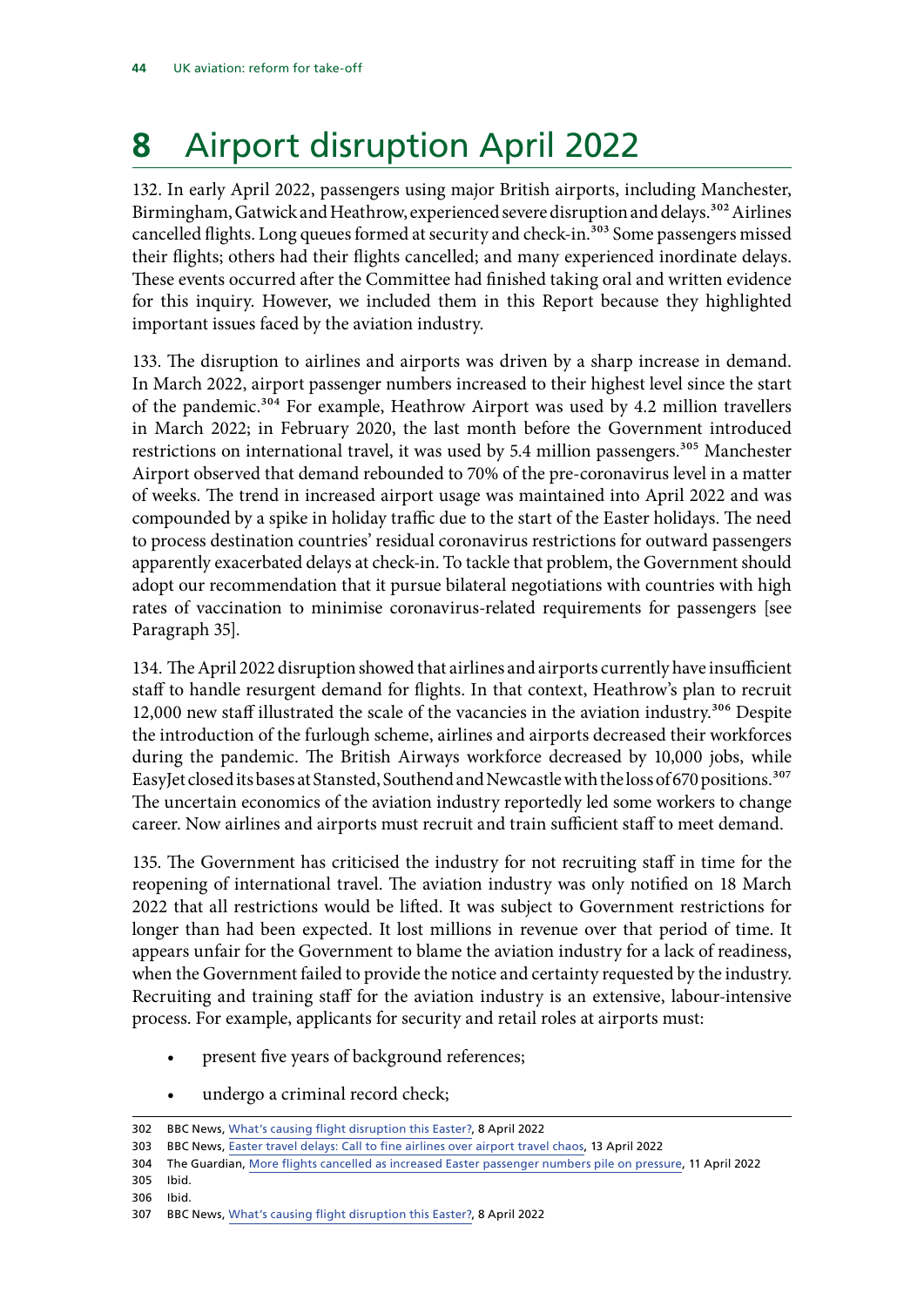- verify their ID; and
- verify their right to work in the UK.

136. Those checks must be completed before applicants undertake any training. Some applicants apparently struggled to obtain five years of employer references, because their previous employers ceased trading during the coronavirus pandemic.

137. Security staff is reportedly one category of airline worker where vacancies are acute. In addition to the four checks listed above, security staff must undergo a counter-terrorism check. The convoluted system involving multiple checks apparently leads a significant proportion of applicants to take other jobs before the process is complete. One airport told us informally that some 50% of applicants offered security-related jobs had already taken another job when the vetting process was completed. Another airport stated informally that it was short of 200 security officers for the month of April. Although it had made 222 job offers to successful applicants, only 22 of those staff were deployed in April.

### 138. *To help airports and airlines manage the sudden increase in demand for aviation, the Government should:*

- *prioritise the timely processing of checks for applicants for positions at airports;*
- *allow applicants for airport positions to start supervised classroom training, when their initial security checks are complete;*
- *review whether the number of trainees compared with supervising security officers can be increased from the current 3:1 ratio;*
- *instruct HM Revenue & Customs to provide applicants with personal statements to enable applicants to cover any gaps in their tax and employment status caused by their employers going out of business due to coronavirus; and*
- *ensure that Border Force uses all the means at its disposal to minimise queues at airports, including deploying onsite engineers to maintain e-gates in real time and allowing under-12s to use e-gates.*

*Any such changes should not decrease security standards at airports. Some of those recommendations may require the Government to deviate from legislation introduced when the UK was an EU Member State. Such changes could be quickly introduced under the negative Statutory Instrument procedure.*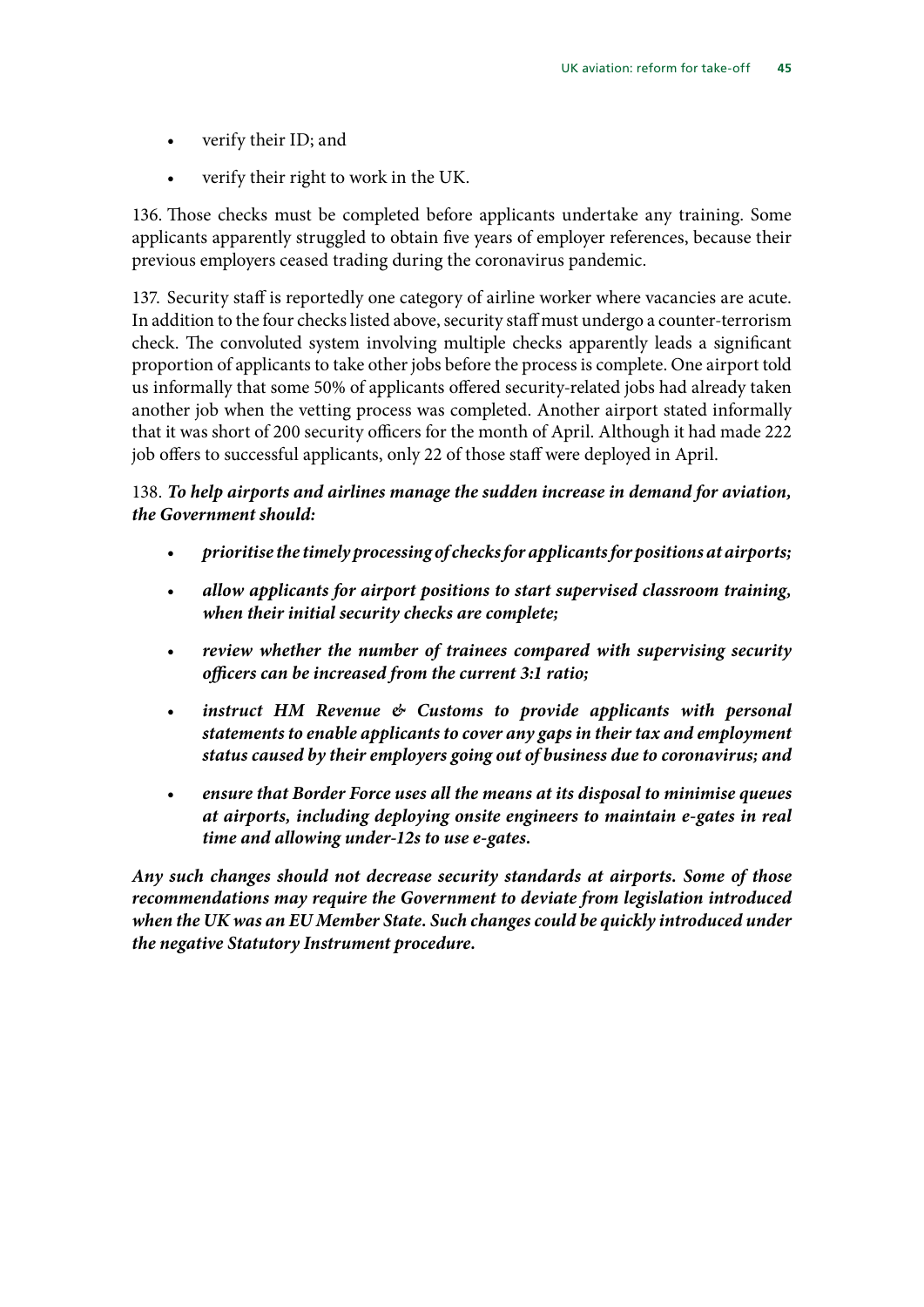### <span id="page-47-0"></span>Conclusions and recommendations

### International travel restrictions

- 1. The way in which the Government introduced international travel restrictions during the pandemic was inconsistent, confusing industry and passengers. The aviation industry, which connects the UK to the world, experienced severe economic difficulties due to Government restrictions that were not based on scientific consensus. As international travel restarted in the summer of 2021, the industry, its workforce and passengers were subjected to a traffic light system that was opaque, ambiguous and inconsistent. Government restrictions on international travel throughout the pandemic were disproportionate to the risks to public health. (Paragraph 29)
- 2. The reimposition of travel restrictions had little effect on the spread of the Omicron variant in the UK. The Government appeared to recognise that outcome and belatedly reversed most of those restrictions in early January 2022. Overly strict international travel restrictions can have unintended consequences, such as encouraging countries not to report Variants of Concern for fear of experiencing negative economic effects. (Paragraph 30)
- 3. We welcome the Government's decision to remove all international travel requirements. We also welcome the Government's statement that future international travel contingency measures will only be implemented in extreme circumstances. That decision gives the UK a competitive advantage over countries that were slower to remove such restrictions, providing an incentive for tourists and businesspeople alike to visit the UK. Enabling test-free travel makes the UK a more attractive destination for tourists and business travellers, who will support the country's economic recovery from the pandemic. The Government has intimated that it will continue to monitor coronavirus outbreaks and new variants, but it must make clear what that monitoring mechanism will entail and how it will be funded. (Paragraph 31)
- 4. *As the aviation industry's economic recovery from the coronavirus pandemic is now well under way, the Government's aviation recovery plan must be published as a priority. That strategy should be published no later than 1 June 2022, when the summer travel season will begin in earnest.* (Paragraph 32)
- 5. *The Government must build international travel into its future pandemic resilience planning, developing a transparent and predictable system that can be used to facilitate safe international travel during potential future health crises. The Government's strategy for the recovery of the aviation sector must include a commitment to developing such a plan.* (Paragraph 33)
- 6. *The Government must set up an international travel toolkit based on the following principles:*
	- *International travel restrictions must be evidenced by transparent advice and analysis that the Government makes publicly available. Such analysis must detail the rationale and evidence as to why such restrictions are deemed effective,*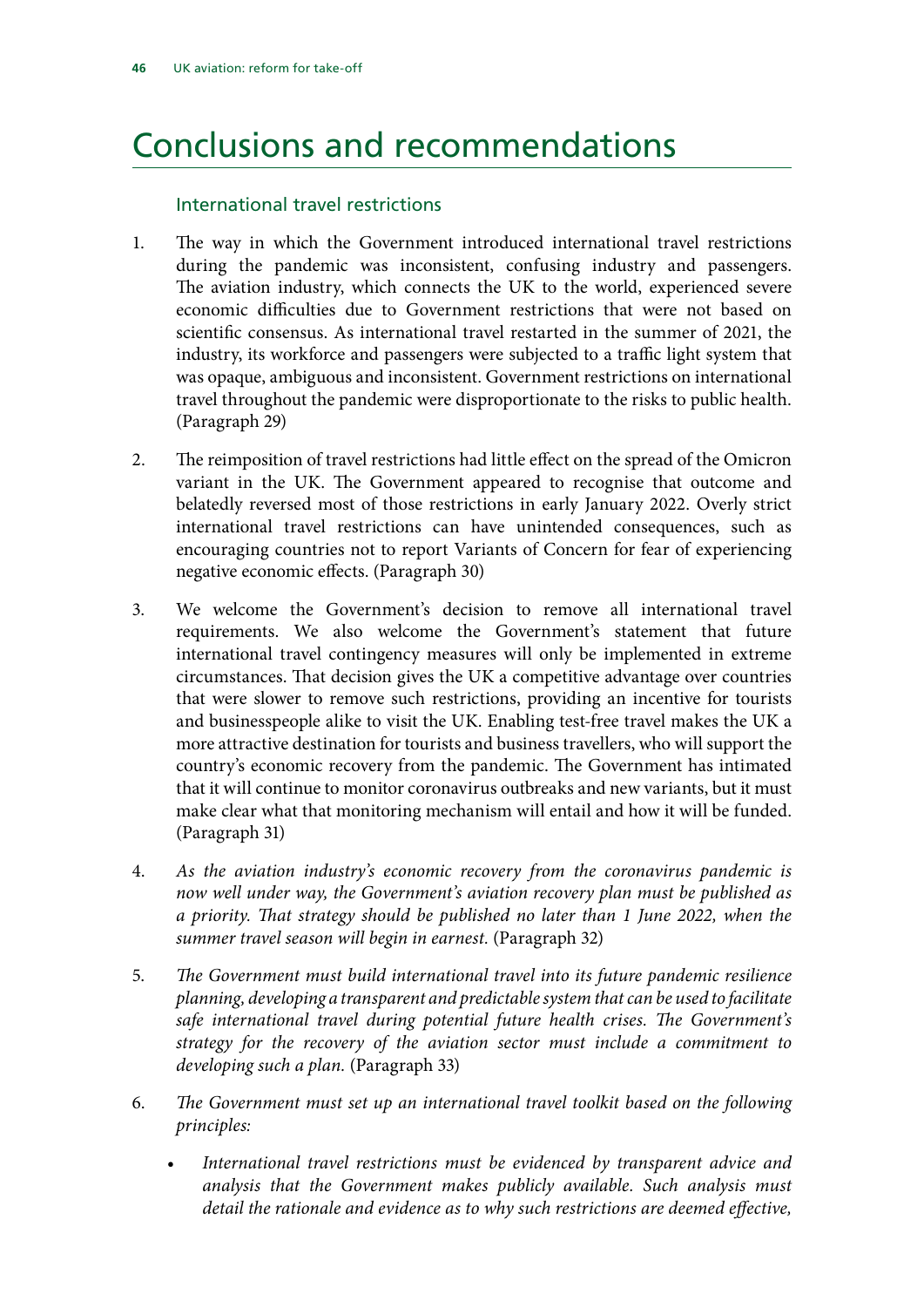*considering both public health and economic factors. The process must allow for formal representations to be made from affected sectors, primarily the aviation and travel industries. As in Germany, restrictions should be agreed on a crossdepartmental basis with an equal voice from the Department for Transport and the Department of Health and Social Care.*

- *Any restrictions on international travel must be proportionate and comparable to those in place across the rest of the UK economy. Where the Government imposes future coronavirus restrictions on the international travel industry, and where such restrictions do not apply on a comparable basis to the domestic economy, the Government must compensate the industry for the economic loss suffered.* (Paragraph 34)
- 7. *The Government must convene a global taskforce to promote the standardisation of the remaining international travel requirements that were introduced in response to the coronavirus pandemic. The Government should pursue bilateral negotiations with countries with high rates of vaccination to facilitate the removal of such restrictions.*  (Paragraph 35)

### Consumer rights

- 8. Under-regulation has resulted in a dysfunctional travel testing market. The travel testing market was established with no clear protections or means of recourse for consumers. To date, the onus has been on consumers to perform market research, which has required them to navigate often misleading claims by companies. Unclear pricing, misleading advertisements and delays in receiving tests and test results still persist more than a year after the Government first introduced travel testing requirements. The Government has been far too slow to address those issues. (Paragraph 43)
- 9. *Although the UK has, at the time of writing (April 2022), removed all testing requirements for international travel, many other countries have retained testing requirements. Therefore, some passengers will need to access safe and affordable coronavirus testing options in the near-to-medium term. Government intervention is required to establish a functional market for travel testing to benefit consumers. That intervention should include:*
	- a) *implementing in full the Competition and Markets Authority's recommendations for regulating the PCR travel testing market, so that if PCR tests are reintroduced as a travel requirement, the market will function fairly for consumers; and*
	- b) *tasking the Competition and Markets Authority to review the operation of the market for antigen travel tests to follow the regulator's September 2021 review of the PCR testing market.* (Paragraph 44)
- 10. *The Government must introduce an Airline Insolvency Bill in the next Session of Parliament to set out a framework to handle future airline insolvencies to protect the interests of consumers, employees and taxpayers.* (Paragraph 54)
- 11. In April 2021, the Global Travel Taskforce recommended that the Government consult on additional, flexible and modern tools to enforce consumer rights before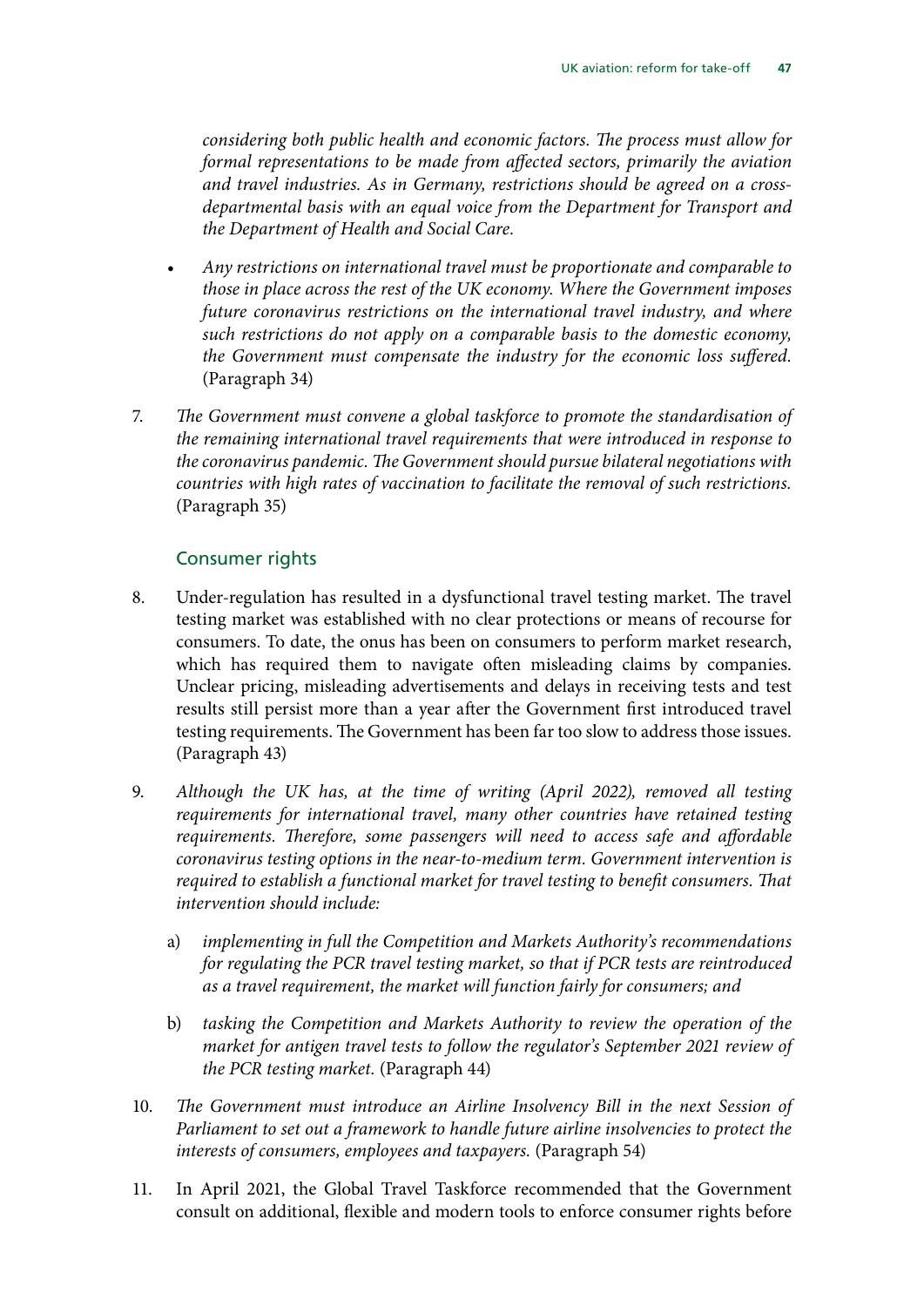the end of 2021. Although long overdue, the Government is now consulting on the merits of granting the Civil Aviation Authority additional powers to enforce aviation consumer protection laws. *The Civil Aviation Authority urgently requires the power to impose financial penalties on airlines that do not provide complete refunds to consumers when they are required to do so by law.* (Paragraph 66)

- 12. *In the absence of additional powers, the Civil Aviation Authority must utilise its existing powers to challenge businesses and to pursue enforcement orders from the courts to tackle infringements of consumer rights in relation to refunds. Although that process may be lengthy and costly for the regulator, it is the best form of recourse available to consumers trying to secure refunds, until the Civil Aviation Authority is granted the power to impose financial penalties.* (Paragraph 67)
- 13. *The Government must introduce a mechanism to ensure that when entitled to a refund by law, airline passengers are granted automatic compensation, eliminating the need for customers manually to apply for a refund.* (Paragraph 68)
- 14. We welcome the Government's decision to seek views on the length of delay that should trigger compensation for domestic flights as part of its airline passenger rights consultation, as well as the requirement that all airlines that fly to and from the UK participate in the alternative dispute resolution scheme. However, the Committee is concerned that the effect of the Government's proposed compensation scheme, which is out for consultation, could result in much reduced compensation for passengers, albeit it that a greater number of passengers may benefit from such a scheme. Although moving to a compensation scheme that is similar to the Delay Repay rail scheme might be desirable for consistency, in many cases flight delays are far more costly to the passenger than a delayed rail journey. Delayed air passengers can face missing holidays or increased travel and accommodation costs. The Government must take those factors into account in designing a new scheme. (Paragraph 69)
- 15. *It is disappointing that the Government's 'reforming aviation consumer policy: protecting air passenger rights' consultation does not seek views on the enforcement of consumer rights in relation to the private testing market for travel. The consultation should be expanded to assess how the private travel testing market could be regulated to make it function effectively for consumers.* (Paragraph 70)

### Domestic air connectivity

- 16. *Implementing more flexible rules on the provision of Public Service Obligation routes can improve connectivity between the four nations of the UK. To improve domestic air connectivity, we agree with the Union Connectivity Review's recommendation that the Government must revise subsidy rules to allow:*
	- *a) multiple airlines to operate individual PSO routes, fostering a competitive market for regional services; and*
	- *b) central Government to fund PSO routes between and within the UK's four nations.*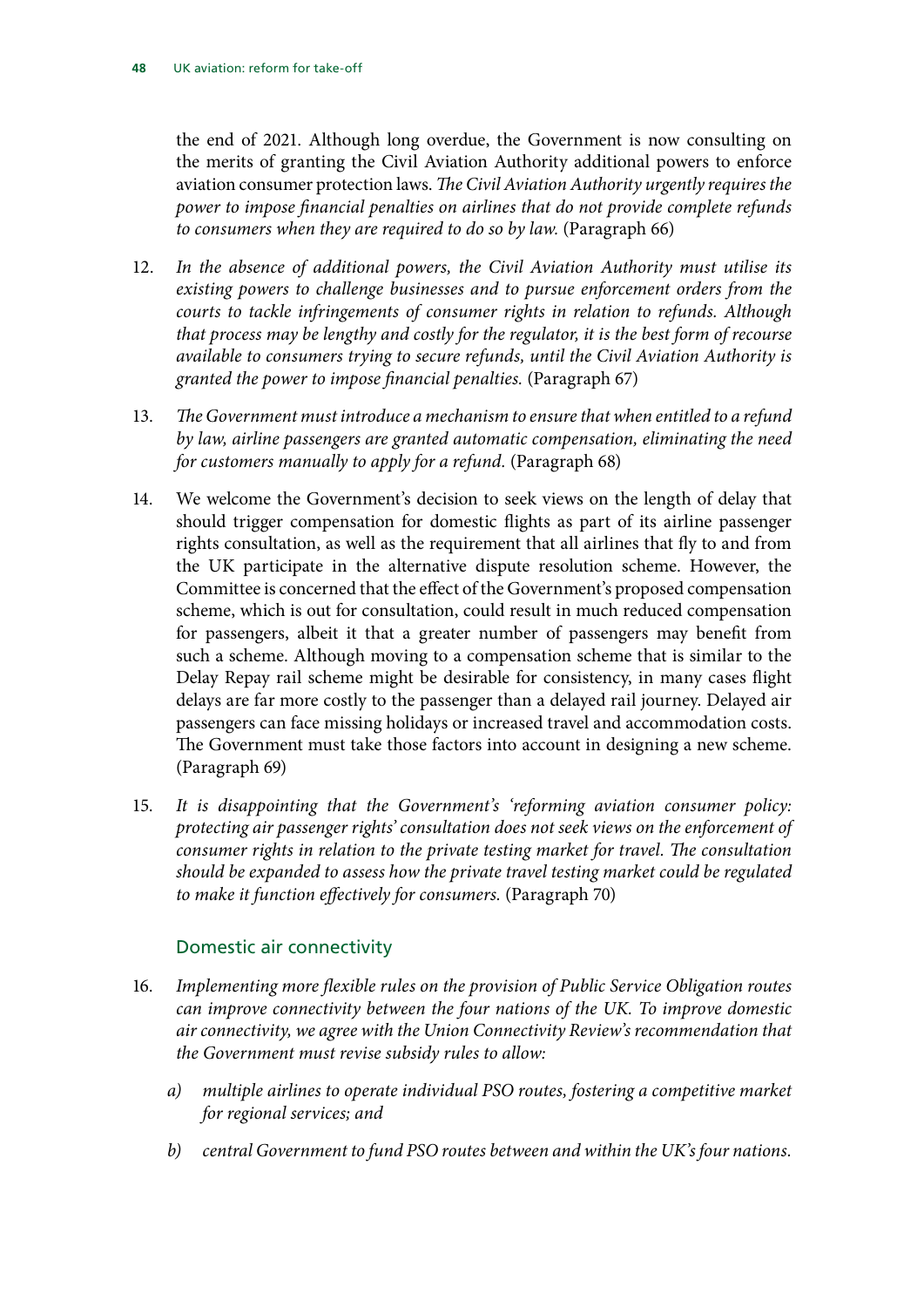*We also recommend that central Government agree which routes should be funded and how much funding should be allocated to those routes in consultation with the devolved Administrations.* (Paragraph 78)

17. *The Government's changes to Air Passenger Duty are welcome. However, that system will not be introduced until 1 April 2023. The Government should bring that date forward to 1 July 2022 to support domestic routes that might otherwise collapse because of the coronavirus pandemic.* (Paragraph 83)

### Sustainable aviation

- 18. The delivery of the airspace modernisation strategy cannot be subject to further delay. Urgent attention is required if the strategy's target deadlines are to be met. The need to deliver the strategy's initiatives is particularly acute in the context of the Government's decarbonisation targets and the expectation that passenger numbers will return to pre-pandemic levels in the next two years. (Paragraph 93)
- 19. *Despite the importance of airspace modernisation, and the relative speed with which it could be introduced compared with other decarbonisation measures, the Airspace Change Organising Group is not a member of the Jet Zero Council. The Committee recommends that the Airspace Change Organising Group should be elevated to full membership of the Jet Zero Council. That would signal the serious intent of the Government to implement the required changes to airspace modernisation as quickly as possible.* (Paragraph 94)
- 20. *The Government must take steps to limit greenhouse gas emissions as air transport movements increase. The Government should continue to invest in new aviation decarbonisation technologies, including synthetic aviation fuels, to ensure that the UK aviation sector emits less than it did before the pandemic.* (Paragraph 105)
- 21. If the Government is to achieve its targets on net-zero aviation, new sustainability policies will be required for the aviation sector, which in turn will require robust regulation. *The Government must review how the Civil Aviation Authority's powers can be reformed to enable the regulator to enforce environmental mandates that the Government may introduce for the aviation sector.* (Paragraph 106)
- 22. The Government must introduce a market mechanism to support investment in sustainable aviation technologies. The Committee has been investigating market mechanisms that the Government might introduce to scale up alternative fuels in our ongoing inquiry, *Fuelling the future: motive power and connectivity*. We will report on our findings at the conclusion of that inquiry. (Paragraph 107)

### Slots

23. *The Government must not reimpose the 80:20 rule until the effects of the Russian invasion of Ukraine on the UK aviation market are apparent. That will protect against a potential increase in the number of ghost flights operated by legacy carriers seeking to protect their slots.* (Paragraph 118)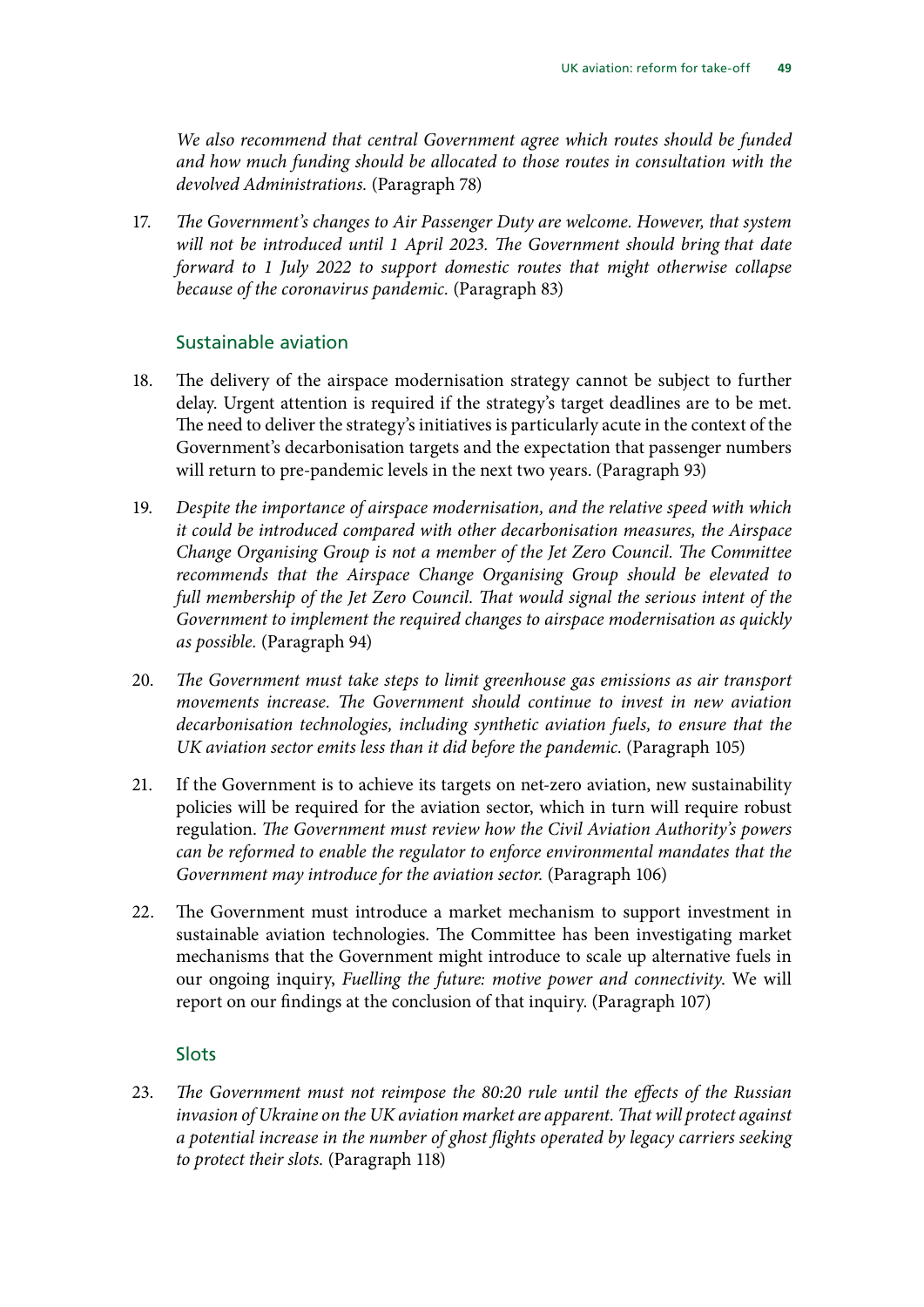- 24. *The Government must include a review of the slot allocation system in its strategy for the recovery of the UK aviation sector. The strategy must:*
	- *a) consider alternatives to the existing slots framework to encourage new entrants, capitalising on the opportunity to shape the system following the country's departure from the EU; and*
	- *b) review how 'ghost flights', undertaken by legacy carriers seeking to maintain control of their slots, might be mitigated.*

*The Government must co-ordinate with the Competition and Markets Authority and Airport Coordination Limited in carrying out the review.* (Paragraph 119)

### Heathrow price control review

- 25. The Civil Aviation Authority must factor in the premise that Heathrow is one of the most expensive global airports when making its decision on the price control. Ensuring that the airport's charging is set at a fair range can create a competitive edge for Heathrow, making it more attractive for airlines to operate out of compared with other European hub airports. (Paragraph 130)
- 26. *The UK aviation sector's recovery from the pandemic is still in its early stages. The Civil Aviation Authority's price control proposals, due to be implemented in summer 2022, must be postponed by one year to allow the collection of further data on the aviation sector recovery.* (Paragraph 131)

### Airport disruption April 2022

- 27. *To help airports and airlines manage the sudden increase in demand for aviation, the Government should:*
	- *prioritise the timely processing of checks for applicants for positions at airports;*
	- *allow applicants for airport positions to start supervised classroom training, when their initial security checks are complete;*
	- *review whether the number of trainees compared with supervising security officers can be increased from the current 3:1 ratio;*
	- *instruct HM Revenue & Customs to provide applicants with personal statements to enable applicants to cover any gaps in their tax and employment status caused by their employers going out of business due to coronavirus; and*
	- *ensure that Border Force uses all the means at its disposal to minimise queues at airports, including deploying onsite engineers to maintain e-gates in real time and allowing under-12s to use e-gates.*

*Any such changes should not decrease security standards at airports. Some of those recommendations may require the Government to deviate from legislation introduced when the UK was an EU Member State. Such changes could be quickly introduced under the negative Statutory Instrument procedure.* (Paragraph 138)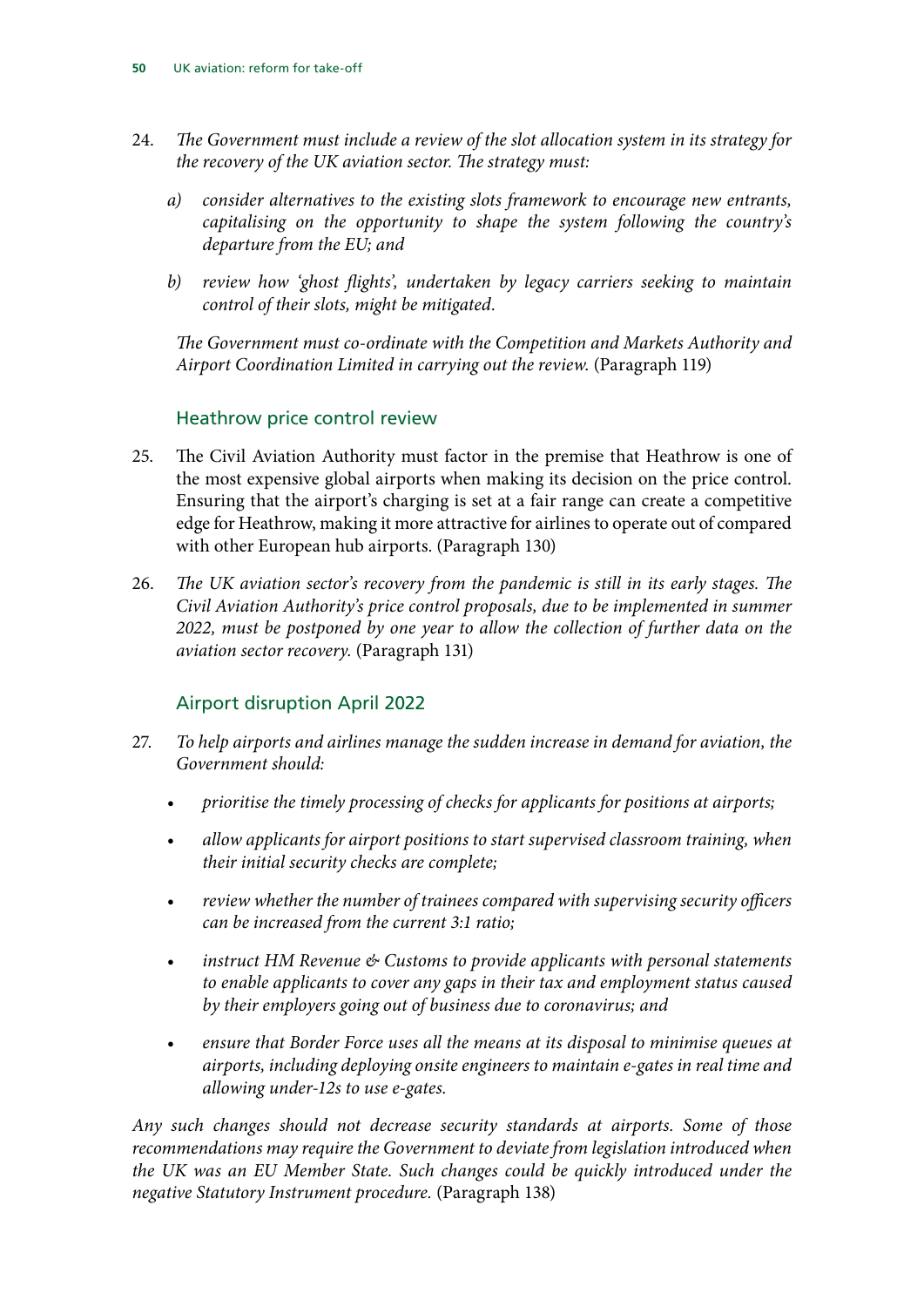### <span id="page-52-0"></span>Formal minutes

### **Wednesday 20 April 2022**

### **Members present:**

Huw Merriman, in the Chair

Ruth Cadbury

Simon Jupp

Karl McCartney

Grahame Morris

Gavin Newlands

Greg Smith

Draft Report (*UK aviation: reform for take-off*), proposed by the Chair, brought up and read.

*Ordered*, That the draft Report be read a second time, paragraph by paragraph.

Paragraphs 1 to 138 read and agreed to.

Summary agreed to.

*Resolved*, That the Report be the Fifth Report of the Committee to the House.

*Ordered*, That the Chair make the Report to the House.

*Ordered*, That embargoed copies of the Report be made available, in accordance with the provisions of Standing Order No. 134.

[Adjourned till Tuesday 26 April at 3.00 pm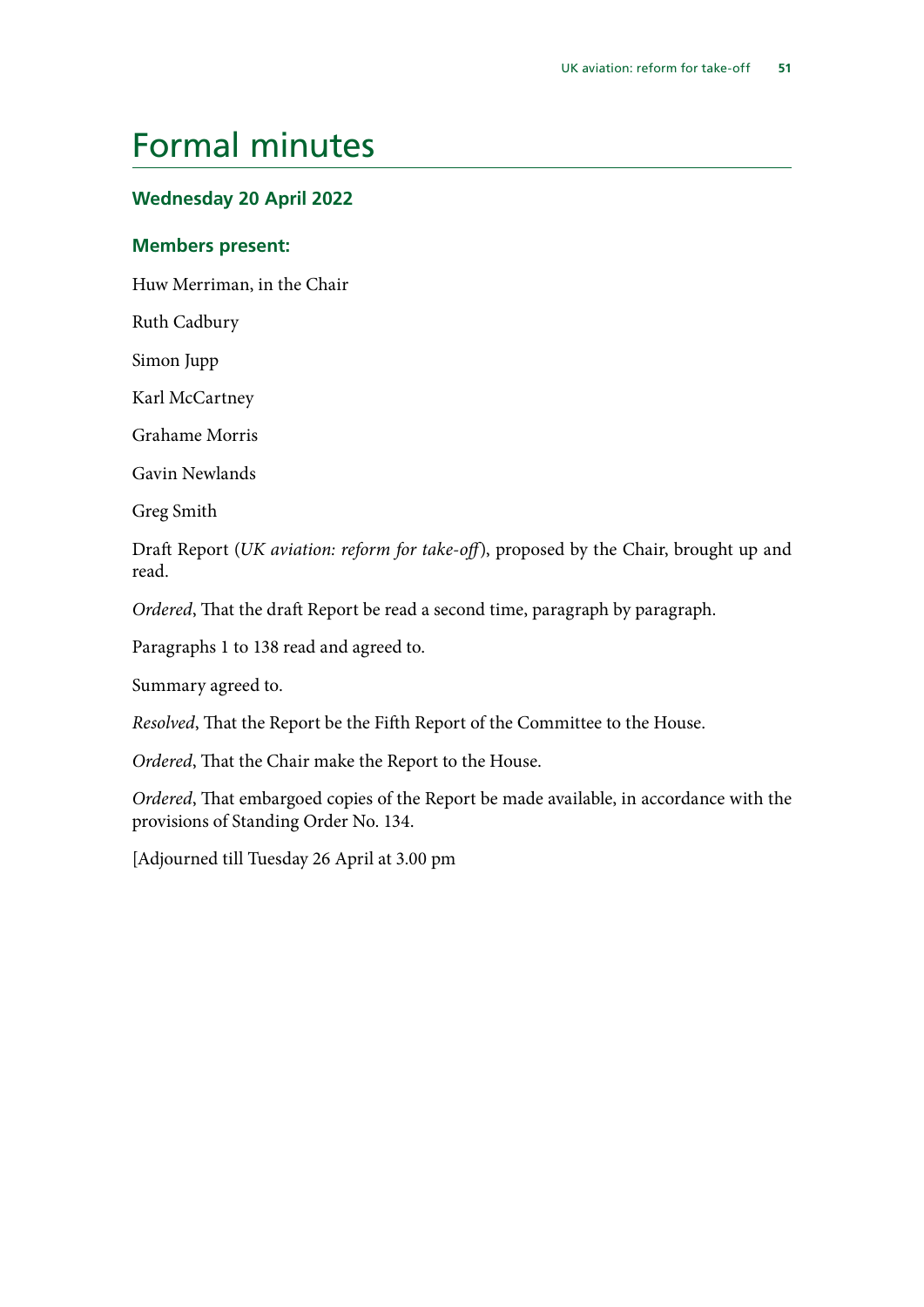### <span id="page-53-0"></span>**Witnesses**

The following witnesses gave evidence. Transcripts can be viewed on the [inquiry publications](https://committees.parliament.uk/work/1473/default/publications/oral-evidence/) [page](https://committees.parliament.uk/work/1473/default/publications/oral-evidence/) of the Committee's website.

### **Tuesday 21 September 2021**

**John Holland-Kaye**, Chief Executive Officer, Heathrow Airport; **Stewart Wingate**, Chief Executive Officer, Gatwick Airport Ltd; **Sophie Dekkers**, Chief Commercial Officer, Easyjet; **Colm Lacy**, Acting Chief Commercial Officer, British Airways [Q1–56](https://committees.parliament.uk/oralevidence/2776/html/)

#### **Wednesday 17 November 2021**

**Tim Alderslade**, Chief Executive, Airlines UK; **Karen Dee**, Chief Executive, Airport Operators Association; **Willie Walsh**, Director General, International Air Transport Association [Q57–120](https://committees.parliament.uk/oralevidence/3027/html/)

**Neena Bhati**, Head of Campaigns, Which?; **Rt Hon Jenny Willott OBE**, Chair, CAA Consumer Panel [Q121–159](https://committees.parliament.uk/oralevidence/3027/html/)

#### **Wednesday 1 December 2021**

**Kay Ryan**, Chief Commercial Officer, Loganair Limited; **Clive Coleman**, Director, Regional and City Airports; **Brian McClean**, Director of Communications and Sustainability, AGS Airports **[Q160–214](https://committees.parliament.uk/oralevidence/3115/html/)** 

**Dr Andy Jefferson**, Programme Director, Sustainable Aviation; **Helena Bennett**, Senior Policy Advisor, Green Alliance; **Cait Hewitt**, Policy Director, Aviation Environment Federation (AEF) [Q215–252](https://committees.parliament.uk/oralevidence/3115/html/)

#### **Wednesday 15 December 2021**

**Dr Jenny Harries OBE**, Chief Executive, UK Health Security Agency; **Edward Wynne-Evans**, Director of All-Hazards Intelligence, UK Health Security Agency; **Jonathan Mogford**, Senior Responsible Officer for Borders and Managed Quarantine Service, UK Health Security Agency Manuscription and Dunner Research Agency

**Robert Courts MP**, Minister for Aviation, Department for Transport; **Richard Moriarty**, Chief Executive, Civil Aviation Authority [Q253–403](https://committees.parliament.uk/oralevidence/3213/html/#Panel2)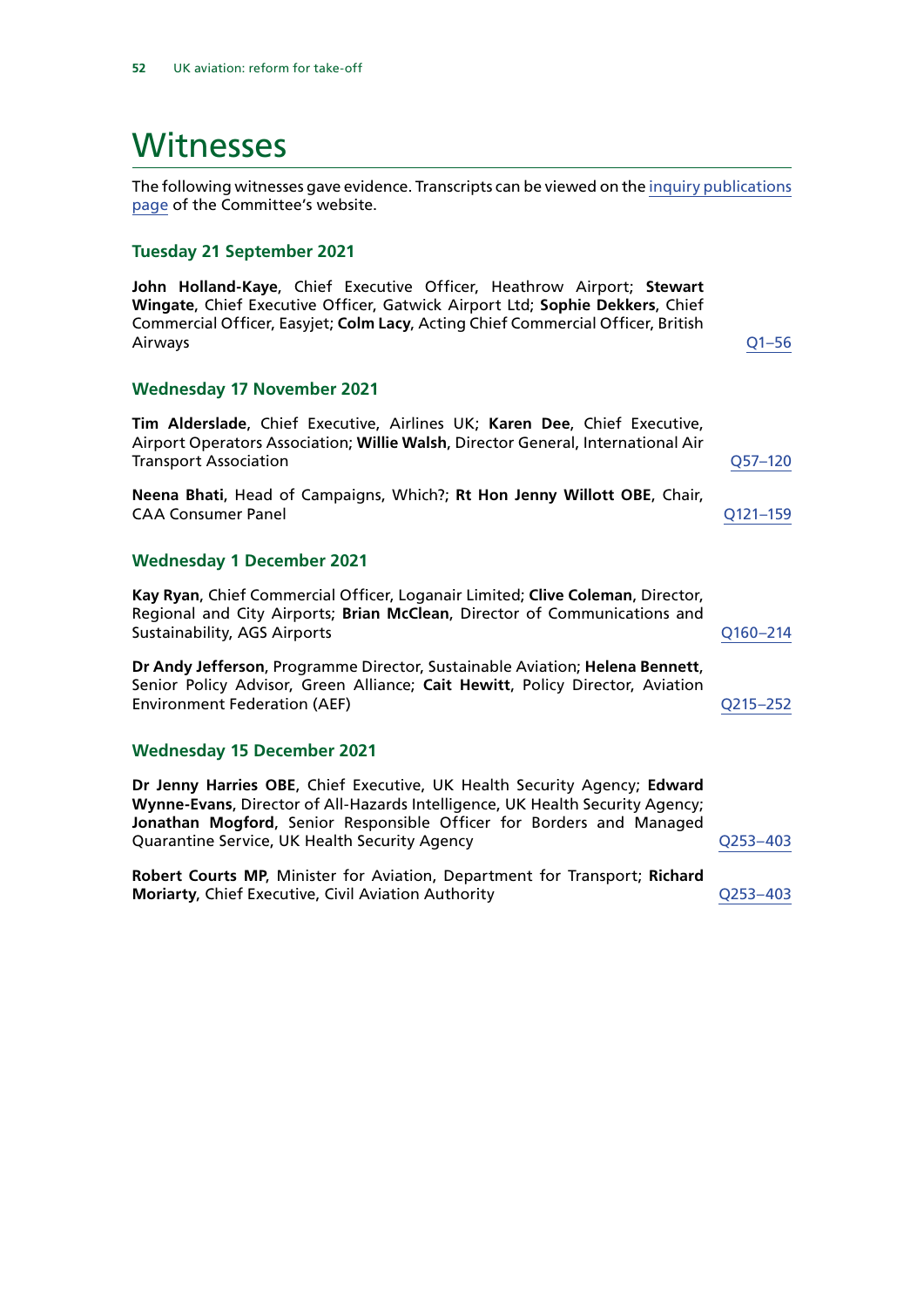### <span id="page-54-0"></span>Published written evidence

The following written evidence was received and can be viewed on the [inquiry publications](https://committees.parliament.uk/work/1473/default/publications/written-evidence/) [page](https://committees.parliament.uk/work/1473/default/publications/written-evidence/) of the Committee's website.

AAS numbers are generated by the evidence processing system and so may not be complete.

- ABTA [\(AAS0018\)](https://committees.parliament.uk/writtenevidence/39955/html/)
- ADEPT Association of Directors of Environment, Economy, Planning & Transport ([AAS0012\)](https://committees.parliament.uk/writtenevidence/39921/html/)
- ADS Group Ltd ([AAS0016](https://committees.parliament.uk/writtenevidence/39943/html/))
- AEF [\(AAS0021](https://committees.parliament.uk/writtenevidence/39959/html/))
- Airlines UK [\(AAS0034](https://committees.parliament.uk/writtenevidence/39981/html/))
- Airport Operators Association [\(AAS0026\)](https://committees.parliament.uk/writtenevidence/39968/html/)
- BALPA [\(AAS0027](https://committees.parliament.uk/writtenevidence/39969/html/))
- Board of Airline Representatives in the UK ([AAS0038\)](https://committees.parliament.uk/writtenevidence/40027/html/)
- Bristol Airport ([AAS0009\)](https://committees.parliament.uk/writtenevidence/39916/html/)
- British Aviation Group (BAG) ([AAS0044](https://committees.parliament.uk/writtenevidence/40265/html/))
- British Vehicle Rental & Leasing Association (BVRLA) ([AAS0042\)](https://committees.parliament.uk/writtenevidence/40031/html/)
- Cazenove and Loyd [\(AAS0005\)](https://committees.parliament.uk/writtenevidence/39629/html/)
- Civil Aviation Authority [\(AAS0047](https://committees.parliament.uk/writtenevidence/41586/html/))
- Civil Aviation Authority Consumer Panel [\(AAS0020](https://committees.parliament.uk/writtenevidence/39958/html/))
- Confederation of British Industry (CBI) [\(AAS0011\)](https://committees.parliament.uk/writtenevidence/39919/html/)
- Department for Transport ([AAS0045\)](https://committees.parliament.uk/writtenevidence/40795/html/)
- Gatwick Airport Ltd ([AAS0043\)](https://committees.parliament.uk/writtenevidence/40264/html/)
- Green Alliance ([AAS0015](https://committees.parliament.uk/writtenevidence/39942/html/))
- Groves, Paul ([AAS0033\)](https://committees.parliament.uk/writtenevidence/39980/html/)
- HACAN (Heathrow Association for the Control of Aircraft Noise) ([AAS0013\)](https://committees.parliament.uk/writtenevidence/39925/html/)
- Heathrow Airport ([AAS0048](https://committees.parliament.uk/writtenevidence/42430/html/))
- Heathrow Airport Ltd [\(AAS0023\)](https://committees.parliament.uk/writtenevidence/39964/html/)
- International Air Transport Association [\(AAS0040\)](https://committees.parliament.uk/writtenevidence/40029/html/)
- Latin American Travel Association [\(AAS0002](https://committees.parliament.uk/writtenevidence/39472/html/))
- Loganair ([AAS0039\)](https://committees.parliament.uk/writtenevidence/40028/html/)
- London Luton Airport ([AAS0010](https://committees.parliament.uk/writtenevidence/39918/html/))
- Manchester Airports Group [\(AAS0003](https://committees.parliament.uk/writtenevidence/39478/html/))
- Martinez, Francisco (Cabin Crew, British Airways) [\(AAS0001\)](https://committees.parliament.uk/writtenevidence/39424/html/)
- Merkin, Alex [\(AAS0004\)](https://committees.parliament.uk/writtenevidence/39531/html/)
- No Third Runway Coalition ([AAS0030](https://committees.parliament.uk/writtenevidence/39974/html/))
- PGMBM ([AAS0007\)](https://committees.parliament.uk/writtenevidence/39827/html/)
- Qured [\(AAS0029](https://committees.parliament.uk/writtenevidence/39972/html/))
- Rae, Mr Anthony [\(AAS0028](https://committees.parliament.uk/writtenevidence/39970/html/))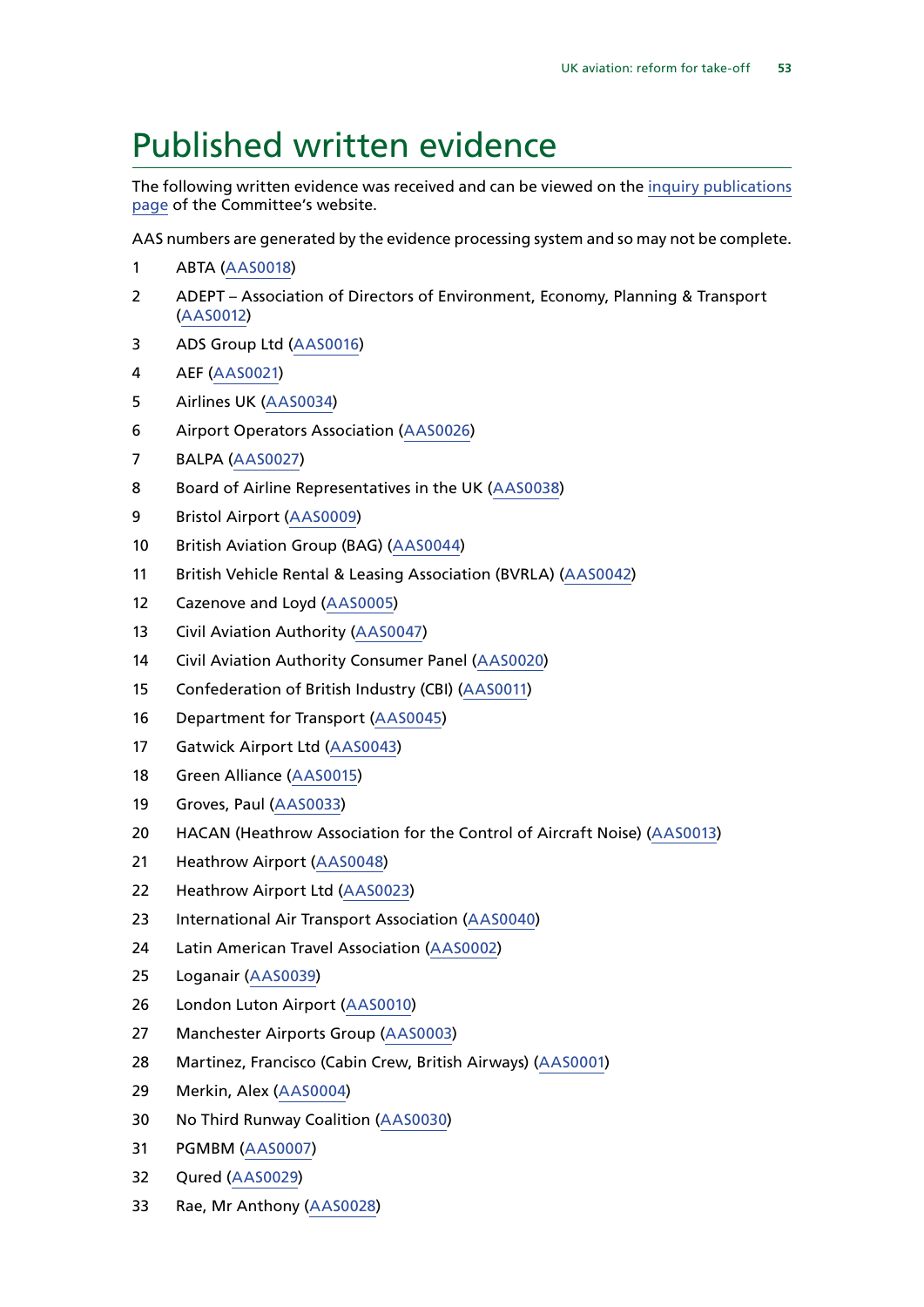- RiverOak Strategic Partners ([AAS0006](https://committees.parliament.uk/writtenevidence/39656/html/))
- Rolls-Royce plc [\(AAS0022](https://committees.parliament.uk/writtenevidence/39962/html/))
- Royal Aeronautical Society ([AAS0019](https://committees.parliament.uk/writtenevidence/39957/html/))
- Save Future Travel Coalition; and ABTA [\(AAS0014](https://committees.parliament.uk/writtenevidence/39937/html/))
- Stop Heathrow Expansion ([AAS0036](https://committees.parliament.uk/writtenevidence/39983/html/))
- Sustainable Aviation ([AAS0024](https://committees.parliament.uk/writtenevidence/39965/html/))
- TUI [\(AAS0032](https://committees.parliament.uk/writtenevidence/39979/html/))
- The Business Travel Association ([AAS0008](https://committees.parliament.uk/writtenevidence/39855/html/))
- The UK Civil Aviation Authority [\(AAS0031](https://committees.parliament.uk/writtenevidence/39976/html/))
- The UK Regional and Business Airports (RABA) Group [\(AAS0046\)](https://committees.parliament.uk/writtenevidence/40797/html/)
- Transport & Environment [\(AAS0035](https://committees.parliament.uk/writtenevidence/39982/html/))
- Virgin Atlantic Airways ([AAS0041](https://committees.parliament.uk/writtenevidence/40030/html/))
- Which? ([AAS0049\)](https://committees.parliament.uk/writtenevidence/106606/html/)
- Which? ([AAS0017\)](https://committees.parliament.uk/writtenevidence/39954/html/)